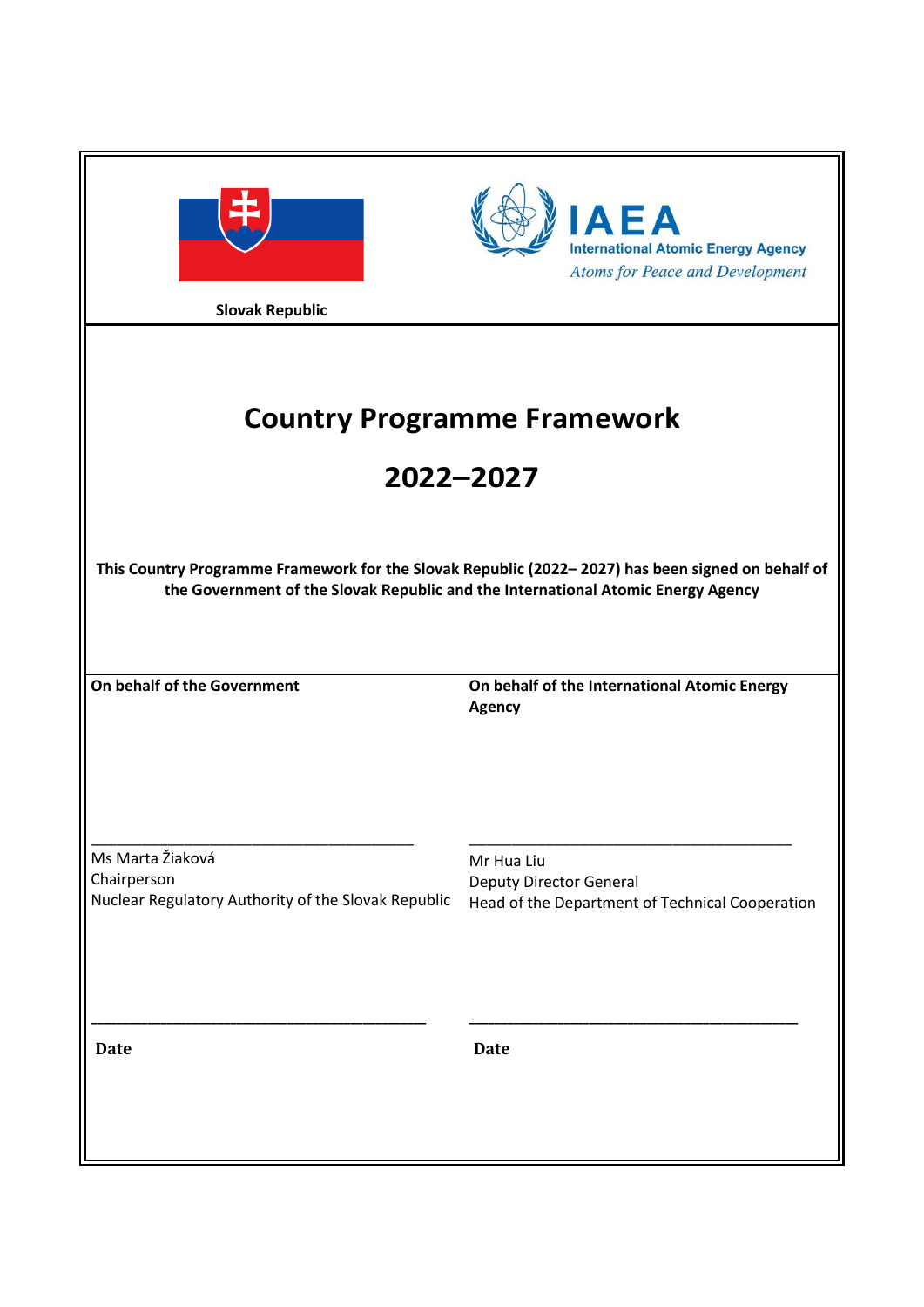# **CONTENTS**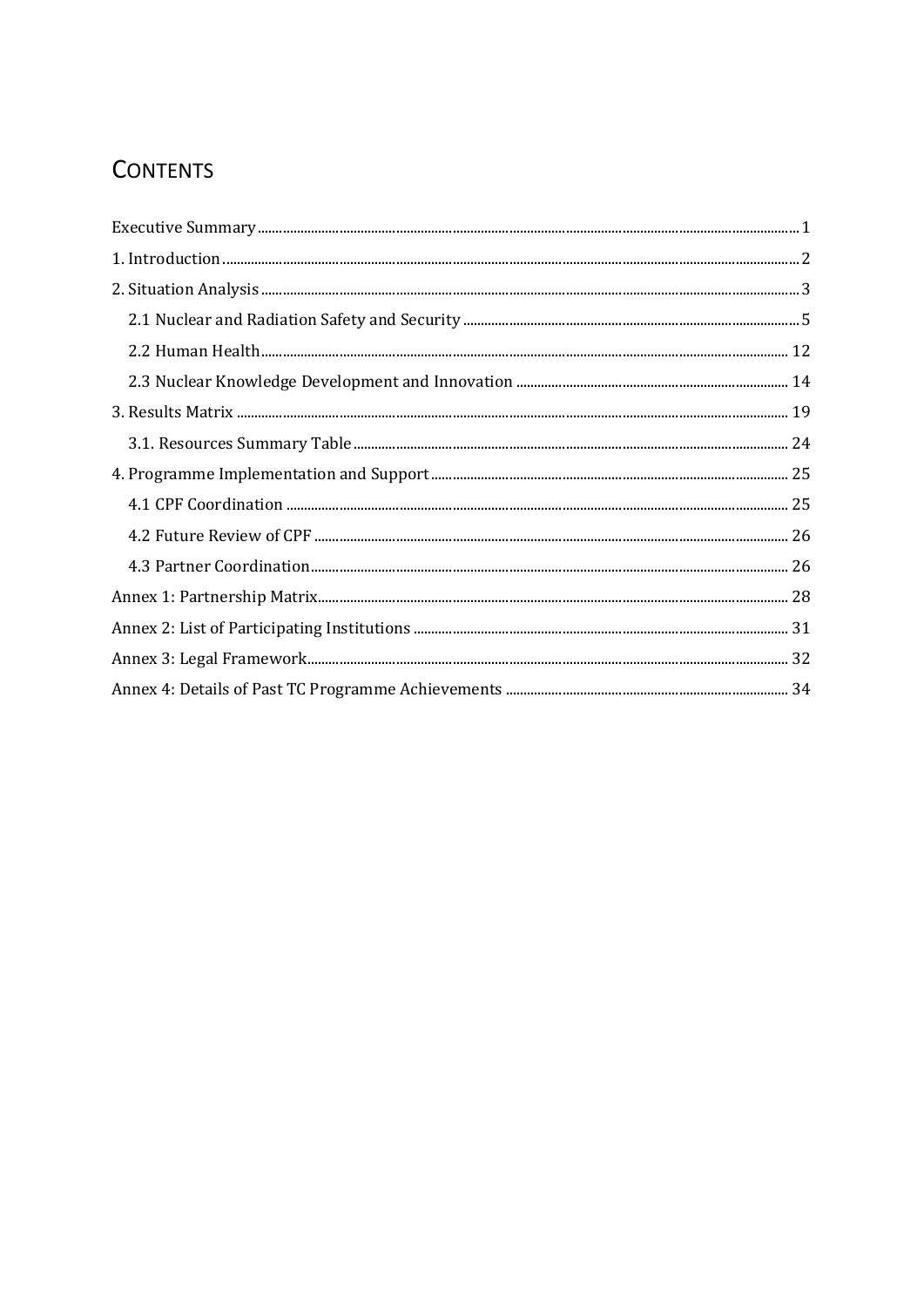# LIST OF ABBREVIATIONS

| <b>CPF</b>    | <b>Country Programme Framework</b>                           |
|---------------|--------------------------------------------------------------|
| <b>IAEA</b>   | <b>International Atomic Energy Agency</b>                    |
| <b>NPCs</b>   | <b>National Participation Costs</b>                          |
| <b>TC</b>     | <b>Technical Cooperation</b>                                 |
| <b>TCF</b>    | <b>Technical Cooperation Fund</b>                            |
| <b>TCP</b>    | <b>Technical Cooperation Programme</b>                       |
| <b>IAEA</b>   | <b>International Atomic Energy Agency</b>                    |
| <b>UJD</b>    | <b>Regulatory Authority of the Slovak Republic</b>           |
| <b>NPP</b>    | <b>Nuclear Power Plant</b>                                   |
| <b>RAW</b>    | <b>Radioactive Waste</b>                                     |
| <b>SNF</b>    | <b>Spent Nuclear Fuel</b>                                    |
| <b>ISNFSF</b> | <b>Interim Spent Nuclear Fuel Storage Facility</b>           |
| <b>SAS</b>    | <b>Slovak Academy of Sciences</b>                            |
| <b>NuPECC</b> | <b>Nuclear Physics European Collaboration Committee</b>      |
| <b>PACT</b>   | <b>Programme of Action for Cancer Therapy</b>                |
| <b>STU</b>    | <b>Slovak University of Technology</b>                       |
| <b>RASIMS</b> | <b>Radiation Safety Information Management System</b>        |
| <b>TSA</b>    | <b>Thematic Safety Areas</b>                                 |
| <b>IRRS</b>   | <b>Integrated Regulatory Review Service</b>                  |
| <b>AMS</b>    | <b>Accelerator mass spectrometry</b>                         |
| <b>CENTA</b>  | Centre for nuclear and accelerator technologies              |
| EU            | <b>European Union</b>                                        |
| <b>OECD</b>   | <b>Organisation for Economic Cooperation and Development</b> |
| <b>NEA</b>    | <b>Nuclear Energy Agency</b>                                 |
| <b>WHO</b>    | <b>World Health Organization</b>                             |
| <b>CERN</b>   | <b>European Organization for Nuclear Research</b>            |
|               |                                                              |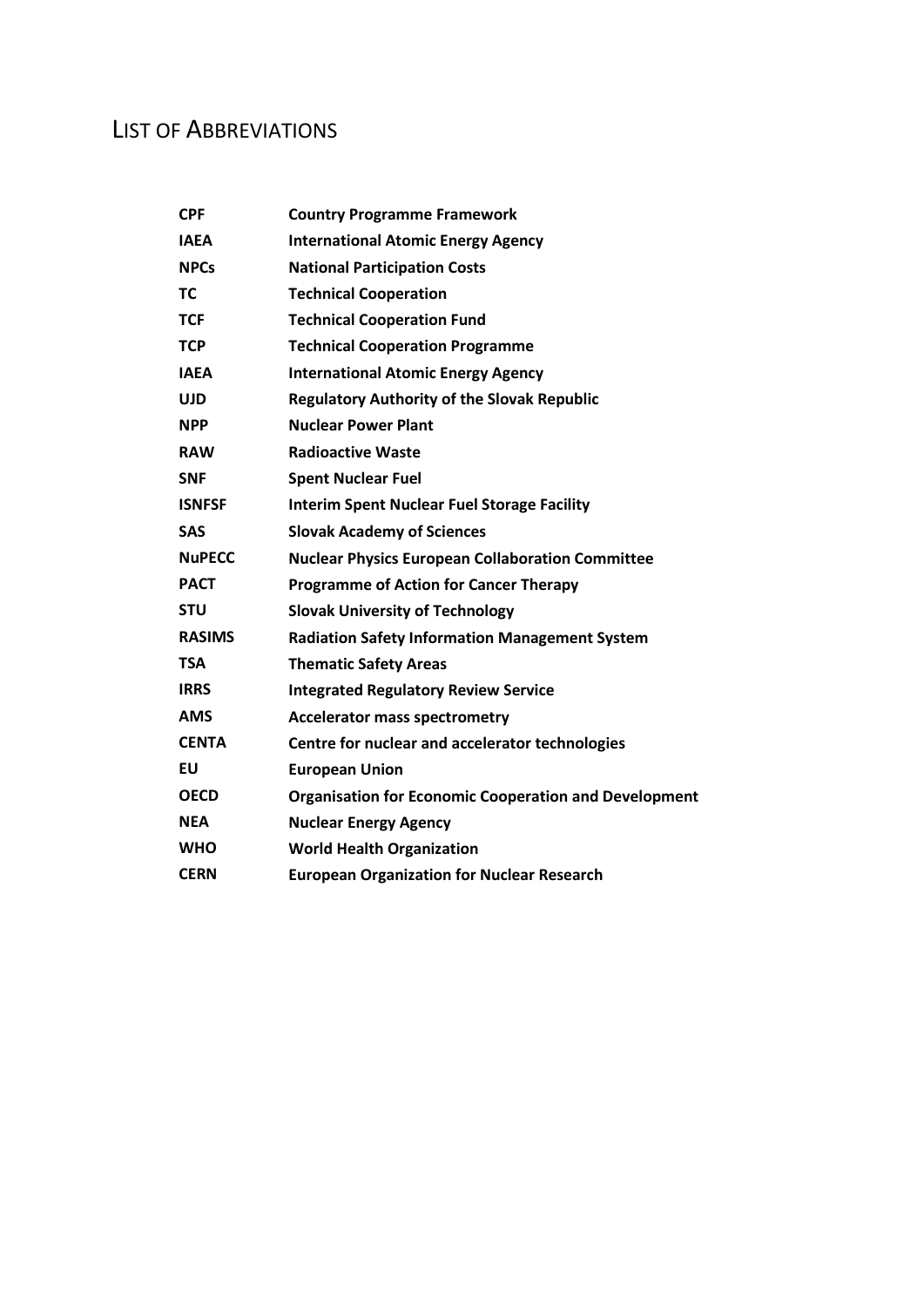# <span id="page-3-0"></span>EXECUTIVE SUMMARY

This Country Programme Framework (CPF) is an update of the latest version of the CPF signed in 2014 and provides an overview of what Slovakia aims to achieve within the framework of the International Atomic Energy Agency's (IAEA) Technical Cooperation Programme (TCP) during the period 2022-2027. The programme is centred on major socioeconomic orientations of the country and focuses on fields in which the IAEA can make significant contributions. The CPF enjoys strong government commitment and outlines a six-year strategy for targeted IAEA support in the following priority fields, with indication of expected outcomes:

- i) Nuclear and Radiation Safety and Security Outcome: strengthened nuclear and radiation safety and security; reduced amount of radioactive waste and risk of exposure for the protection of people and environment; enhanced protection for personnel with occupational radiation exposure; reduced exposure to radon.
- ii) Human Health Outcome: increased access to improved mammography services for women and enhanced radiotherapy services.
- iii) Nuclear Knowledge Development and Innovation Outcome: strengthened capacity and established international cooperation for nuclear knowledge development for industrial and environmental applications in Slovakia.

Within the field of Nuclear and Radiation Safety and Security, priorities are given to the topics including strengthening of human resources in the relevant regulatory bodies, preparation for a deep geological repository for radioactive waste disposal, construction of the dry interim storage facility for spent nuclear fuel at the Jaslovske Bohunice site, development of the facility for melting metal radioactive waste management in Jaslovske Bohunice, decommissioning of A1 and V1 NPP in Jaslovske Bohunice, and implementation of the activities of the National Radon Action Plan.

Within the field of Human Health, topics to be covered include quality enhancement of mammography service within the national breast cancer screening programme and knowledge transfer from high level medical institutions in the world to research and clinical sphere in Slovakia.

Within the field of Nuclear Knowledge Development and Innovation, enhancement of capacity and establishment of international cooperation in the following areas are expected: nuclear structure and neutron-cross section measurements for non-destructive analysis application; environmental radionuclides monitoring; detection techniques using gamma-spectrometry; capacity building on assessment of radiation exposure; development of fiber-reinforced self-compacting heavyweight concrete for geological disposal.

Review of progress will be carried out before the end of each TCP cycle throughout the timeframe of this CPF and will serve for better preparation of new project proposals for the following TCP cycle. The mid-term review of this CPF will be conducted in 2024 and the final review will be carried out latest in 2026, one year prior to the expiration of this CPF and when the preparation of the next CPF will start.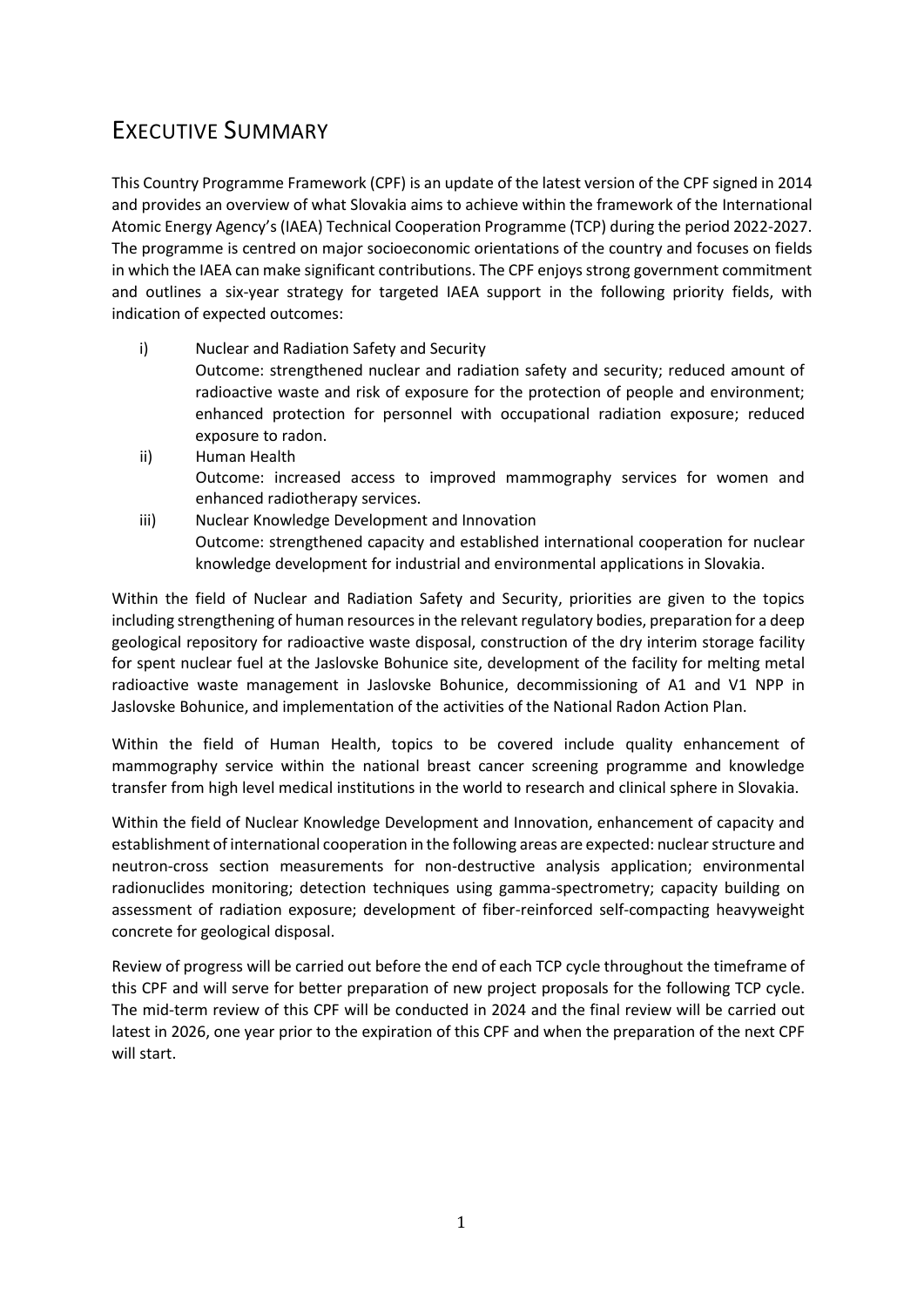# <span id="page-4-0"></span>1. INTRODUCTION

The Country Programme Framework contained in this document serves as the frame of reference for technical cooperation between the Slovak Republic and the IAEA during the period 2022-2027. The CPF reflects an agreement between Slovakia and the IAEA on national priorities and goals to which nuclear science and technology can contribute directly and cost-effectively. The CPF has been developed based on a thorough analysis of the following national strategic documents:

- *National Action Plan of the Slovak Republic (update every two years; new version will be released in December 2021)*
- *National Report of the Slovak Republic,* prepared in terms of *the Joint Convention on the Safety of Spent Fuel Management and on the Safety of Radioactive Waste Management*
- *Energy Security Strategy of the Slovak Republic*
- *Policy, Principles and Strategy for Further Development of Nuclear Safety*
- *Strategy of a Back-end of Nuclear Energy in the Slovak Republic*
- *National Programmes of Research and Development for Years 2019-2023 with a View to 2028*
- *Road Map of Research Infrastructures - SK VI Roadmap 2020 – 2030*
- *Research and innovation strategy for intelligent specialization of the Slovak Republic*
- *Act No. 87/2018 Coll. on radiation protection*
- *Decree No. 101/2018 Coll. laying down details on ensuring radiation protection during medical irradiation*
- *Measure No. 102/2018 Coll. establishing diagnostic reference levels of medical irradiation*
- *Europe's Beating Cancer Plan* and *Agenda 2030*

The formulated national needs and priorities are in line with *the Act no. 541/2004 on the Peaceful use of nuclear energy (Atomic Act) and on amendment and alterations of several acts as amended* and *Decree No. 430/2011 Coll. on details on nuclear safety requirements for nuclear facilities.*

The key objectives expected to be achieved under the framework of this CPF are to:

- improve nuclear and radiation safety and security;
- enhance the management of decommissioning activities and reduce radioactive wastes;
- promote radiation safety and protect the public and the environment from the harmful effects of ionizing radiation;
- improve human health care service with the aim of reduced exposure to radiation for patients;
- strengthen nuclear knowledge development and establish international cooperation.

The preparation of this CPF document has been coordinated by the Nuclear Regulatory Authority of the Slovak Republic (UJD), in cooperation with key stakeholders including Public Health Authority of the Slovak Republic, Ministry of Economy of the Slovak Republic, Ministry of Health of the Slovak republic, SLovenske Elektrarne, JAVYS, Slovak Academy of Sciences (SAS), Slovak University of Technology, and Comenius University.

Gender mainstreaming has been applied throughout the development process of this CPF and Slovakia ensures equal access to resources and opportunities of TC projects regardless of gender. *The National Gender Equality Strategy* was applied. Women are an important part in the development of the national TC projects and have significantly contributed to the completion of the CPF. They will also be involved in the implementation and evaluation of the projects and achieving the national goals. The gender ratio was balanced. Approximately 45% of female and 55% of male participated in the development process of the CPF.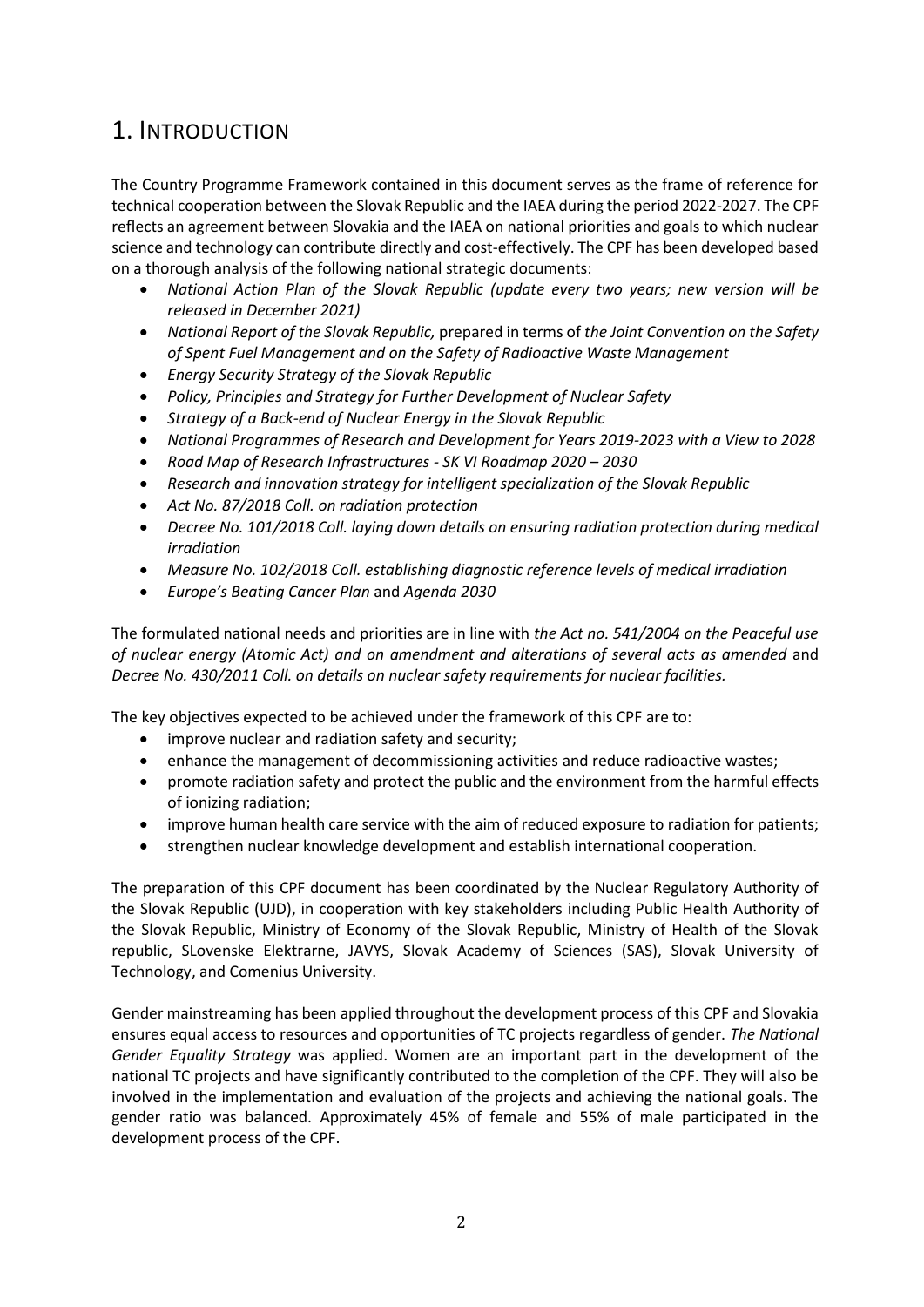# <span id="page-5-0"></span>2. SITUATION ANALYSIS

## **Country Overview**

Slovakia is located in central Europe and has a population of about 5.4 million of inhabitants. It was established on 1 January 1993 following the break-up of the former Czechoslovakia. It borders with 5 countries: Poland, Austria, Hungary, Czech Republic, and Ukraine. Slovakia has become a member of the IAEA since 27 September 1993, and is a member of the European Union (since 1 May 2004), the United Nations (since 19 January 1993), the International Monetary Fund (since 1 January 1993), the World Trade Organisation (since 1 January 1993), the Organisation for Economic Cooperation and Development (since 14 December 2000), Interpol (since 3 October 1993), NATO(since 29 March 2004), and other important economic, social, and human-right international organizations. Slovakia is part of the Eurozone since the 1 January 2009 and is part of the Schengen area.

The main energy source in Slovakia is nuclear power, followed by fossil fuels and hydroelectric power. Updated in February 2021, Slovakia has four nuclear reactors operating at Jaslovske Bohunice and Mochovce, which generate half the electricity in the country. Slovakia focuses on the sustainable use of natural resources and actively adapts to climate change with particular focuses on flood control, promotion of risk management in climate change, and provision of support to energy-efficient solutions in all sectors. Although Slovakia is a small country, its varied topography supports a wide variety of vegetation. Agriculture and timber cutting have diminished the republic's original forest cover, but approximately 40% of its area is still forested.

By the early  $21<sup>st</sup>$  century, the prosperous manufacturing industries had contributed a substantial proportion of Slovakia's GDP, and manufacturing workers had constituted a significant portion of the labour force. Important industries include automotive, machinery, steel production, ceramics, chemicals, textiles, food and beverage processing, production of electrotechnical devices, and furniture manufacturing. The service industries, an increasingly important part of Slovakia's economy, account for more than two-thirds of the GDP.

#### **Cooperation with the IAEA**

Slovakia became a Member State of the IAEA on 27 September 1993, and is a party to many multilateral and safeguards agreements, such as *Revised Supplementary Agreements Concerning the Provision of Technical Assistance by the IAEA, Application of Safeguards in Connection with the Treaty on Non-Proliferation of Nuclear Weapons, Vienna Convention on Civil Liability for Nuclear Damage, Convention on the Physical Protection of Nuclear Material, Amendment to the Convention on the Physical Protection of Nuclear Material, Convention on Early Notification of a Nuclear Accident, Convention on Assistance in the Case of a Nuclear Accident or Radiological Emergency, Joint Protocol Relating to the Application of the Vienna Convention and the Paris Convention, Convention on Nuclear Safety,* and *Joint Convention on the Safety of Spent Fuel Management and on the Safety of Radioactive Waste Management.*

Slovakia has benefited from the assistance provided by the TCP focussing on the strengthening of regulatory and radiation protection infrastructure, the improvement of management of decommissioning activities and radioactive waste, the quality enhancement of radiotherapy services, and the development of nuclear knowledge. In addition to national TC projects, Slovakia also actively participates in the regional and interregional projects that are relevant to its national priorities, and may also consider thematic areas include food and agriculture, nutrition, etc. Since 2013, Slovakia has benefited from assistance in the area of nuclear security from the IAEA through national training course and workshops in the area of nuclear security culture, security in transport of nuclear material,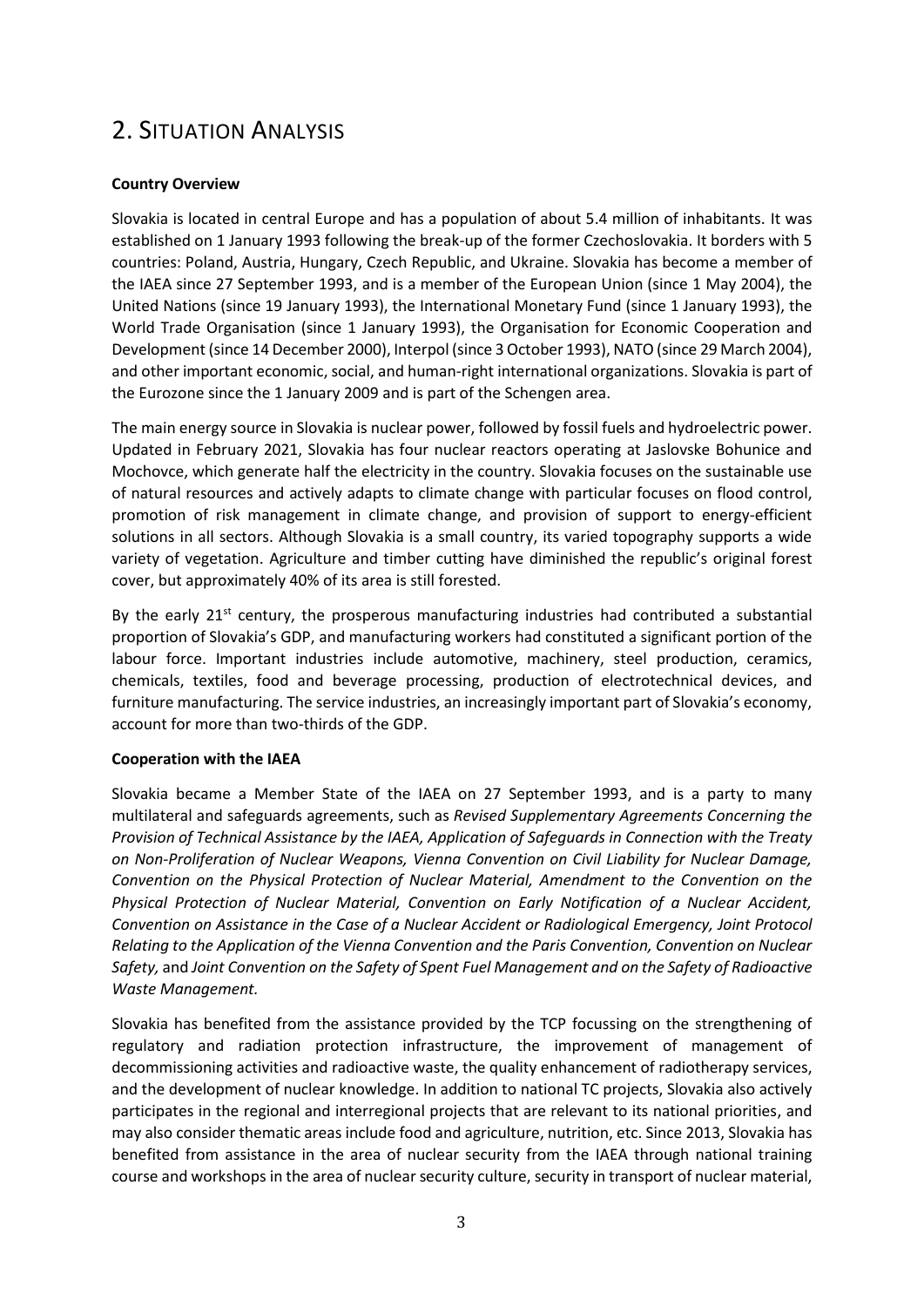and computer security for nuclear security. Slovakia also attended numerous nuclear security related regional and international training courses, workshops, exercises, conferences, and technical and consultancy meetings. Integrated Nuclear Security Support Plan (INSSP) is a useful tool for reviewing nuclear security regimes and identifying areas where the security needs to be strengthened. Slovakia actively cooperates with IAEA in this field and the support of INSSP is discussed.

During the period of 2009-2020, 391 persons (125 women) from Slovakia were trained, 364 persons (82 women) attended specialist meetings, and 99 international experts were provided to Slovakia under the TC programmes. The gained knowledge and experience have brought along positive impacts and have allowed Slovakia to make significant progress in the relevant fields.

Meanwhile, Slovakia has been a regular contributor to the *Working Capital Fund, the Regular Budget*  and *the Technical Cooperation Fund* of the IAEA, and is the host country to many IAEA training events, fellowships, and scientific visits, receiving participants from all over the world, in particular those from developing countries. Participants are trained in different institutes and organizations of Slovakia depending on their expertise and needs.

### **National Priorities and Goals**

National strategies and policies integrate the 17 Sustainable Development Goals along with countryspecific objectives. National priorities, which Slovakia would like to achieve during the timeframe of this CPF, are the followings: strengthening nuclear and radiation safety and security, reducing amount of radioactive waste and risk of exposure to protect people and the environment from the adverse effects of ionizing radiation, enhancing human health care services with reduced exposure to radiation for patients, and strengthened capacity and established international cooperation for nuclear knowledge development for industrial and environmental applications in Slovakia. These priorities are linked with SDG 3 – Good Health and Well-Being, SDG 6 – Clean Water and Sanitation, SDG 8 – Decent Work and Economic Growth, SDG 9 – Industry, Innovation and Infrastructure, SDG 12 – Responsible Consumption and Production, SDG 14 – Life Below Water and SDG 15 – Life on Land, and were identified based on strategic documents, such as *National Action Plan of the Slovak Republic, National Report of the Slovak Republic prepared in terms of the Joint Convention on the Safety of Spent Fuel Management and on the Safety of Radioactive Waste Management, Energy security strategy of the Slovak Republic, Policy, Principles and Strategy for Further Development of Nuclear Safety, Strategy of a Back-end of Nuclear Energy in the Slovak Republic, National programmes of Research and Development for years 2019-2023 with a View to 2028, Road map of research infrastructures - SK VI Roadmap 2020 – 2030, Research and innovation strategy for intelligent specialization of the Slovak Republic, Act No. 87/2018 Coll. on radiation protection, Decree No. 101/2018 Coll. laying down details on ensuring radiation protection during medical irradiation, Measure No. 102/2018 Coll. establishing diagnostic reference levels of medical irradiation, Europe's Beating Cancer Plan* and *Agenda 2030*. The formulated national needs are fully in line with the *Act no. 541/2004 on the Peaceful use of nuclear energy (Atomic Act) and on amendment and alterations of several acts as amended* and *Decree No. 430/2011 Coll. on details on nuclear safety requirements for nuclear facilities*.

#### **Risk Analysis**

In general terms, challenges for the implementation of TC projects could be posed by lack of suitable host organizations or experts, budget limitation, loss of trained staff, insufficient governmental and legislative support, inefficient coordination among related parties, and cancellation or change of events due to unforeseen reasons. However, based on previous experience, likelihood for these potential risks to happen is rather low.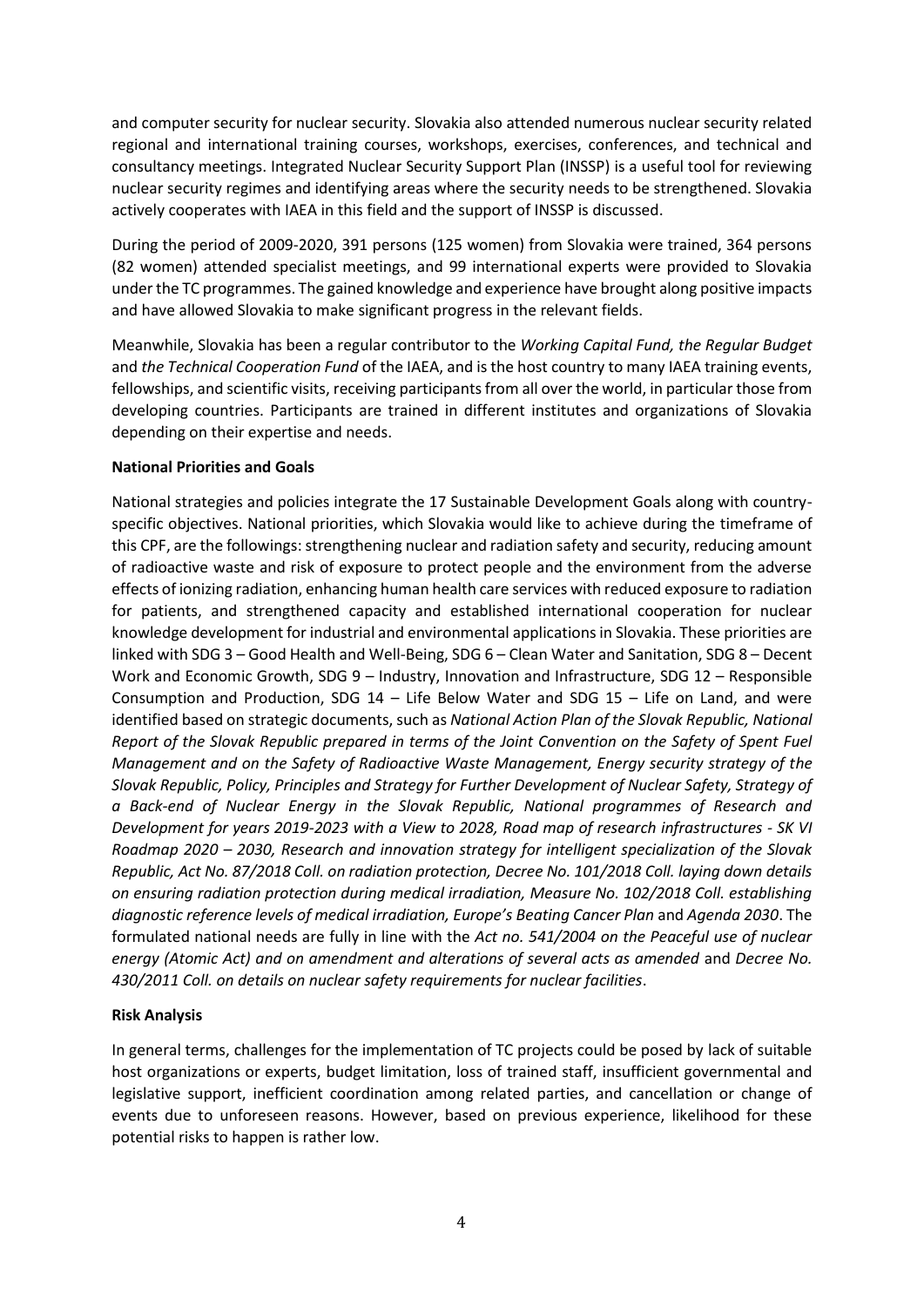# <span id="page-7-0"></span>2.1 NUCLEAR AND RADIATION SAFETY AND SECURITY

In Slovakia there are four unit nuclear reactors of WWER-440/213 type in operation. Two at Jaslovske Bohunice site (NPP V2) and two at the Mochovce site (NPP Mochovce 1, 2). Three units are currently under decommissioning: two units of WWER-440/230 type (NPP V1) and one unit of HWGCR – 150 MWe type (NPP A1). Spent nuclear fuel from V1 NPP units was transported to the Interim Spent Fuel Storage and that from A1 NPP was repatriated to the Russian Federation. Transport of spent fuel was completed in 1999. Both Jaslovske Bohunice site and Mochovce site have the technology designed for treatment of radioactive waste, called Technology for Treatment and Conditioning of Radioactive Waste and Facility for Treatment and Conditioning of Liquid Radioactive Waste respectively. National repository of low level waste at the Mochovce site has been in operation since 1999, and Interim Spent Fuel Storage Facility at Bohunice site, where a project to increase safety and storage capacity was implemented, has been in operation since 1987. Radioactive waste (RAW) that does not meet the waste acceptance criteria for disposal in national repository of low level waste, will be finally disposed in a deep geological repository in compliance with the waste acceptance criteria for disposal.

# **2.1.1 Legal Framework**

The basic law on the peaceful use of nuclear energy is Act No. 541/2004 Coll. (Atomic Act). In 2011, the operation of all nuclear facilities was permitted for an indefinite period with an amendment to *Act no. 541/2004 on the Peaceful use of nuclear energy (Atomic Act) and on amendment and alterations of several acts as amended*.

By resolution No. 256/2014, the Government adopted the document *Policy, Principles and Strategy for Further Development of Nuclear Safety*. The aim of the document is to summarize and strengthen the principles to protect the public and the environment from harmful effects of ionizing radiation associated with peaceful uses of nuclear energy. It is linked with other strategic documents including *Programme Declaration of the Government for the period 2020 – 2024*, *Energy Security Strategy of the Slovak Republic*, and *National Policy and National Programme for the Management of Spent Nuclear Fuel and Radioactive Waste in the Slovak Republic.*

State regulation over nuclear safety and management of radioactive waste and spent nuclear fuel lies with the Nuclear Regulatory Authority of the Slovak Republic. It also carries out supervision over nuclear installations under the *Act No. 50/1976 Coll. on Spatial Planning and Construction (Building Act)* as a special building authority with the competence to issue permits for sites of nuclear installation.

The Ministry of Economy of the Slovak Republic is responsible for power engineering including nuclear fuel management, radioactive waste storage, and exploration and mining of radioactive raw materials. By the Government Resolution No. 402/2018, section B.3, dated 5 September 2018, the Ministry of Economy of the Slovak Republic was instructed to draw up a phased schedule for the preparation of the deep geological repository.

Protection of people from harmful effects of exposure to ionizing radiation is fulfilled by the Ministry of Health of the Slovak Republic and is determined and carried out based on *Act No. 87/2018 Coll. on radiation protection* together with *Decree No. 101/2018 Coll. laying down details on ensuring radiation protection during medical irradiation* and *Measure No. 102/2018 Coll. establishing diagnostic reference levels of medical irradiation*. Directive 2013/59/EURATOM of 5 December 2013 is also referred. Directive 2013/59/EURATOM lays down basic safety standards for the protection against the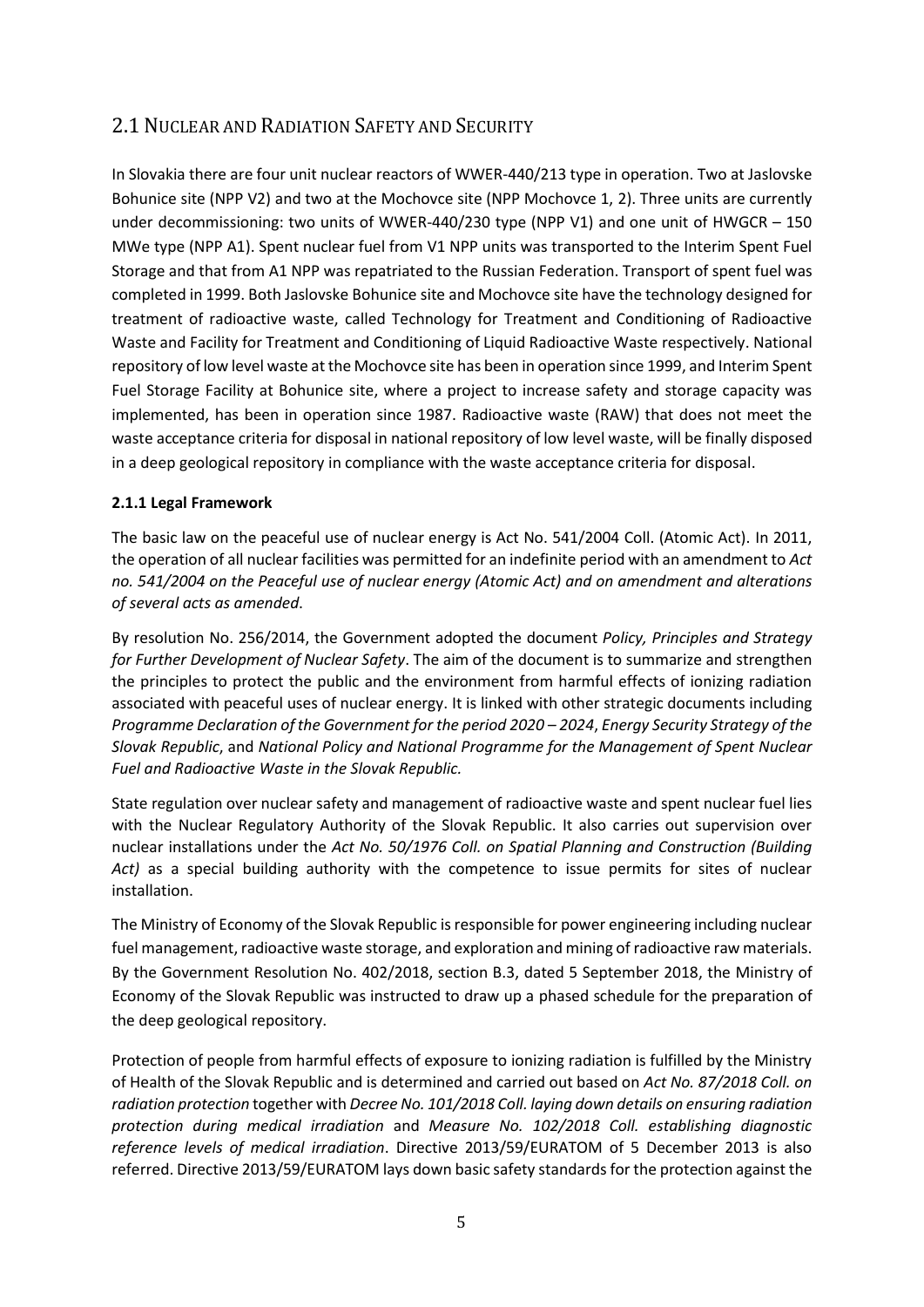dangers arising from exposure to ionizing radiation and repeals Directives 89/618/Euratom, 90/641/EURATOM, 96/29/EURATOM, 97/43/EURATOM and 2003/122/EURATOM. Limitations of occupationally exposed radiation are stated in *Decree No. 98/2018 Coll. on the Limitation of Exposure of Workers and the General Public to Sources of Ionizing Radiation* and *Decree No. 99/2018 Coll. on Ensuring Radiation Protection*.

To ensure occupational health and safety at nuclear installations, labour inspection is performed by the Labour Inspectorate pursuant to Act No.125/2006 Coll. Verification of compliance with safety requirements of classified and common technical equipment is done by the authorized legal entities in accordance with the *Act No. 124/2006 Coll. on occupational health and safety*.

State supervision in the field of radiation protection during the shipments of radioactive and nuclear materials is, in accordance with Act No. 87/2018 Coll., carried out by the Ministry of Transport and Construction of the Slovak Republic.

Radiation monitoring is performed in line with Directive 2013/51/EURATOM of 22 October 2013 which lays down requirements for the protection of the health of the general public with regard to radioactive substances in water intended for human consumption, *Decree No. 96/2018 Coll. laying down details on the activities of the radiation monitoring network*, and *Decree No. 100/2018 Coll. on the Limitation of the Exposure of the Population from Drinking Water*, Natural Mineral Water and Spring Water.

Environmental impact assessment of nuclear installation is under the purview of the Ministry of Environment of the Slovak Republic and is conducted in compliance with the *Act No. 24/2006 Coll. on Environmental Impact Assessment*.

## **2.1.2 Technical Cooperation in Past and Current Cycles and Main Outcomes**

Highlights of assistance provided in the past national TC projects in the national regulatory field include licensing of new units of NPP Mochovce 3 and 4, decommissioning of V1 and A1 NPP Jaslovske Bohunice, capacity building in the development and applications of nuclear technology, and strengthening of the overall national regulatory capabilities. These TC projects contributed to the development of a higher-level regulatory infrastructure by supporting activities in the fields of nuclear and radiation safety and security, radioactive waste management, emergency preparedness, control systems and components, media and public communication, nuclear energy, nuclear materials, and licensing of new nuclear sources. Particular attention was given to the improvement of radiation protection legislation. Both junior and senior staff were involved in the capacity building activities under TC projects.

In the field of decommissioning and radioactive waste management, past projects have supported the improvement of medium level waste management for the A1 NPP decommissioning project, development of methodologies for application of revised clearance criteria and for recycling of radioactive waste, and management of transuranic waste. Within these projects, a number of specialists were trained in the potential hazards while handling and dismantling large components of primary circuits of NPPs, the specificities in decontamination and demolition of large civil structures for their free release, and the safe operation of melting facility. State-of-the-art operational and safety procedures (manuals) for conventional and radiological safe operation of RAW melting facility were prepared and adopted. Applicable methodologies for characterization, treatment, and conditioning of RAW contaminated with transuranic radionuclides were proposed and optimized. Capabilities and standards for the safe implementation of unique decommissioning activities and RAW management in Slovakia were improved. Primary circuits and civil structures were decommissioned, RAWs were treated, and radioactive safety was improved in accordance with the best practices worldwide.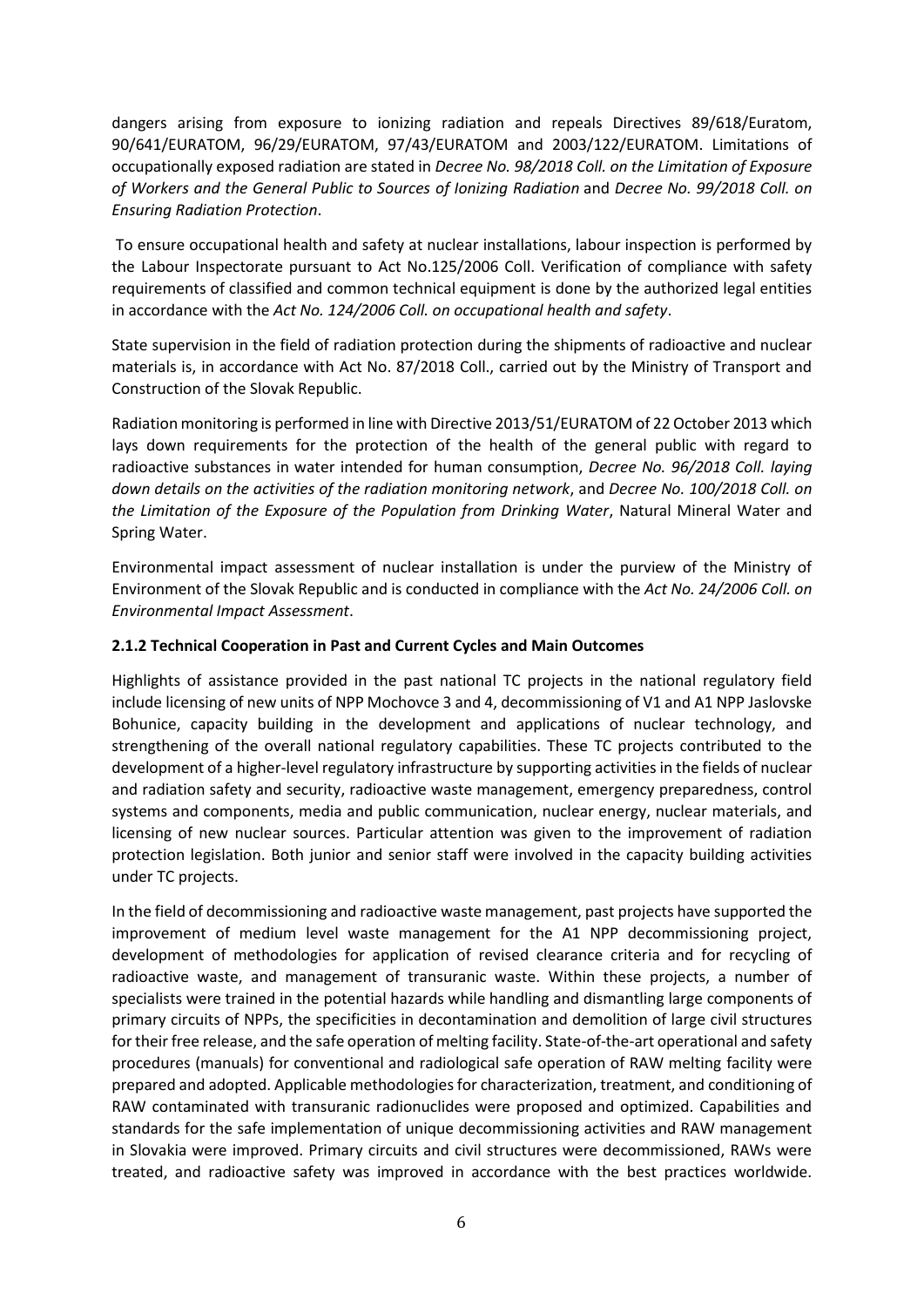Methodology for clearance criteria derivation for decommissioned materials and general methodology for recycling and conditional release of materials were elaborated. Conceptual proposals of procedures for treatment, conditioning, and disposal of transuranic RAW were put forward and applied in the follow-up decommissioning stages of the A1 NPP decommissioning project. The Guide for Standard Format and Content for Safety Related Decommissioning Licensing Documents was adopted. Increased stakeholder involvement, such as cooperation establishment with the local nongovernmental organisations, might be beneficial for the future activities based on the needs of sociological development and for the achievement of project outcomes.

During the programme cycle 2020-2021, two projects focused on safety and security: SLR9016 *Enhancing Regulatory Activities and Strengthening Human Resources* and SLR9017 *Decommissioning of Highly Contaminated or Activated Components, Structures and Nuclear Power Plant Site Final Cleanup and Free Release*. TC project SLR9016 aims at strengthening human resources to enhance the national regulatory infrastructure towards new tasks in the field of nuclear safety, radioactive waste management, emergency preparedness, radiation safety, transport of radioactive material and decommissioning. Project objective of SLR9017 is to improve capabilities for safe, effective, and successful implementation of decommissioning projects in Slovakia. Under these two projects, participation to international conferences and training courses, national workshops, and provision of equipment are supported.

# **2.1.3 Technical Cooperation for Future Cycles Based on National Priorities**

National priorities to be addressed under this CPF are the preparation for a deep geological repository for radioactive waste, construction of dry interim spent nuclear fuel storage facility, commissioning of the facility for melting metal radioactive waste management in Jaslovske Bohunice, decommissioning of the A1 NPP and V1 NPP in Jaslovske Bohunice, capacity building of the Nuclear Regulatory Authority and relevant regulatory bodies of the Slovak Republic, and implementation of the National Radon Action Plan.

#### **Deep Geological Repository**

Topic of a deep geological repository for permanent disposal of spent nuclear fuel (SNF) and high-level radioactive waste started to be managed in 1996. In the period from 1996 to 2001, the first two parts of the initial stage were completed, within which the following tasks were addressed:

- Conceptual design and implementation activities,
- Source term, interaction between near-field and far-field,
- Siting,
- Safety analyses,
- Public involvement.

During this period, five candidate sites were selected when basic field research was performed. In addition to that, reports were developed summarising international experience in the deep geological repository development, directions and plans were set in all areas, expert teams were formed for solution of individual problems, and cooperation was established with organizations dealing with deep geological disposal in Belgium, Czech Republic, Hungary and Switzerland. The project was then postponed until the turn of 2012-2013, when activities were initiated to continue the national programme on deep geological repository. In 2014, with reference to the Council Directive 2011/70/EURATOM *Establishing the Community Framework for the Responsible and Safe Management of Spent Nuclear Fuel and Radioactive Waste*, the *National Policy and the National Programme for the management of spent nuclear fuel and radioactive waste in the Slovak Republic*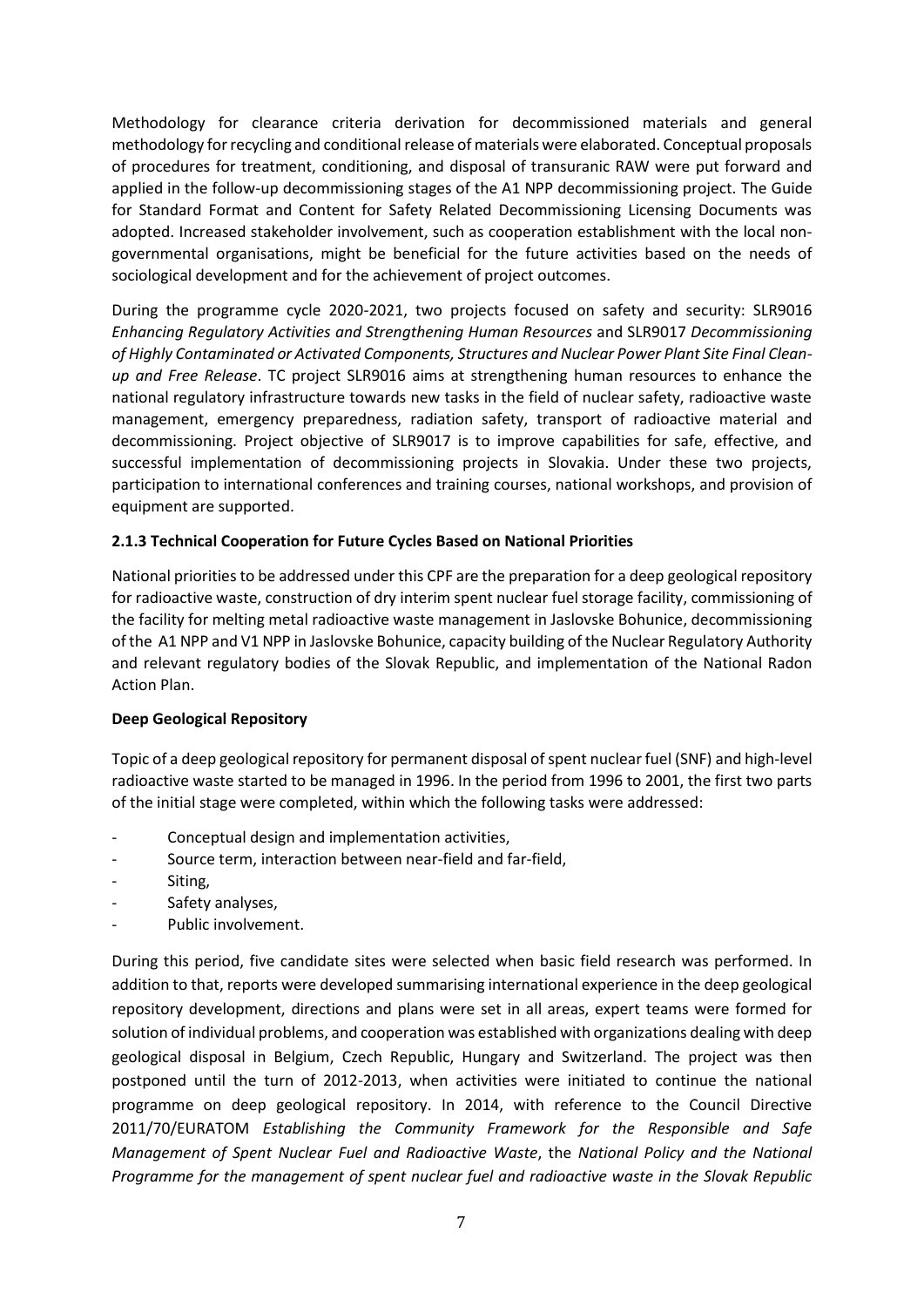dealing with direct disposal of SNF in a deep geological repository was developed, and was approved in 2015 by Government Resolution No. 387/2015. In 2016, the project *Deep geological repository – site selection, stage 1*, in which a proposal was included for further development of the deep geological repository in Slovakia, was completed, followed by the project *Deep geological repository – site selection, stage 2 – Part I* in the years 2017 and 2018. The deep geological repository is expected to be commissioned around 2085.

Under the timeframe of this CPF, attention would be given mainly to scientific research of the geology conditions in Slovakia, allowing the primary and secondary site selection for the Deep Geological Repository (considered depth up to 1200 m). Furthermore, specific construction methods and safe long-term passive shielding have to be designed and tested, and stakeholder communication and knowledge management have to be maintained to enable accessibility and readability of data and information in decades from now. Support of IAEA will be sought mainly to capacity building in this field.

# **Development of Dry Interim Spent Nuclear Fuel Storage Facility**

As of 31 December 2019, 12 712 spent nuclear fuels were stored in Interim Spent Nuclear Fuel Storage Facility (ISNFSF), representing 90.08 % of its maximal designed capacity. Due to the insufficient filling capacity of the wet ISNFSF, an investment project *Increasing storage capacity for SNF at Jaslovske Bohunice site* was approved in 2013*,* in which an extension of total storage capacity by 18 600 SNF would be realized in two stages – 10 100 SNF with the first stage and 8 500 SNF with the second one. In 2016, the process of environmental impacts assessment under Act No. 24/2006 Coll. was completed with a recommendation of dry technology for SNF storage, placing a maximum of 85 SNF into reinforced concrete storage modules.

Construction of the dry ISNFSF is carried out by JAVYS, a.s. and external contractor, concluded in accordance with the Public Procurement Act. Design and construction layout for the expansion were completed in December 2019 and the expected date of operation is in 2022. Although the design has been proven and approved, gaining experiences on the safest possible means of operation of the dry ISNFSF and its safeguard will be essential in the following years as this form of storage represents a brand-new activity in Slovakia.

#### **Construction of the Facility for Melting Metal Radioactive Waste Management**

After preparations for the construction of the facility for melting metal radioactive waste management, within which documentation was prepared in accordance with the legislative requirements, a public assessment of environmental impacts of this activity according to the Act No. 24/2006 Coll. was performed. After obtaining a positive Final Statement of the Ministry of Environment on the proposed activity, No. 1775/2015-3.4/hp, and a building permit, construction works and installation of technological equipment were carried out. Preparations are currently underway for inactive testing of the facility, and commissioning is planned in 2021. Remelting of metallic RAW is a proven and long-term used technology for RAW reduction. However, this technology carries inherent risks associated with high temperatures, melted metals and high-pressure gasses. It is therefore of paramount importance to share information and experience among operators of melting facilities – either conventional or nuclear facilities. Constant training and education for operational personnel will be a key element in maintaining the highest level of safety.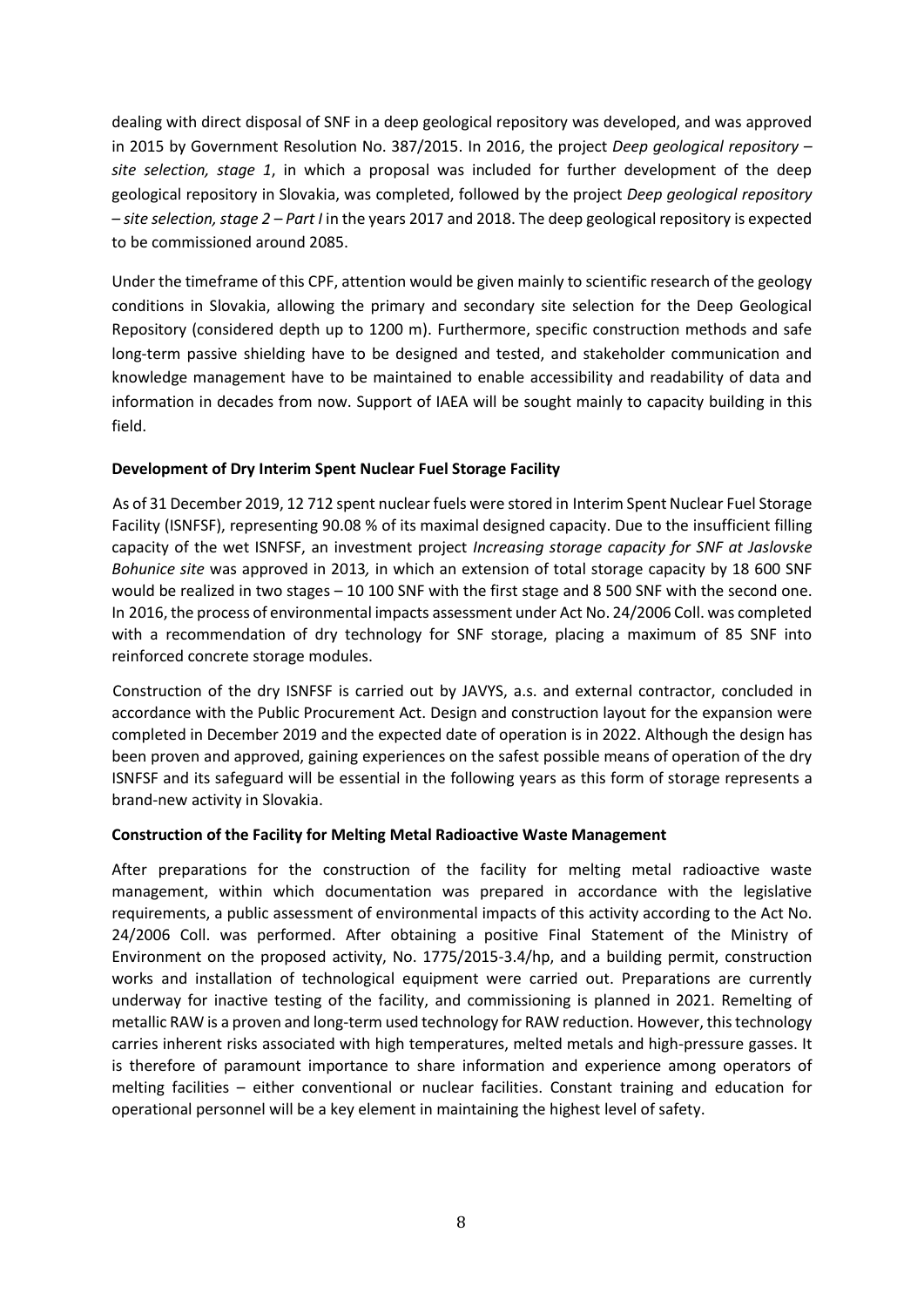#### **Stage 2 Decommissioning of V1 NPP in Jaslovske Bohunice**

In accordance with the Government Resolution No. 809/1998, operation of Unit 1 of V1 NPP was terminated on 31 December 2006 and Unit 2 of V1 NPP on 31 December 2008. The decommissioning of the V1 NPP is planned in two stages. Decommissioning of V1 NPP is implemented through a series of projects. Out of the total 74 projects, 61 projects are completed, 8 projects are currently being implemented, and the rest are in the preparatory stage. Stage 2 started in 2015 and will be finished in 2025. The activities of stage 2 focus on dismantling of facilities and structures of the primary circuit located in the controlled area, i.e. decommissioning of the nuclear island. Dismantling of external objects at the V1 NPP, including tanks, underground piping and cable channels, will also be performed. Site evaluation, and clearance and exemption activities to support waste minimisation and material reuse will be realized as well. After the site is restored to its original condition (or demolition), the site will be released from regulatory control according to the Atomic Act. It will be the first time that a large nuclear site to be decommissioned and released from regulatory control, representing a major technological endeavour associated with extreme volumes of contaminated or activated materials. Therefore, prudent verifications will have to be implemented, and knowledge and experience sharing with similar projects abroad from the perspective of both regulator and decommissioning license owner will be necessary.

After obtaining a permit for decommissioning, JAVYS, a.s. implements activities such as dismantling of large-scale components of the primary circuit and the most contaminated equipment (reactor pressure vessels of both units, steam generators, main circulating pumps, primary circuit piping and other technological components). Parallel with the dismantling activities, a continuous process of RAW management, their shipment and release of materials meeting the criteria for release into the environment, takes place. The key element is to ensure that no Ra-contaminated material will be free released from the regulatory control. However, due to the large masses the probability of failure gets higher. Support from the IAEA is therefore crucial to plan for and implement the decontamination works, verification of final status, and proper means of controlled demolition of the Nuclear Island buildings. Once decommission is finished, a thorough site verification will be required and proper methodology will have to be employed and carried out precisely. Experience of the IAEA and its Members States will be crucial at these final steps.

#### **Stage 3 and 4 Decommissioning of A1 NPP in Jaslovske Bohunice**

The operation of A1 NPP was terminated in 1979 and decommissioning activities commenced. The whole process has been divided into five subsequent stages, with stage 3 and 4 started from October 2016. Main units included in the decommissioning stage 3 and 4 are technological equipment of the primary circuit, oil management and accessories of turbo-compressors,  $CO<sub>2</sub>$  cooling systems, heavy water management, fuel cladding inspection system, steam generators including their accessories, and treatment of sludge from long-term storage. Remediation of contaminated soils and contaminated water will be carried out as well. Decommissioning of external objects of A1 NPP is also continued in this stage. Planned completion date of stage 3 and 4 is 2024 and of the entire decommissioning is 2033. Decommissioning of A1 NPP represents a world-wide unique technical challenge, as it is decommissioned after an INES 4 accident (1977). The difficulty for decommissioning and entailed health and radiation risks are thus raised exponentially, with lots of trans uranium alpha contaminants involved. International cooperation has been proven essential and effective from past TC projects, and will be even more important in the subsequent stages as the decommissioning project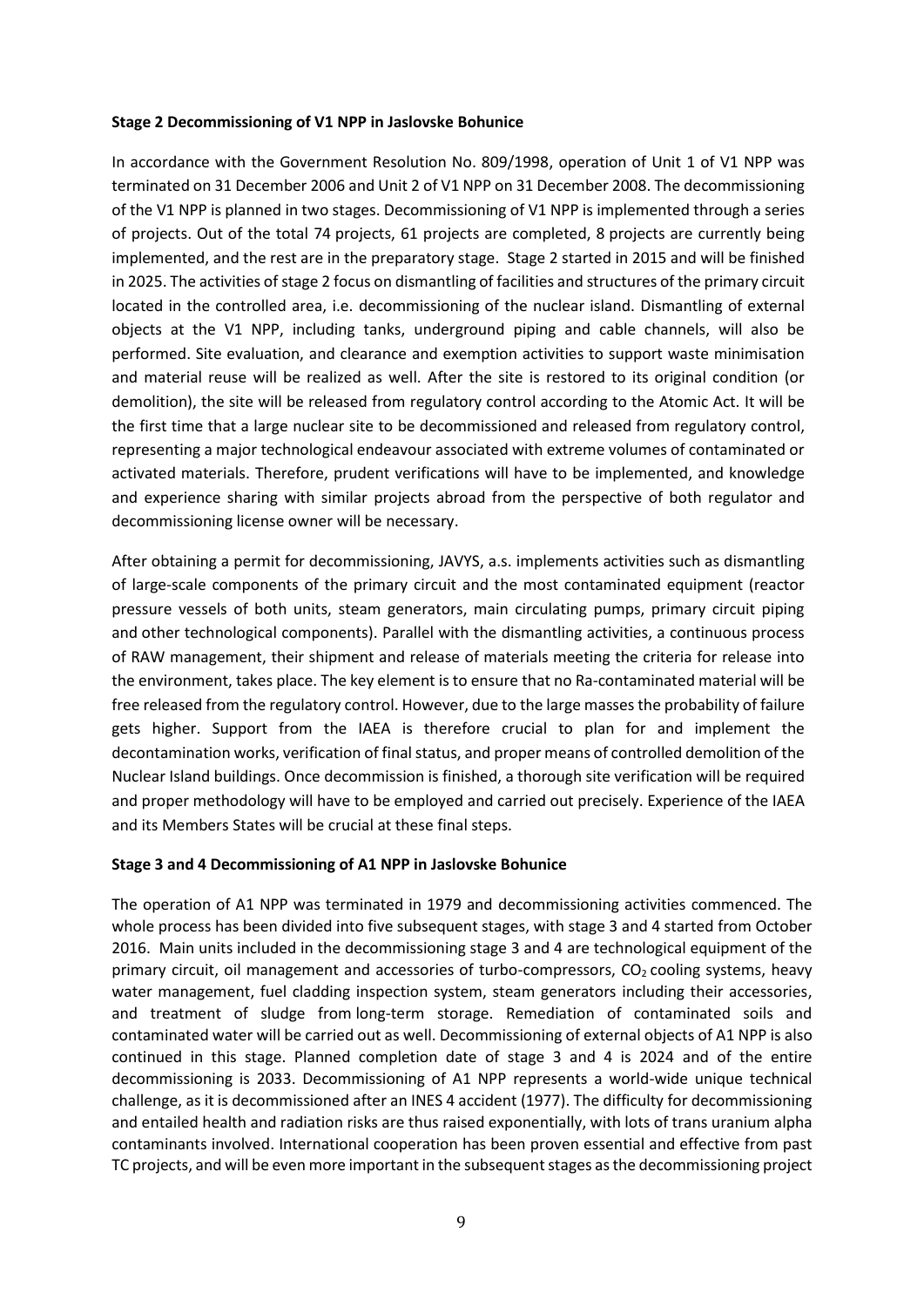reaches the highest activated/contaminated and largest technology parts of the NPP. Support and advice from experts will be sought after to carry out some specific tasks of A1 NPP's decommissioning.

## **Strengthening Regulatory Capacity through Human Resource Development**

Human resource strengthening is an essential permanent task for the Nuclear Regulatory Authority of the Slovak Republic and other regulatory bodies, such as the Public Health Authority of the Slovak Republic and relevant ministries. Knowledge transfer via workshops, trainings, scientific visits, expert missions, and fellowships is an excellent way for capacity building. The turnover of employees and the increasing needs and requirements in the regulatory field lead to the necessity of continuous training of both junior and senior staff. Agency assistance is required to further improve the regulatory activities in Slovakia, including new activities in the field of deep geological disposal, dry storage of SNF, nuclear and radiation safety and security, radioactive waste management, decommissioning, emergency preparedness, as well as control systems and components.

#### **Implementation of the National Radon Action Plan**

*The National Radon Action Plan of the Slovak Republic 2020 - 2024*, and subsequent actions in the horizon until 2050, provides guidance on the implementation of countrywide radon surveys to determine the annual average volume of radon activities in buildings with accommodation spaces, to identify areas with increased indoor radon prevalence based on measurements of radon in residential premises, and to identify buildings with possible increased presence of indoor radon. The results of radon surveys will be available to the professionals and the lay public. An understandable and up-todate system will be introduced to provide information to the professionals and the public regarding health risks resulting from radon exposure. The activities of the National Radon Action Plan will be implemented by creating a functional system, by developing methodologies, and by educating the professionals and the lay public on related subjects. The main and long-term strategy of the action plan is to promote healthy behavior and less harmful environment to reduce the risk of lung cancer due to increased exposure to indoor radon in the Slovak Republic.

# **2.1.4 Radiation Safety Information Management System (RASIMS)**

Slovakia is devoted to follow the recommendations and requirements of the IAEA safety standards and is constantly working on the improvement of its infrastructures for radiation safety to best align with these standards. According to RASIMS, national radiation safety infrastructure of Slovakia can be summarized as very good compliance with IAEA safety standards regarding TSA 2 (Occupational radiation protection); average compliance regarding TSA 1 (Regulatory infrastructure), TSA 3 (Radiation protection in medical exposure) and TSA 4 (Public and environmental radiation protection); very low compliance/no info regarding TSA 6 (Education and training in radiation protection) and TSA 7 (Transport safety). For RASIMS 2, in November 2020, a new national focal point was nominated, and as of the end of August 2021, the vast majority of TSA 1 to TSA 6 has been completed and endorsed and TSA 7 is under development. The last Integrated Regulatory Review Service (IRRS) in Slovakia was carried out in 2012, followed by a Follow-Up mission in 2015. The Slovak Government invited IAEA to review the regulatory framework for radiation safety again, and the next IRRS mission is scheduled in 2022.

#### **2.1.5 Main Counterparts in the Field of Nuclear and Radiation Safety and Security**

Nuclear Regulatory Authority of the Slovak Republic Public Health Authority of the Slovak Republic Ministry of Economy of the Slovak Republic Ministry of Health of the Slovak Republic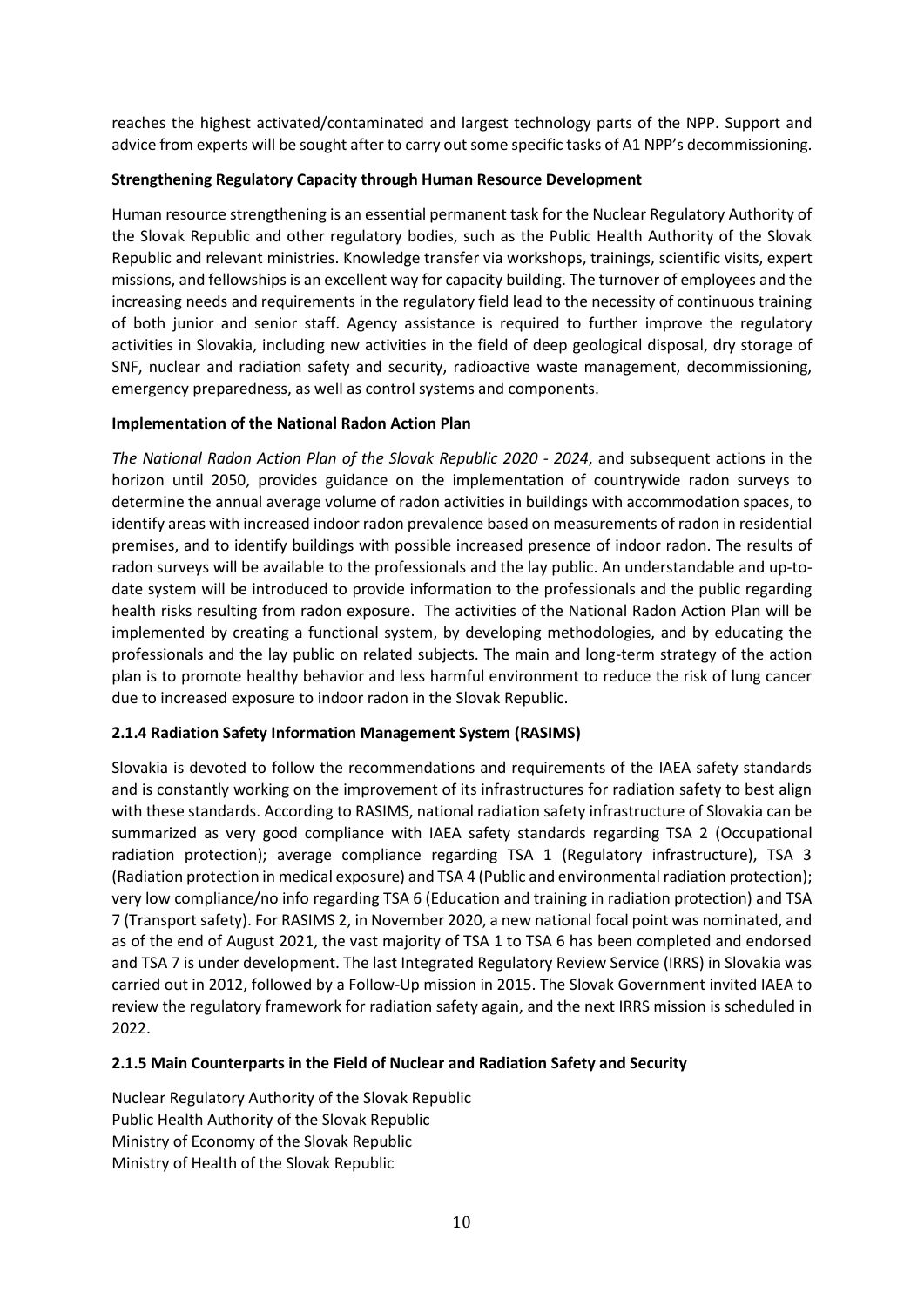Slovenske Elektrarne JAVYS **JESS** VUJE

### **2.1.6 Nuclear and Radiation Safety and Security Outcome**

The expected outcome of the proposed technical cooperation programme in the thematic area of nuclear and radiation safety and security is:

Strengthened nuclear and radiation safety and security and reduced amount of radioactive waste and risk of exposure to protect people and the environment from the adverse effects of ionizing radiation.

The expected outcome will contribute to the attainment of SDG 8 – Decent Work and Economic Growth, SDG 12 – Responsible Consumption and Production and SDG 15 – Life on Land.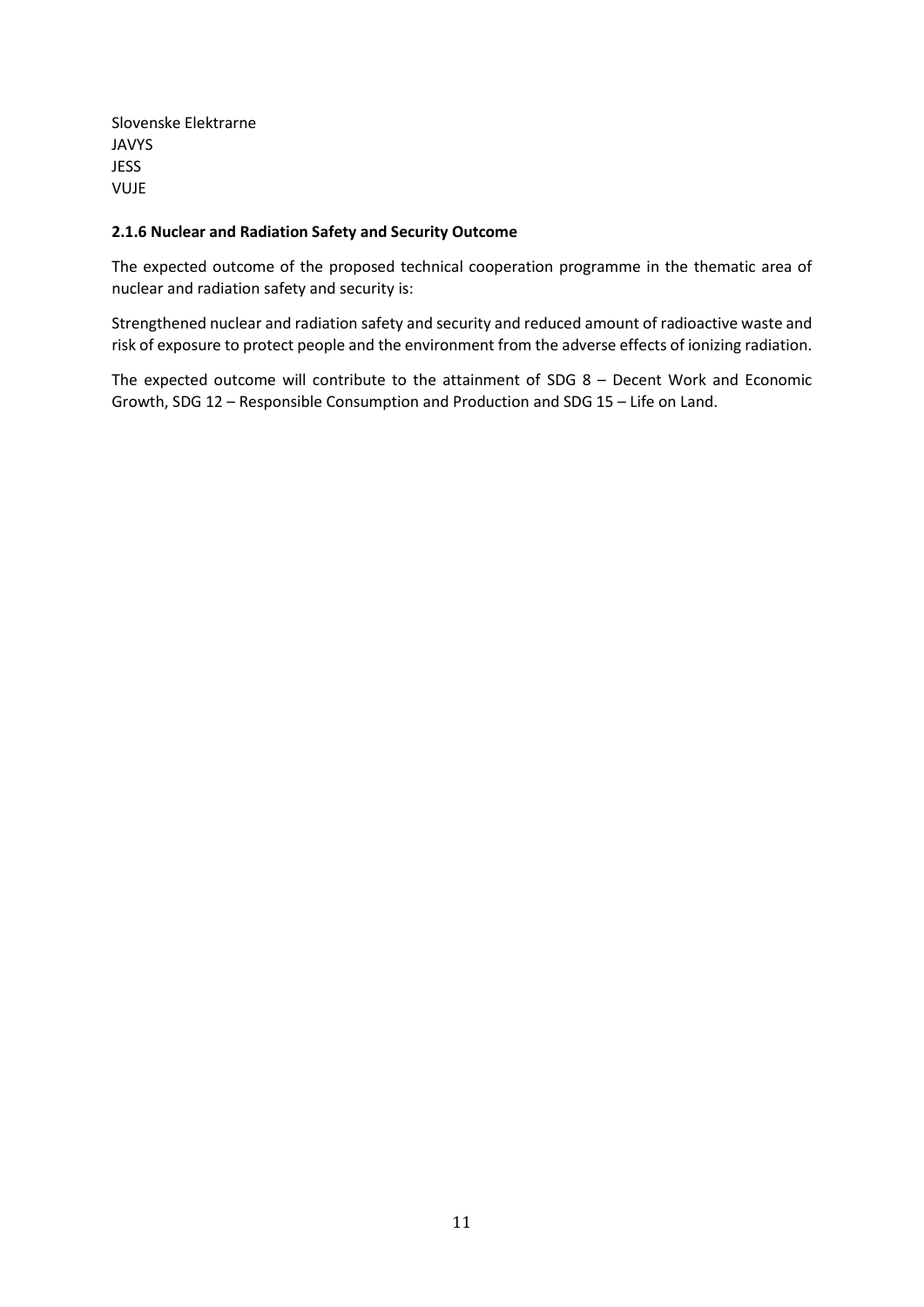# <span id="page-14-0"></span>2.2 HUMAN HEALTH

# **2.2.1 Legal Framework**

Human health care and health protection are supervised by the Ministry of Health of the Slovak Republic. Human health care is ensured in accordance with the provisions of *Act No. 576/2004 Coll. on the Provision of Health Care and Services Related to the Provision of Health Care, Act No. 577/2004 Coll. on the Scope of the Health Care Reimbursed on the Basis of the Public Health Insurance and on Reimbursements for Services Related to the Provision of Health Care*, and Annex No. 2 to *Act No 577/2004 Coll. Content of Preventive Inspections*.

The protection of human health from harmful effects of ionizing radiation is determined and carried out based on *Act No. 87/2018 Coll. on radiation protection* together with *Decree No. 101/2018 Coll. laying down details on ensuring radiation protection during medical irradiation* and *Measure No. 102/2018 Coll. establishing diagnostic reference levels of medical irradiation*.

In order to improve the health care services, the National Health Information Centre (NHIC) was established in 2011. It is a state-funded organization founded by the Ministry of Health of the Slovak Republic. NHIC performs tasks in informatization of health service, administration of the National Health Information System, standardization of health informatics, health statistics, and provision of library and information services in the field of medical sciences and health service. It administrates national health registries and national health administrative registries. At international level, NHIC collaborates with the World Health Organization (WHO), the Organization for Economic Cooperation and Development (OECD), the European Statistical Office (EUROSTAT), and the European Monitoring Centre for Drugs and Drug Addiction (EMCDDA). The National Health Information System was developed in accordance with the provisions of *Act No. 153/2013 Coll. on the National Health Information System*.

Provision of health insurance and supervision of healthcare are in compliance with the provisions of *Act No. 581/2004 Coll. on Health Insurance Companies, Supervision of Health Care and on Amendment to Certain Acts*.

# **2.2.2 Technical Cooperation in Past and Current Cycles and Main Outcomes**

The IAEA has helped Slovakia to improve its cancer services, particularly in radiotherapy. Previous TC projects aimed at the improvement of radiotherapy services, implementation of new treatment techniques, upgrade of tissue banking through radiation sterilization, and enhancement of radiochemical facilities to produce medical radionuclides. Improved treatment was realized for cancer patients through knowledge upgrading, protocols development, and introduction of advanced treatment techniques. Several medical personnel were trained in the application of advanced treatment techniques (3D-CRT, IMRT, SBRT and SRS). Harmonized new treatment protocols and QA/QC protocols were developed. Quality Assurance Team for Radiation Oncology (QUATRO) peer review mission and quality evaluation of radiation therapy practices at the National Cancer Institute's Department of Radiotherapy were provided under the TC projects. Overall, quality of radiotherapy service was enhanced and waiting time for patients was reduced in Slovakia.

There is one ongoing project related to human health for TC programme cycle 2020-2021, SLR6006 *Implementing Special Radiation Techniques*, aiming to improve radiotherapy services in Slovakia. Within the framework of this project, participation in training courses by the European Society for Radiotherapy and Oncology (ESTRO), national training courses, scientific visits, expert missions including Quality Assurance Team for Radiation Oncology (QUATRO), and provision of equipment are expected.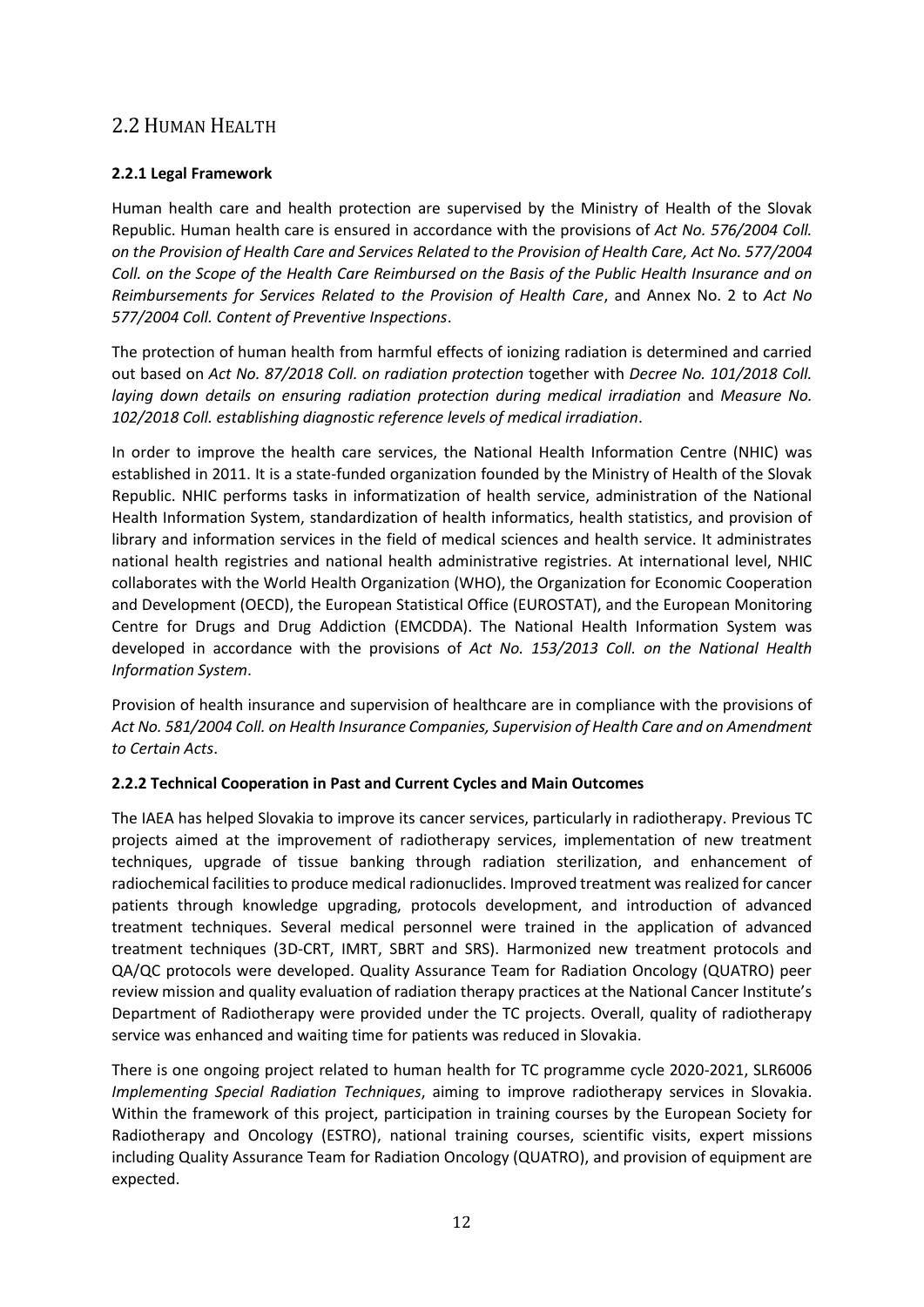### **2.2.3 Technical Cooperation for Future Cycles Based on National Priorities**

In the field of human health, main priorities are identified in the strategic documents *Act No. 87/2018 Coll. on radiation protection, Decree No. 101/2018 Coll. laying down details on ensuring radiation protection during medical irradiation, Measure No. 102/2018 Coll. establishing diagnostic reference levels of medical irradiation*, *Europe's Beating Cancer Plan* and *Agenda 2030*. The main priority is quality enhancement of the provided human health care with reduced exposure to radiation for patients, and support the monitoring and evaluation of cancer control strategies and programmes. Extremely important is the knowledge transfer from high level medical institutions in the world to research and clinical spheres in Slovakia through participation to conferences and trainings, fellowships, scientific visits, and expert missions.

Quality of health care needs to be improved constantly at all level, such as active prevention, early detection, accurate diagnosis, and treatment. Capacity building, knowledge transfer, implementation of new methods and techniques, as well as modernization of the medical technology are effective tools to achieve such improvement.

### **Quality Assurance of Mammography Services**

Mammography is one of the basic practices for screening breast cancer. Safe and efficient implementation of screening for female breast malignancies in the 50-69 age group needs to be ensured by sufficient number of mammography screening sites and trained personnel, making quality review of existing screening sites and certification of new sites among the priorities. 16 screening mammography sites are available but have not been assessed by clinical audits yet. Clinical audits, such as QUATRO and QUANUM are to be carried out as part of the quality assurance in radio diagnostics, radiation oncology and nuclear medicine. Clinical audits are designed to evaluate quality management of all aspects of radiological examination, including clinical outputs, effectiveness, patients' well-being at examination, etc. Also, clinical audits serve to optimize the radiation load and to evaluate the dose and the quality of the digital image. It is essential to develop continuous training programmes for related health care professionals and to monitor proper use of healthcare facilities by introducing a quality programme in radiology. QUAADRIL is a suitable audit tool for Quality Management and comprehensive clinical audits of diagnostic radiology services. The aims will be to organize and review quality audits as a basis for reducing doses to patients and staff in the radiology department, to develop methodological practices, and to gain experts' guidance on quality evaluation and assurance in radiological workplaces.

#### **2.2.4 Main Counterparts in the Field of Human Health**

Ministry of Health of the Slovak Republic National Cancer Institute St. Elisabeth Cancer Institute Eastern Slovak Cancer Institute Slovak Medical University in Bratislava

#### **2.2.5 Human Health Outcome**

The planned outcome of the proposed technical cooperation programme in thematic area of human health is:

Increased access to improved mammography services for women and enhanced radiotherapy services.

The planned outcome will contribute to the attainment of SDG 3 – Good Health and Well-Being.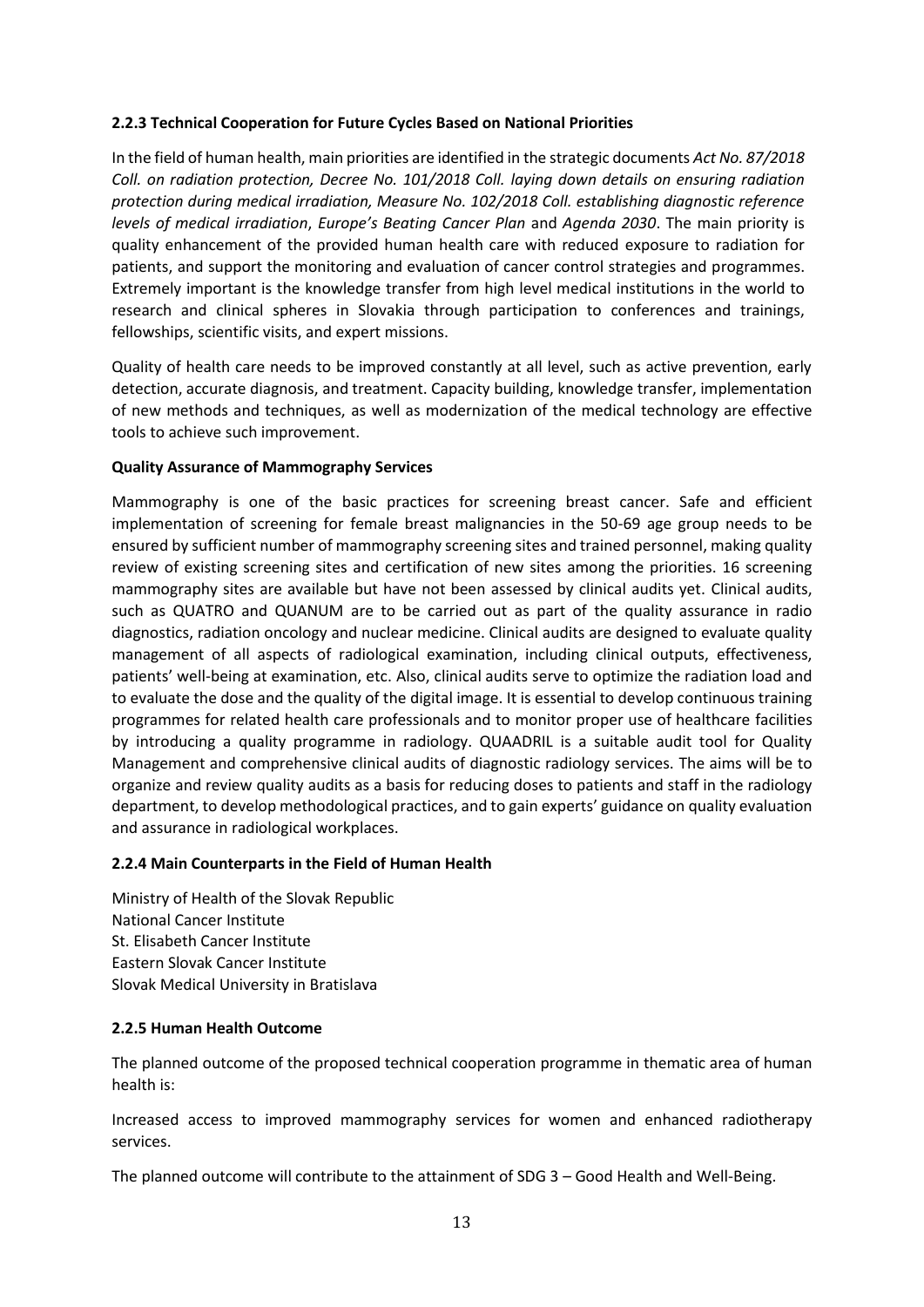# <span id="page-16-0"></span>2.3 NUCLEAR KNOWLEDGE DEVELOPMENT AND INNOVATION

# **2.3.1 Legal Framework**

Nuclear research and transfer of results to practical use are supervised by the Ministry of Education, Science, Research and Sport of the Slovak Republic. It coordinates the implementation, evaluation, and development of research infrastructures and their link to national science and technology policy priorities. The ministry closely collaborates with research institutes such as the Slovak Academy of Sciences, the Comenius University, and the Slovak University of Technology. Governmental support of research and technology transfer is linked with strategic documents *the National programmes of Research and Development for years 2019-2023 with a View to 2028* and *Research and innovation strategy for intelligent specialization of the Slovak Republic,* and is performed in accordance with the provisions of *Act no. 172/2005 Coll. on the Organization of State Support for Research and Development* and on the amendment of *Act no. 575/2001 Coll. on the Organization of Government Activities and the Organization of the Central State Administration*.

To support nuclear research for industrial, health, and environmental applications*, the Current Research Information System* (CRIS), which contains information on research projects and their results, was developed. CRIS also has a registry of research and development organizations, a database of researchers, and a statistical survey of the potential of research and development.

Slovakia is a party of several bilateral and multilateral scientific and technical agreements, actively promoting the involvement of research teams and national technology platforms to the European Research Area, a system of scientific research programmes integrating the scientific resources of the EU, and to the international research centers and research infrastructures.

*Roadmap of research infrastructures - SK VI Roadmap 2020 -* 2030 is a key document of the Slovak Republic for the field of research, including nuclear research. It monitors the development and the state of significant public and private research infrastructure in the Slovak Republic and its connection to the economy, domains of smart specialization, international cooperation in the context of *European Strategy Forum on Research Infrastructures* (ESFRI) and the framework programme of the European Union in the field of research and innovation for 2021-2027 *Horizon Europe*. At the same time, it focuses on transforming the results and outputs of the fundamental research into practice and specifies the conditions and processes for identifying, monitoring and supporting the development and gradual internationalization of research infrastructure of the Slovak Republic. It defines the systemic framework for policies and activities in the field of research infrastructures at national and international level. Slovakia implemented the ESFRI, which became operational in April 2002. The role of ESFRI is to promote a mutual approach to research infrastructure in Europe and to act as an incubator for international negotiations on specific initiatives.

As part of *the Joint Programming Initiative* (JPI), the Slovak Republic is also involved in the EU programme *Joint Programme in Neurodegenerative Disease Research* (JPND).

*The European Union Strategy for the Danube Region* is a macroregional strategy that represents a new form of regional cooperation within the EU. It was approved by the EU Council in June 2011. The main goal of the Danube Strategy is to strengthen the cooperation among the countries of the Danube region, to settle common issues, to make more efficient use of existing resources, and to increase participation in EU programmes within the framework of enhanced cooperation.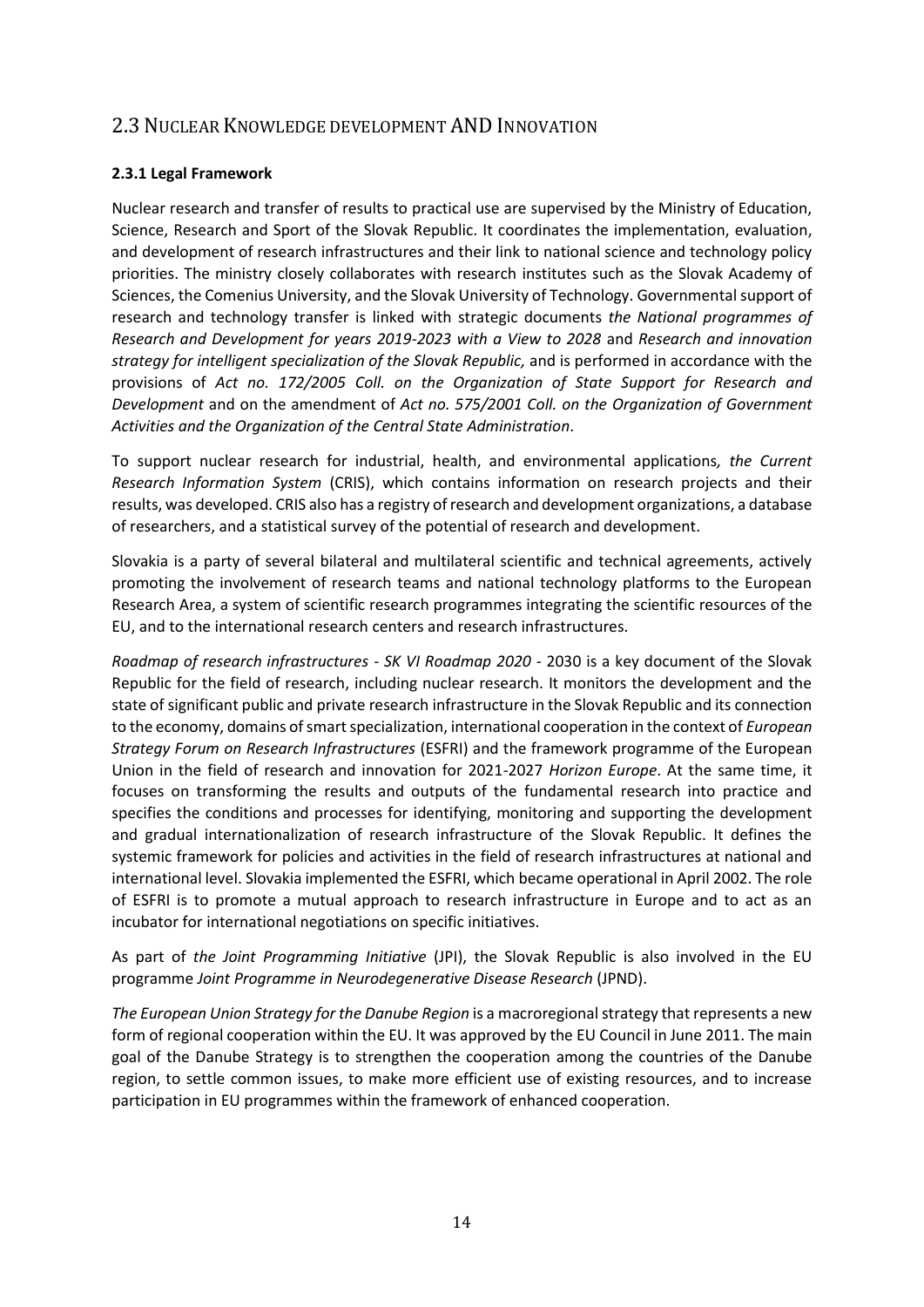## **2.3.2 Technical Cooperation in Past Cycles and Main Outcomes**

Nuclear knowledge development and innovation is a thematic area that has been developing rapidly, and the outcomes and findings are applied to various thematic areas, such as industrial, healthcare, and environmental applications and nuclear and radiation safety and security. Therefore, it is an area that cannot be omitted. Past projects have focused on capacity establishment in the protection of environment against radioactive contamination, development of nuclear analytical techniques, and assessment of impacts of nuclear and non-nuclear energy technologies on the environment through radionuclide monitoring. Through these projects, several laboratory staff were trained in sampling and radioanalytical techniques for monitoring of radionuclides in the environment; new sampling and radioanalytical protocols and sampling strategies were developed and implemented; radionuclide analysis of environmental samples were carried out; validation and harmonization of sampling protocols were developed and applied in the laboratory work, and contamination of air and biota by heavy metals was assessed. Procurement support from the IAEA was provided for the establishment of Centre of Nuclear and Accelerator Technologies at Comenius University in Bratislava, including the delivery of the PIXE (Particle Induced X ray Emission) and PIGE (Particle Induced Gamma rays Emission) beam line systems and a multi-analytical spectrometric system used for non-destructive testing, to investigate archaeological and culturally historical materials, and to support nuclear, material, environmental and biomedical research. Overall capacity for monitoring of radionuclides in the environment has been improved.

# **2.3.3 Technical Cooperation for Future Cycles Based on National Priorities**

IAEA's assistance on capacity building, knowledge sharing, and establishment of international cooperation and partnership in the following areas are sought after: nuclear structure and neutroncross section measurements for non-destructive analysis application; environmental radionuclides monitoring; detection techniques using gamma-spectrometry; capacity building on assessment of radiation exposure; development of fiber-reinforced self-compacting heavyweight concrete for geological disposal.

# **Nuclear Structure and Neutron-Cross Section Measurements for Non-Destructive Analysis Application**

Neutrons will be used to study nuclear structure of stable isotopes, specifically with respect to nuclear deformation. In addition to that, studies of cross sections can be performed. Non-destructive analysis (NDA) is an important technique for ensuring the integrity of critical components. As part of the regulations, reactor systems which contain the primary reactor coolant are required to be checked when manufactured and be thoroughly inspected during shutdowns for damage of excessive wear. To reduce the time and cost associated with these tasks, technicians need to be able to quickly identify if and where a component has failed.

The printed circuit heat exchanger (PCHE) is one of the compact new class heat exchangers that can sustain high pressure difference. The PCHE is characterized by high surface area density, while having high effectiveness, and by general reduction in size. The design life is approx. 60 years which is comparable to nowadays life of the reactor. However, PCHE has limitations that are the same as those of plate-fin heat exchangers, with cleaning virtually impossible in the tiny fluid passages, and designcode issues, with no approved material certified to be used in nuclear available. Printed circuit heat exchangers have channels which are far too small to allow for visual inspection and are dense enough to severely limit ultrasonic imaging capability of the internal geometry. One of the evolving methods of NDA is neutron radiography, which uses fast neutrons produced by subcritical assemblies, nuclear reactors, or accelerators to penetrate dense objects. Neutron radiography has its own benefits. Neutrons easily pass through metals unlike x-rays which are scattered or absorbed by the electrons of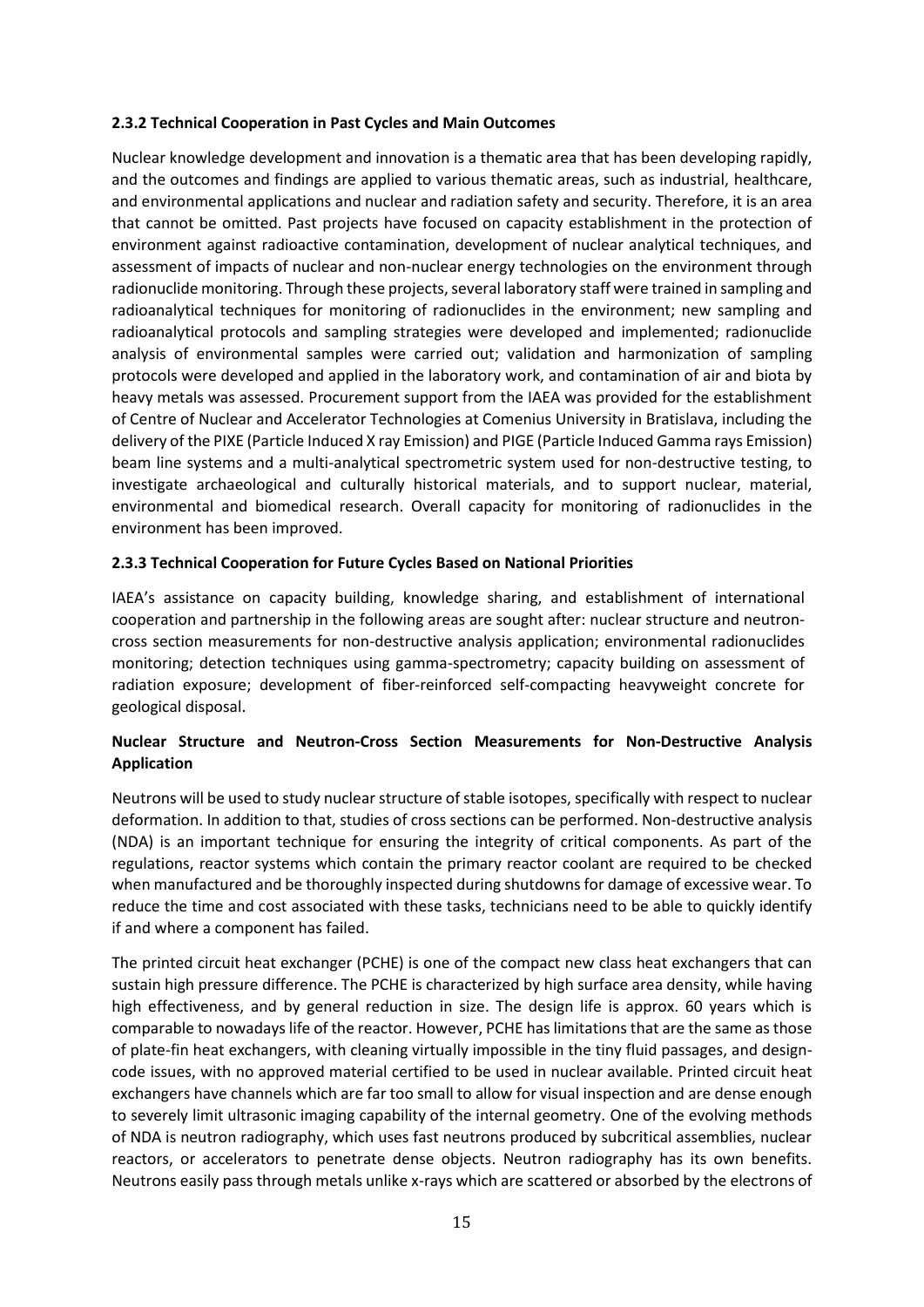high-Z elements such as iron, nickel, and chromium. Moreover, various materials with high absorption cross sections can be used to backfill PCHE channels to ease the detection of possible damages and defects. Since PCHE is a promising technology for application in Generation IV nuclear systems, research on nuclear structure and neutron-cross section measurements for NDA application should be beneficial for the future of nuclear industry in the world facing the demand of a clean and efficient energy.

#### **Improving Environmental Monitoring of Radionuclides and Heavy Metals**

The assessment of impacts of the operation of nuclear power plants on terrestrial and aquatic environment requires further improvements on capabilities for monitoring of radionuclides in the environment in Slovakia. This is especially important during the next few years when the two new reactors in the Mochovce NPP will be put into operation. Decommissioning of the two NPPs in Jaslovske Bohunice also requires monitoring of radionuclides in the environment to assess radioactivity impact on humans and the environment, assuring the public that the operation of NPPs has hardly a measurable signature in the environment. The focus will be on long-lived radionuclides, which will be analysed by accelerator mass spectrometry (AMS) and by high-sensitive gammaspectrometry. The AMS line, as part of the existing tandem acceleratory laboratory in the Centre for Nuclear and Accelerator Technologies (CENTA), will be installed and should be operational from 2022. The AMS technology will fill the gap of analysis of actinides (Pu and U isotopes, and others) in the environment in Slovakia. The CENTA, a modern research and educational centre of excellence, will bring new applications of AMS, ion beam analysis and ion beam modification of materials for radioecological, environmental, life and material sciences. The accelerator technologies will also be applied on the analyses of heavy metals in the air, biota, and water samples. The new analytical techniques should be sensitive enough for assessing operations under normal conditions. Meanwhile, they should be robust enough to be applied during possible nuclear accidents in Slovakia and Europe.

# **Capacity Building on Assessment of Radiation Exposure**

Environmental and food chain radioactivity monitoring are implemented in accordance with the Slovak legislation. Radiation protection authorities in the field of health have the obligations to inform the impact of ionizing radiation on public health and to participate in emergency response preparedness. The problem identified is that obligations are hard to fully fulfilled due to the absence of data on effective dose calculations. It is therefore essential to develop a functional system through structural change, further capacity building, and introduction of standard methodologies for this purpose. Within this system, development of a strategy for expertise building in radiation monitoring is necessary. Therefore, uniform standard methodologies for calculating efficient dose will be developed and the introduction of an automated calculation system for the purpose of public health impact assessment will be ensured.

# **Development of Fiber-Reinforced Self-Compacting Heavyweight Concrete for Geological Disposal**

Ordinary Portland cement has been considered for many years the benchmark structural material for durable buildings and specific infrastructures such as biological shielding in the nuclear power plant or nuclear waste disposal. The conditions in very deep boreholes with a depth of up to about 5000 meters may be similar to those found in a geothermal well: high temperature, high water pressure, and with the risk of concrete structure degradation due to the undesired transformation of primary hydration products CSH to α-C2SH and C6S2H3 (jaffeite) above 120 °C. To overcome these conditions, a specific class of fiber-reinforced heavyweight concrete based on Modified Oil-Well cement (with supplementary cementitious materials including bentonite) is highly required. This fiber-reinforced heavyweight concrete should be able to meet both the functional and structural demands of deep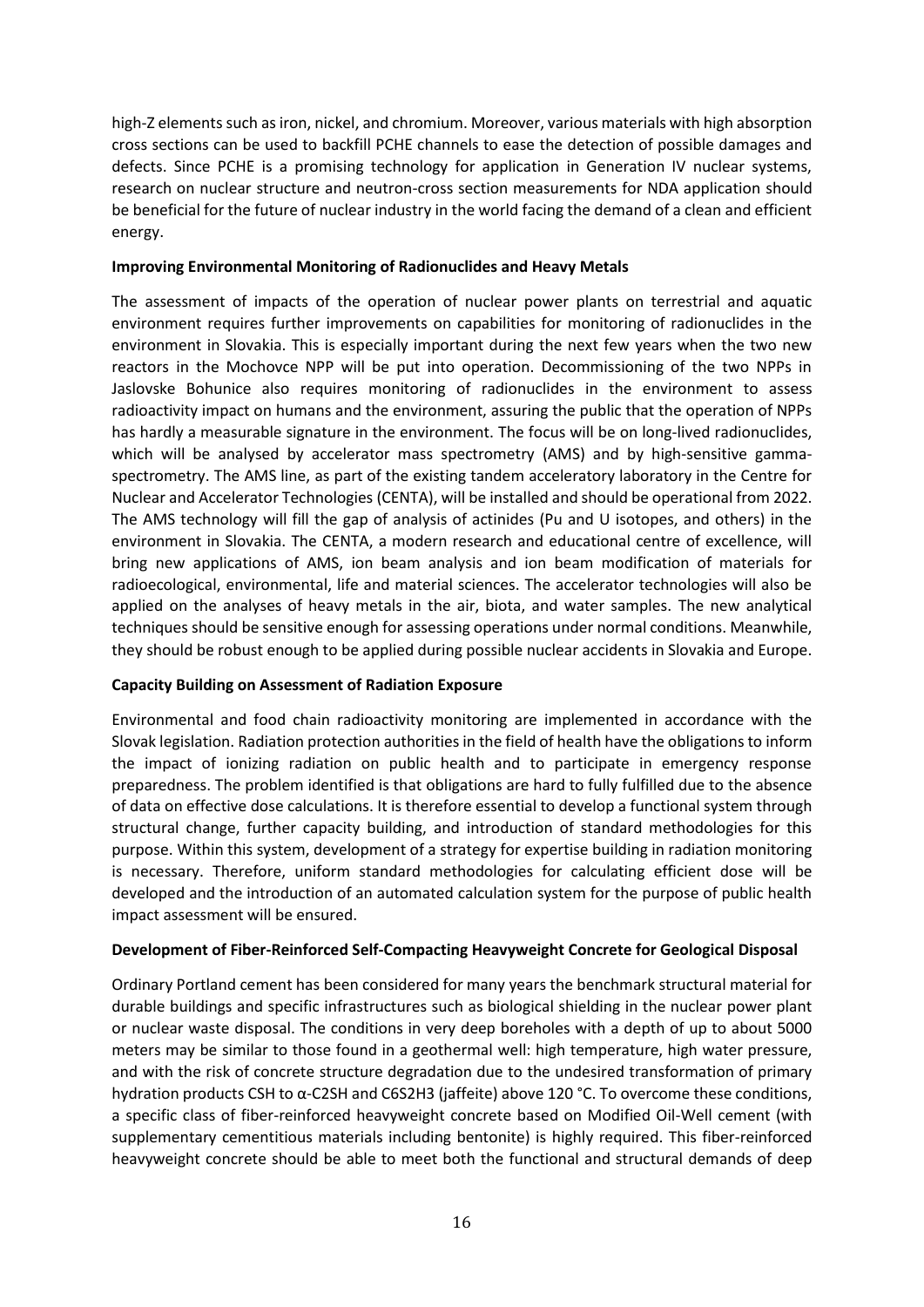geological disposal, with proven resistant to harsh hydrothermal conditions and with performed attenuation capacity.

Not only suitable for very deep boreholes, the fiber-reinforced heavyweight concrete is also for deep geological repository. The resistance of the material against radiation and environmental effects is extremely important. As the deep geological repository in Slovakia is planned to be built at the depth of 1200 m, where the geological conditions are more burdensome than in shallow depth, use of more resistant materials is considered. Also, it is necessary to take into account the possible change of chemical structure of the used material in such depth. Therefore, such resistant material is considered.

# **2.3.4 Nuclear Research**

To facilitate and broaden nuclear applications, Slovakia is also interested in the following research topics, which may possibly be supported by the IAEA with research programme resources and other relevant or extrabudgetary funds, rather than the technical cooperation fund.

### • **Nuclear Structure of Exotic Isotopes (Au and Bi)**

This region of nuclear chart is known to exhibit coexistence of various nuclear shapes and is accessible with heavy-ion beams produced with cyclotrons. Several deformation parameters will be studied by means of in-beam gamma-ray spectroscopy and spectroscopy of isomeric transitions. Experimental part of the project will be performed in the Accelerator laboratory of University of Jyväskylä (Finland) using the MARA separator of products of nuclear reactions. Unique detection system, developed at the Institute of Physics, Slovak Academy of Sciences, will be employed at the focal plane of the separator. It will allow to increase the beam current by at least factor of 10, compared with existing data, and will undoubtedly bring a new insight into the structure of extremely neutron-deficient nuclei. Important data helping us to understand the mechanism of nuclear deformation, both axial and triaxial, will be collected. Although, these parameters significantly influence many properties of atomic nuclei, including nuclear decay and fission, we do not have their satisfactory model description.

# • **Spectroscopy of Low-Energy Conversion Electrons for the Development of Targeted Auger Therapy**

Conversion electrons with low energies are very powerful tool to study nuclear structure as they carry information about the multipolarity of transitions. Methods developed to detect them may also have an enormous impact on fundamental physics and on nuclear medicine. The nuclear structure of neutron-deficient odd-Au isotopes will be studied, and results of study will support the development of the technique of targeted Auger Therapy. There are two main aspects associated with the development of efficient radiopharmaceuticals based on Auger Emitters: a) the availability of suitable Auger-emitting radionuclides for therapy and b) the design of targeting vectors which can deliver Auger emitters into/close to the nucleus. The first aspect is addressed under present review. Targeted Auger Therapy represents great potential for the therapy of diseases which require a high degree of selectivity on the cellular level (e.g. for therapy of metastatic cancers).

#### • **Resistance Improvement of Reactor Vessels Against Ionizing Radiation**

Development of new steel materials for reactor vessels with improved resistance is among the key topics in the field of Nuclear and Radiation Safety and Security. It will help to prolong the lifetime of vessels and their reliability in critical situations. In addition, there will not be a need for early exchange of vessels, therefore this solution is more economical. Usage of a material with improved resistance leads to significant improvement of secure operation of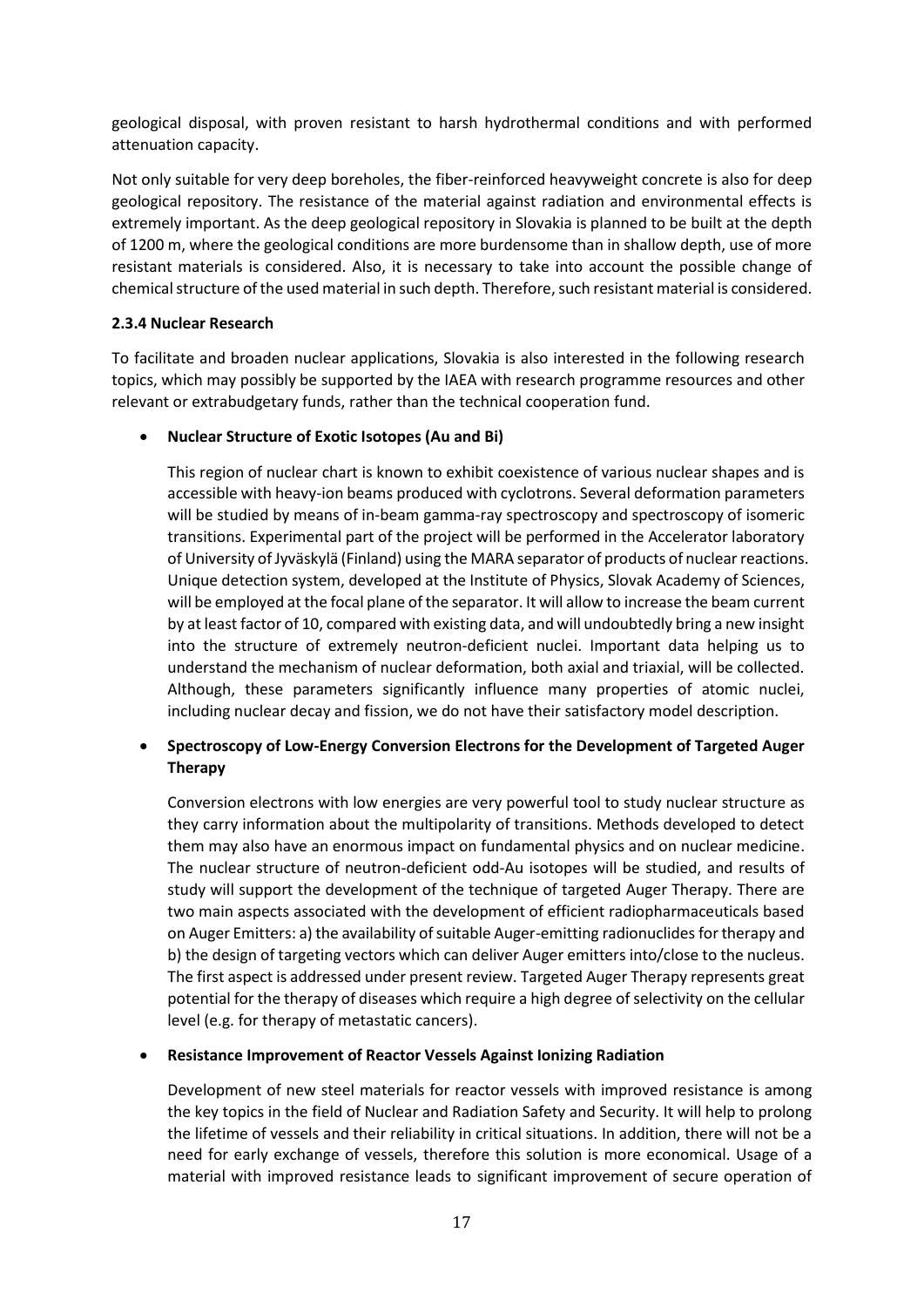reactor vessels and decreases the negative effects on the environment, especially in case of possible risks. At the same time, a unique database of construction materials used in V1 NPP during its operation will be created.

# • **Radiation Shielding Performance of Fiber-Reinforced Heavyweight Concrete Exposed to Long-Term Irradiation**

Resistant shielding materials play a crucial role in the field of Nuclear and Radiation Safety and Security. Therefore, development of such materials is important. For minerals that constitute concrete aggregate, irradiation can cause volumetric and mechanical changes. Extension of the experimental database from XRF (or Neutron) Tomography image before and after irradiation by gamma-rays, its comprehensive processing of image and description of irradiation implications to strategic concrete structures is then needed. A set of commonly used heavyweight aggregate and newly proposed minerals for heavyweight concrete as well as multicomponent cement will be assembled.

### • **New Types of Fuel Elements in Reactors**

Investigation on usage of reprocessed SNF will be carried out to reduce the economic and environmental impact of SNF disposal and the volume of stored radioactive waste. Meanwhile, research on new types of fuel elements for usage in reactors will be conducted. The new type of fuel will have a higher density of uranium, which increases the efficiency of its use. The design of fuel assemblies will be optimized such a way, that the thermal output of the reactor active zone could remain the same even with a reduced level of uranium 235 enrichment. The investigation will promote technological progress in the application of modern fuel elements and effective usage of nuclear fuel in nuclear power engineering.

#### **2.3.5 Main Counterparts in the Field of Nuclear Knowledge Development and Innovation:**

Ministry of Education, Science, Research and Sport of the Slovak Republic Ministry of Health of the Slovak Republic The Public Health Authority of the Slovak Republic Slovak Academy of Sciences Institute of Physics of the Slovak Academy of Sciences Institute of Construction and Architecture of the Slovak Academy of Sciences Comenius University

#### **2.3.6 Nuclear Knowledge Development and Innovation Outcome**

The planned outcome of the proposed technical cooperation programme in the thematic area of nuclear knowledge development and innovation is:

Strengthened capacity and established international cooperation for nuclear knowledge development for industrial and environmental applications in Slovakia.

The planned outcome will contribute to SDG 6 – Clean Water and Sanitation, SDG 8 – Decent Work and Economic Growth, SDG 9 – Industry, Innovation and Infrastructure, SDG 12 – Responsible Consumption and Production and SDG 14 – Life Below Water.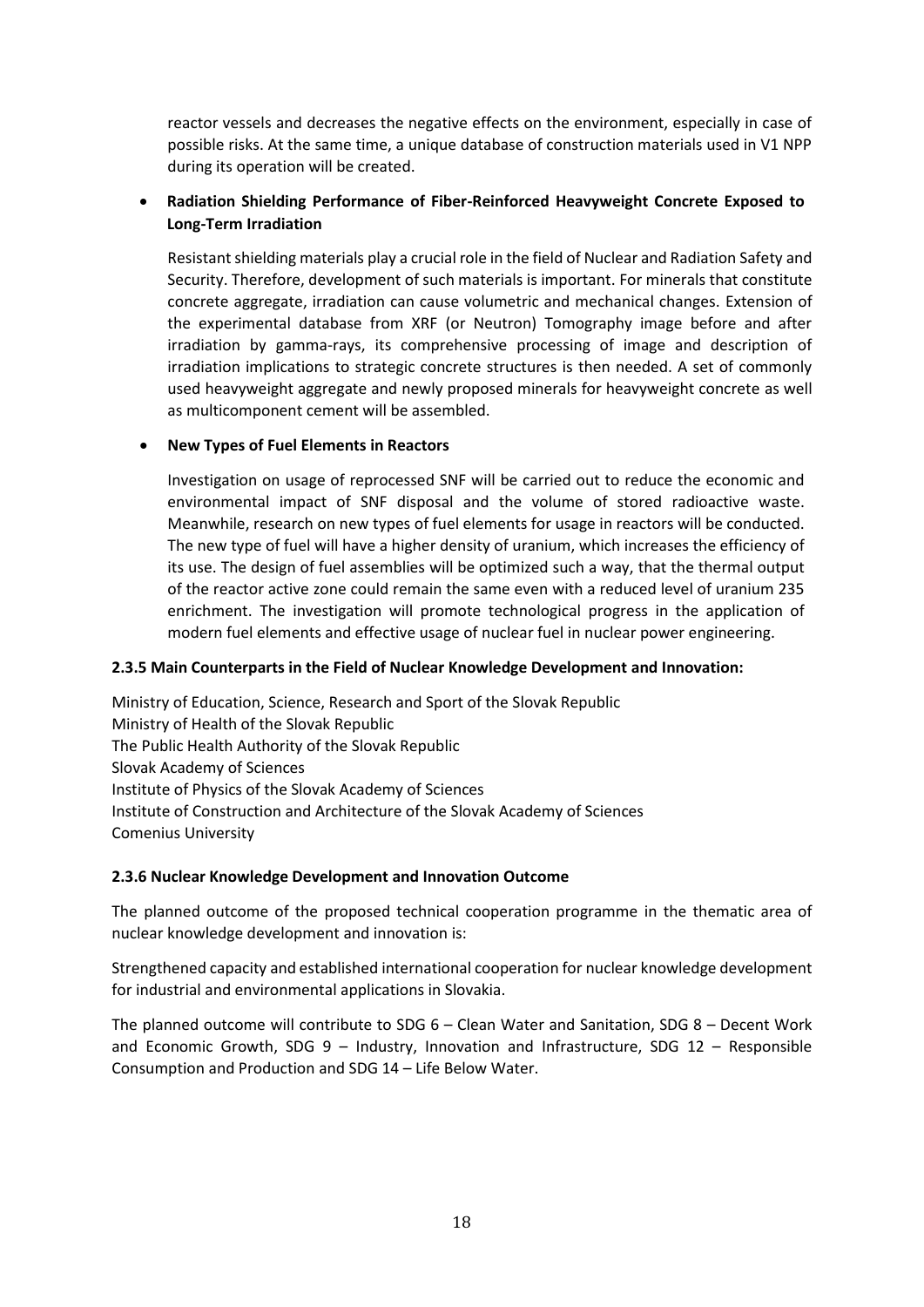# 3. RESULTS MATRIX

# **Nuclear and Radiation Safety and Security**

<span id="page-21-0"></span>

| <b>Nuclear and Radiation Safety and Security</b><br>Outcome[s]                                                                                                                              | <b>Baseline</b>                                                                           | <b>Indicators</b>                                                                                                                                                            | <b>Means of Verification</b>                                                                                                            |                                                      | <b>Assumptions/risks</b>                                                                                                     |
|---------------------------------------------------------------------------------------------------------------------------------------------------------------------------------------------|-------------------------------------------------------------------------------------------|------------------------------------------------------------------------------------------------------------------------------------------------------------------------------|-----------------------------------------------------------------------------------------------------------------------------------------|------------------------------------------------------|------------------------------------------------------------------------------------------------------------------------------|
| Strengthened nuclear and radiation safety and<br>security and reduced amount of radioactive<br>waste and risk of exposure to protect people<br>and the environment from the adverse effects | Shortage of specialised staff                                                             | Number of experts trained and<br>actively using newly acquired skills<br>in desired fields by 2027                                                                           | Training certificates/reports                                                                                                           | Assumptions:                                         | 1. Continuous Government support;<br>2. Trained staff remain on board and apply<br>gained knowledge and experience to future |
| of ionizing radiation.                                                                                                                                                                      | No Deep Geological Repository<br>and construction methods                                 | Site selected by 2025, construction<br>methods elaborated                                                                                                                    | project reports/documents, national<br>reports/documents                                                                                | work;<br>documentation/certification;                | 3. Timely approval of all necessary                                                                                          |
|                                                                                                                                                                                             | Lack of free storage capacity,<br>90.08 % of maximal designed<br>capacity already used    | New Storage Facility operational by<br>2025 with staff trained and actively<br>using their newly acquired skills                                                             | Training certificates/reports, project<br>reports/documents, national<br>reports/documents                                              | 4. Successful testing of<br>acceptance/operation;    | 5. Successful implementation of activities<br>and termination of stages as planned.                                          |
|                                                                                                                                                                                             | No facility for melting metal<br>radioactive waste                                        | <b>New Facility for Melting Metal</b><br>Radioactive Waste established by<br>2025 with staff trained and actively<br>using their newly acquired skills                       | Training certificates/reports, project<br>reports/documents, national<br>reports/documents                                              | Risks:<br>competent staff;                           | 1. Unavailability of suitable hosts/experts;<br>2. Lack of technology, methodologies and                                     |
|                                                                                                                                                                                             | Decommissioning of V1 NPP at<br>stage 2 and decommissioning of<br>A1 NPP at stage 3 and 4 | Final stage (stage 2)<br>decommissioning of V1 NPP finished<br>by 2025; stage 3 and 4<br>decommissioning of A1 NPP<br>completed by 2024 and final stage<br>(stage 5) started | project reports/documents, national<br>reports/documents, quides                                                                        | of activities;                                       | 3. Delay in progress during implementation<br>4. Negative results of the Geological Survey;                                  |
|                                                                                                                                                                                             | Missing radon level monitoring                                                            | Activities related to radon<br>monitoring and exposure reduction<br>implemented in accordance with<br>the National Radon Action Plan by<br>2027                              | project reports/documents, national<br>reports/documents, recommendations<br>developed for reduced radon exposure in<br>residence areas |                                                      |                                                                                                                              |
| <b>Indicative Outputs</b>                                                                                                                                                                   | <b>Indicative Timeframe</b><br>(Future TC cycle)                                          | Relevant national counterpart(s)/<br>institute(s)                                                                                                                            | <b>Approximate Cost</b><br>in€<br>(A)                                                                                                   | <b>Estimated resources*</b><br>available in €<br>(B) | <b>Resources to be</b><br>identified/mobilised<br>in $E(A-B)$                                                                |
| Institutional capacities of Nuclear Regulatory<br>Authority and Public Health Authority<br>improved to fulfil their mandates in line with<br>international safety standards                 | 2022-2023, 2024-2025, 2026-<br>2027                                                       | Nuclear Regulatory Authority,<br><b>Public Health Authority</b>                                                                                                              | €140,000                                                                                                                                |                                                      | €140,000                                                                                                                     |
| Storage capacity for permanent disposal of<br>spent nuclear fuel enhanced                                                                                                                   | 2024-2025, 2026-2027                                                                      | JAVYS, Ministry of Economy                                                                                                                                                   | €300,000                                                                                                                                |                                                      | €300,000                                                                                                                     |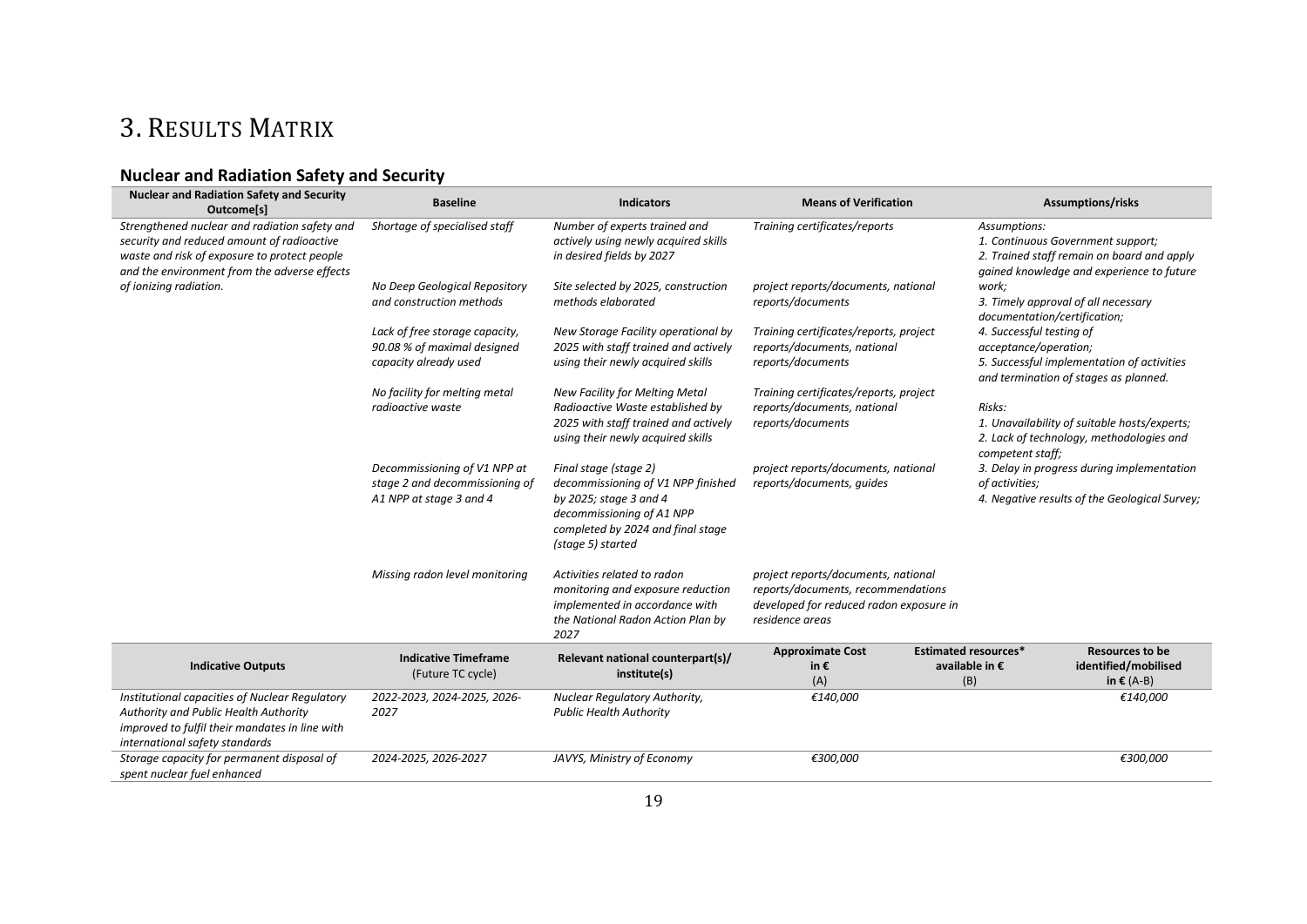| Operational personnel of the facility trained<br>and educated for melting metal radioactive<br>waste management | 2024-2025, 2026-2027                | JAVYS, JESS                                                          | €170,000                                            | €20,000                                              | €150,000                                                       |
|-----------------------------------------------------------------------------------------------------------------|-------------------------------------|----------------------------------------------------------------------|-----------------------------------------------------|------------------------------------------------------|----------------------------------------------------------------|
| Radioactive waste management improved                                                                           | 2024-2025, 2026-2027                | JAVYS, JESS, SE                                                      | €100,000                                            |                                                      | €100,000                                                       |
| Decommissioning management improved                                                                             | 2022-2023, 2024-2025, 2026-<br>2027 | JAVYS, VUJE, SE                                                      | €300,000                                            |                                                      | €300,000                                                       |
| Institutional capacities for environmental<br>radon monitoring improved                                         | 2024-2025, 2026-2027                | Ministry of Health<br>Relevant national professional<br>institutions | €130,000                                            | €16,000                                              | €114,000                                                       |
|                                                                                                                 |                                     |                                                                      | Nuclear and Radiation Safety and Security Subtotals |                                                      |                                                                |
|                                                                                                                 |                                     |                                                                      | <b>Approximate Cost</b><br>in $\epsilon$ (A)        | <b>Estimated resources*</b><br>available in €<br>(B) | Resources to be<br>identified/mobilised<br>in $\epsilon$ (A-B) |
|                                                                                                                 |                                     |                                                                      | €1,140,000                                          | €36,000                                              | €1,104,000                                                     |

(\*)-The above stated figures are indicative. Signing of the CPF does not commit to funding of the CPF implementation by the Member State or the IAEA, nor does it suggest the expectation of continued levels of Agency funding. The main purpose is to assist planning and prioritization of the country programme framework.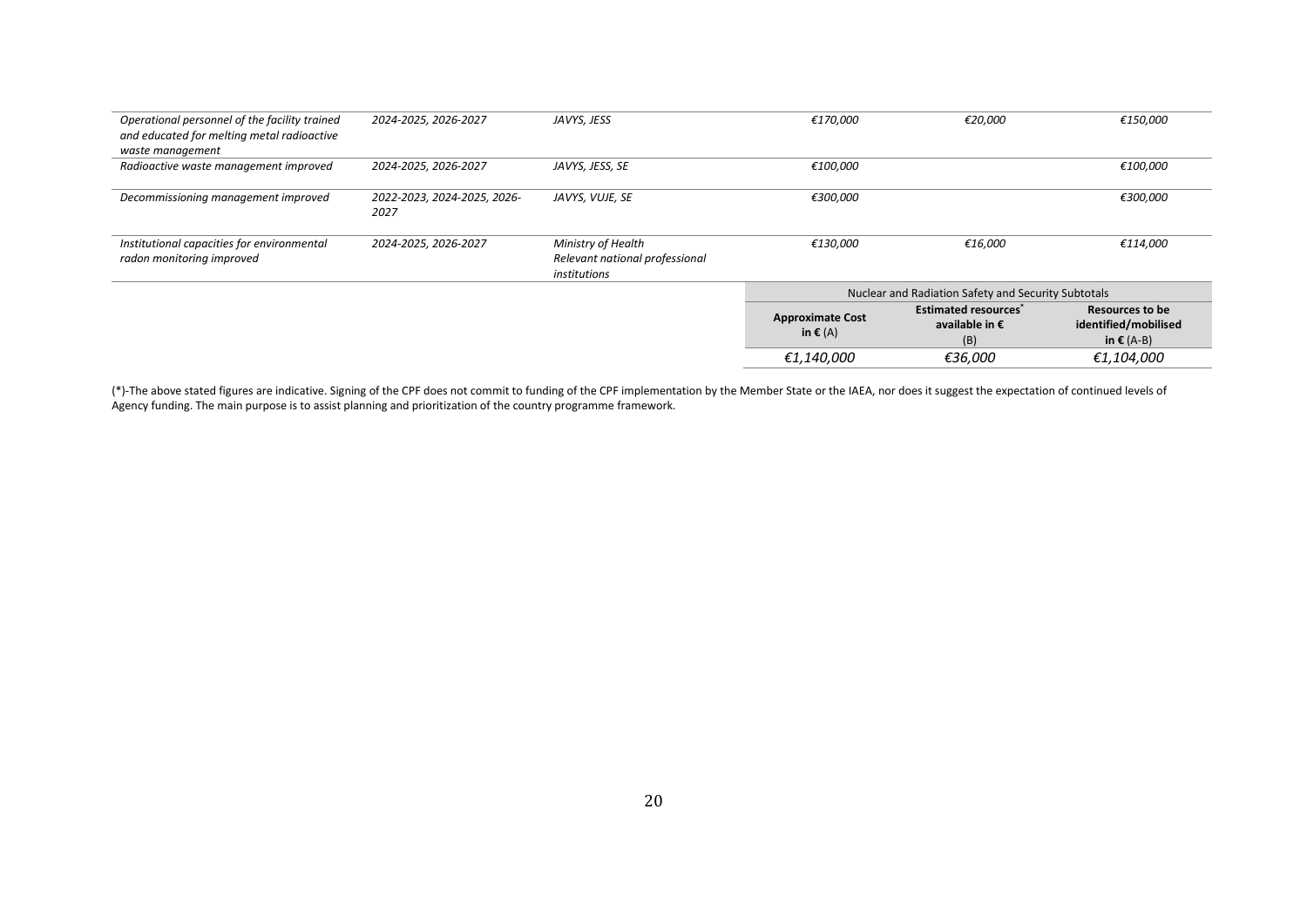#### **Human Health**

| <b>Human Health Outcome[s]</b>                                                                                                    | <b>Baseline</b>                                                                                  | Indicator                                                            | <b>Means of Verification</b>                                                                              |                                                      |                                                          | <b>Assumptions/risks</b>                                                    |
|-----------------------------------------------------------------------------------------------------------------------------------|--------------------------------------------------------------------------------------------------|----------------------------------------------------------------------|-----------------------------------------------------------------------------------------------------------|------------------------------------------------------|----------------------------------------------------------|-----------------------------------------------------------------------------|
| Increased access to improved mammography<br>services for women and enhanced radiotherapy<br>services.                             | Lack of quality assurance<br>personnel                                                           | Number of skilled quality assurance<br>staff in operation by 2027    | Website of Ministry of Health,<br>national expert statistics, training<br>certificates and reports        |                                                      | Assumptions:<br>a timely manner;                         | 1. Adequate resources are allocated in<br>2. Continuous Government support; |
|                                                                                                                                   | 16 screening mammography sites<br>are available but have not been<br>assessed by clinical audits | Number of clinical audits<br>implemented by 2027                     | National statistics of<br>mammography, website of Ministry<br>of Health, project reports and<br>documents |                                                      | gained to work.                                          | 3. Trained staff remain on board and<br>apply knowledge and experience      |
|                                                                                                                                   | Lack of periodical assessment on<br>cancer control capacities and<br>needs                       | At least one imPACT Review<br>conducted by 2027                      | imPACT Report and MoH action plan<br>to implement the imPACT<br>recommandations                           |                                                      | Risks:<br>1. Budget limitation;<br>3. Employee turnover. | 2. Delay in progress during<br>implementation of activities;                |
| <b>Indicative Outputs</b>                                                                                                         | <b>Indicative Timeframe</b><br>(Future TC cycle)                                                 | Relevant national counterpart(s)/<br>institute(s)                    | <b>Approximate Cost</b><br>in $\epsilon$ (A)                                                              | <b>Estimated resources*</b><br>available in €<br>(B) |                                                          | <b>Resources to be</b><br>identified/mobilised<br>in $\epsilon$ (A-B=C)     |
| Screening mammography safety standards<br>developed<br>Audit Teams on Quality on Radiology are<br>established at a national level | 2024-2025, 2026-2027                                                                             | Ministry of Health<br>Relevant national professional<br>institutions | €68,000                                                                                                   | €13,000                                              |                                                          | €55,000                                                                     |
|                                                                                                                                   |                                                                                                  |                                                                      | <b>Human Health Subtotals</b>                                                                             |                                                      |                                                          |                                                                             |
|                                                                                                                                   |                                                                                                  |                                                                      | <b>Approximate Cost</b><br>in $\epsilon$ (A)                                                              | <b>Estimated resources</b><br>available in €<br>(B)  |                                                          | <b>Resources to be</b><br>identified/mobilised<br>in $\epsilon$ (A-B)       |
|                                                                                                                                   |                                                                                                  |                                                                      | €68,000                                                                                                   | €13,000                                              |                                                          | €55,000                                                                     |

(\*)-The above stated figures are indicative. Signing of the CPF does not commit to funding of the CPF implementation by the Member State or the IAEA, nor does it suggest the expectation of continued levels of Agency funding. The main purpose is to assist planning and prioritization of the country programme framework.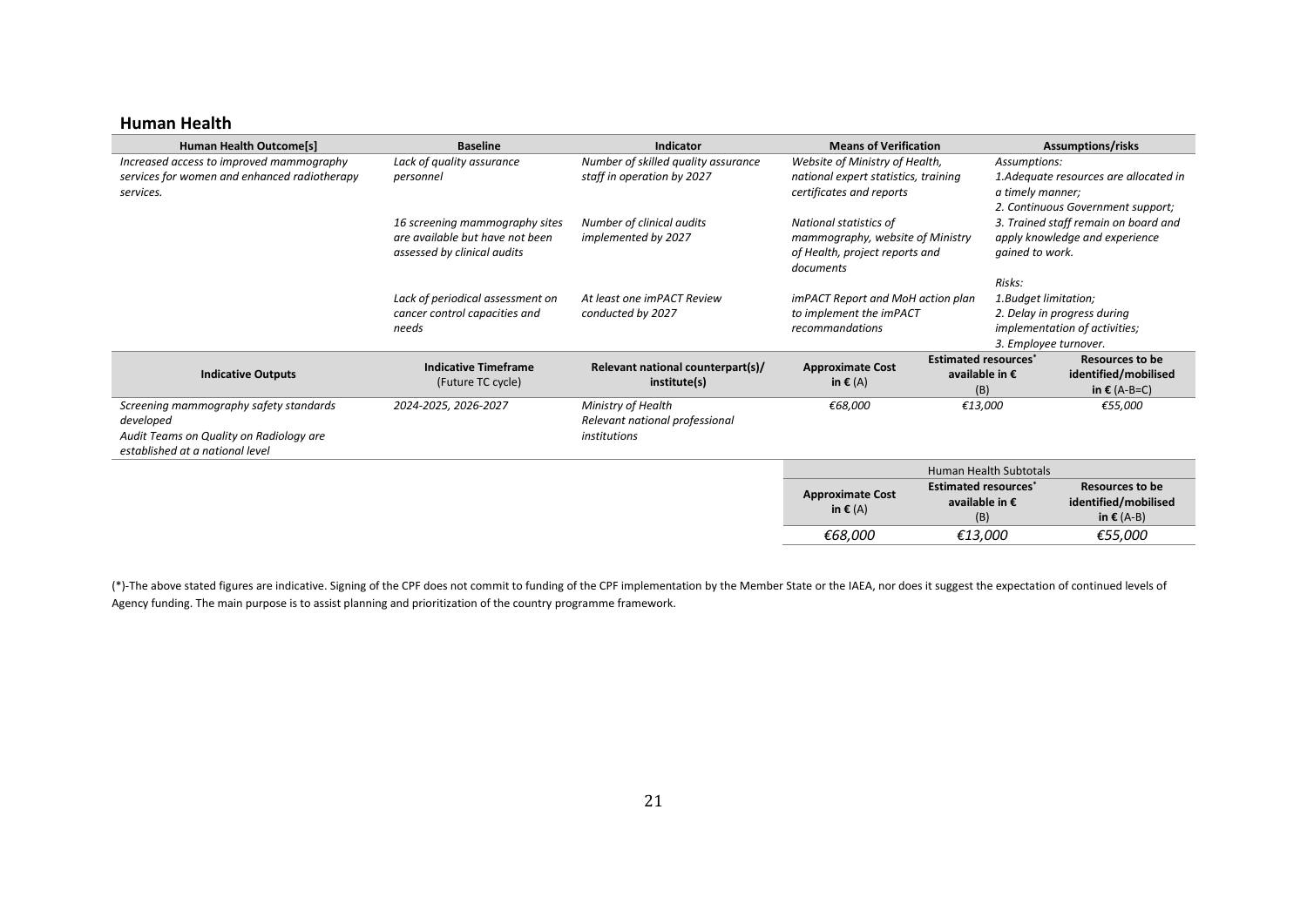# **Nuclear Knowledge Development and Innovation**

| <b>Nuclear Knowledge Development and Innovation</b><br>Outcome[s]                                                                                                     | <b>Baseline</b>                                                               | Indicator                                                                                                                                                                                                                        | <b>Means of Verification</b>                                                           |                                                                 | <b>Assumptions/risks</b>                                                                                                                 |
|-----------------------------------------------------------------------------------------------------------------------------------------------------------------------|-------------------------------------------------------------------------------|----------------------------------------------------------------------------------------------------------------------------------------------------------------------------------------------------------------------------------|----------------------------------------------------------------------------------------|-----------------------------------------------------------------|------------------------------------------------------------------------------------------------------------------------------------------|
| Strengthened capacity and established<br>international cooperation for nuclear knowledge<br>development for industrial and environmental<br>applications in Slovakia. | Insufficient knowledge on new<br>non-destructive analysis<br>application      | Number of persons trained and using<br>their newly acquired skills in related<br>fields by 2027                                                                                                                                  | Training certificates and reports                                                      | Assumptions:<br>available;                                      | 1. Research required technology<br>2. Timely and sufficient training of                                                                  |
|                                                                                                                                                                       | Lack of equipment and<br>knowledge to analyse actinides in<br>the environment | Number of persons trained and using<br>their newly acquired knowledge in<br>related fields and number of<br>established cooperation partnerships<br>by 2027                                                                      | Training certificates and reports,<br>partnership/cooperation framework                | related personnel;<br>Risks:                                    | 3. Continuous Government support.<br>1. Unavaiblity of required resources,                                                               |
|                                                                                                                                                                       | Unavailable of resistant material<br>for the deep geological repository       | Progress made in the development of<br>the new material by 2027                                                                                                                                                                  | Scientific reports and publications,<br>project/research/national<br>documents/reports | activities.                                                     | such as equipment, technology,<br>suitable host institutes and experts;<br>2. Budget limitation;<br>3. Delay and cancellation of planned |
|                                                                                                                                                                       | Absence of data on effective dose<br>calculations                             | Number of persons trained and using<br>their newly acquired knowledge in<br>related fields and progress made in<br>the development of a functional<br>system and uniform methodologies<br>for calculating efficient dose by 2027 | Training certificates and reports<br>project/research/national<br>documents/reports    |                                                                 |                                                                                                                                          |
| <b>Indicative Outputs</b>                                                                                                                                             | <b>Indicative Timeframe</b><br>(Future TC cycle)                              | Relevant national counterpart(s)/<br>institute(s)                                                                                                                                                                                | <b>Approximate Cost</b><br>in $\epsilon$ (A)                                           | <b>Estimated resources<sup>*</sup></b><br>available in €<br>(B) | <b>Resources to be</b><br>identified/mobilised<br>in $E(A-B=C)$                                                                          |
| Human resource capacities in neutron-cross<br>section measurements enhanced<br>New method for non-destructive analysis<br>developed                                   | 2024-2025                                                                     | Institute of Physics, Slovak Academy<br>of Sciences                                                                                                                                                                              | €250,000                                                                               |                                                                 | €250,000                                                                                                                                 |
| Human Resource Capacity in radioanalytical<br>techniques developed                                                                                                    | 2024-2025                                                                     | <b>Comenius University</b>                                                                                                                                                                                                       | €1,408,000                                                                             | €1,340,000                                                      | €68,000                                                                                                                                  |
| More resistant material developed for geological<br>disposal                                                                                                          | 2024-2025, 2026-2027                                                          | Slovak Academy of Sciences, Institute<br>of Construction and Architecture                                                                                                                                                        | €30,000                                                                                | €15,000                                                         | €15,000                                                                                                                                  |
| Human resource capacities in the assessment of<br>radiation exposure developed                                                                                        | 2024-2025                                                                     | Ministry of Health<br>Relevant national professional<br>institutions                                                                                                                                                             | €110,000                                                                               | €41,000                                                         | €69,000                                                                                                                                  |
|                                                                                                                                                                       |                                                                               |                                                                                                                                                                                                                                  | Nuclear Knowledge Development and Innovation Subtotals                                 |                                                                 |                                                                                                                                          |
|                                                                                                                                                                       |                                                                               |                                                                                                                                                                                                                                  | <b>Approximate Cost</b><br>in $\epsilon$ (A)                                           | <b>Estimated resources</b> *<br>available in €<br>(B)           | <b>Resources to be</b><br>identified/mobilised<br>in $\epsilon$ (A-B)                                                                    |
|                                                                                                                                                                       |                                                                               |                                                                                                                                                                                                                                  | €1,798,000                                                                             | €1.396.000                                                      | €402,000                                                                                                                                 |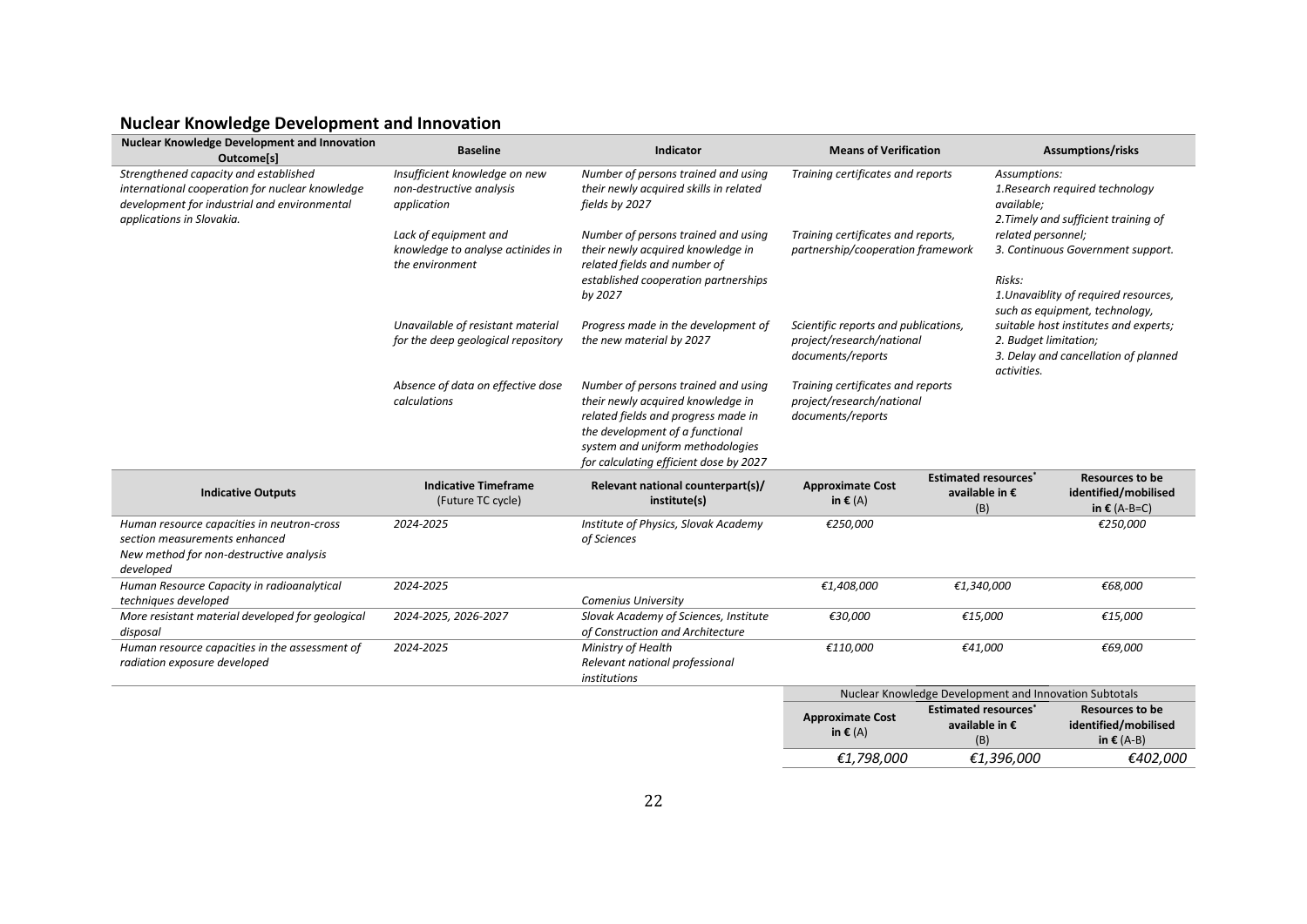(\*)-The above stated figures are indicative. Signing of the CPF does not commit to funding of the CPF implementation by the Member State or the IAEA, nor does it suggest the expectation of continued levels of Agency funding. The main purpose is to assist planning and prioritization of the country programme framework.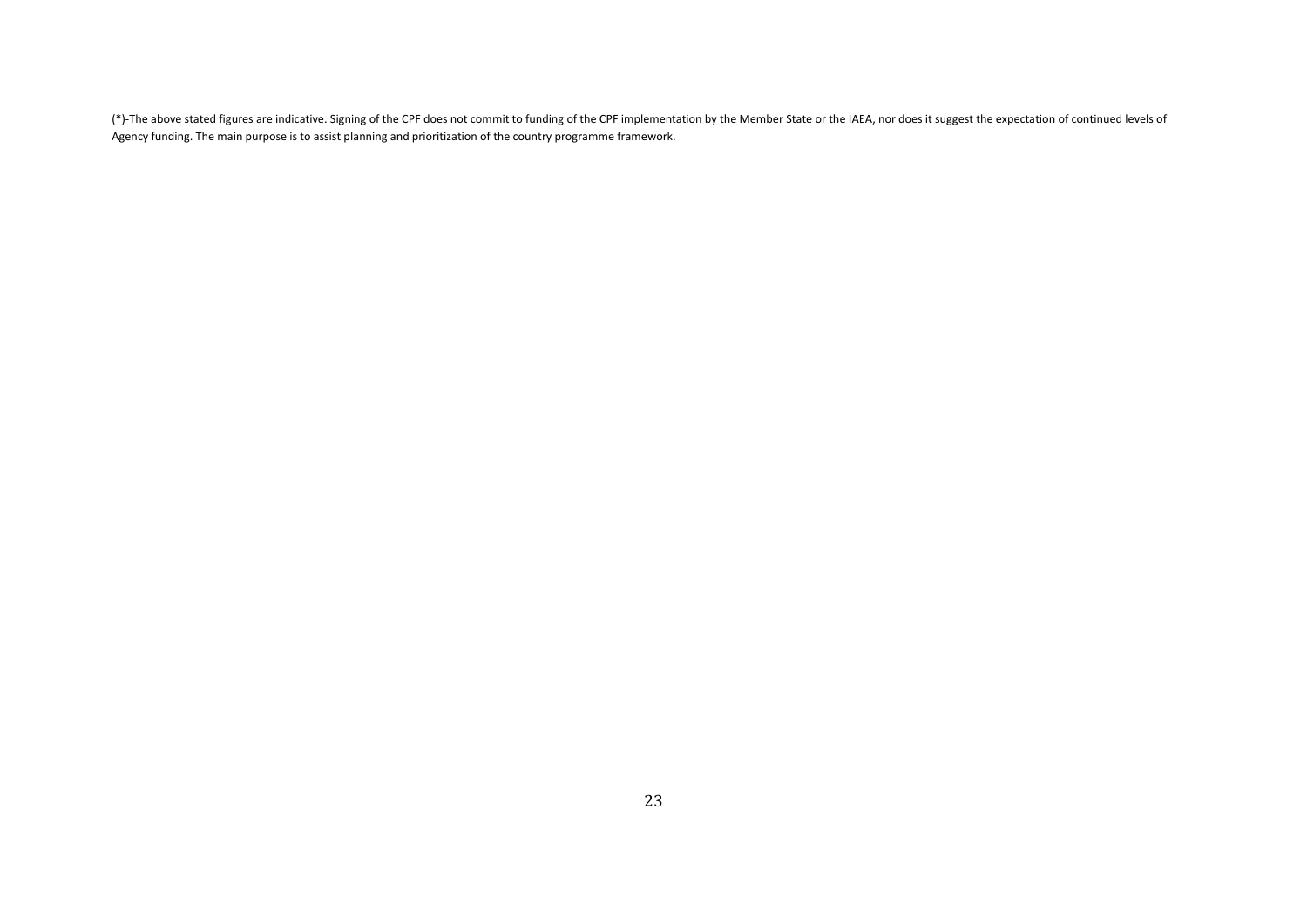# 3.1. RESOURCES SUMMARY TABLE

| <b>Thematic Area</b>                         | <b>Approximate Cost</b><br>in $\epsilon$ (A)            | <b>Estimated resources</b> *<br>available in €<br>(B)                 | <b>Resources to be</b><br>identified/mobilised<br>in $\epsilon$ (A-B) |          |
|----------------------------------------------|---------------------------------------------------------|-----------------------------------------------------------------------|-----------------------------------------------------------------------|----------|
| Nuclear and Radiation Safety and Security    | €1,140,000                                              | €36,000                                                               | €1,104,000                                                            | $^{(+)}$ |
| Human Health                                 | €68,000                                                 | €13,000                                                               | €55,000                                                               |          |
| Nuclear Knowledge Development and Innovation | €1,798,000                                              | €1,396,000                                                            | €402,000                                                              |          |
|                                              | <b>Total estimated</b><br>overall cost for CPF          | <b>Total estimated</b><br>resources <sup>*</sup> available<br>for CPF | Total resources to be<br>identified/mobilised                         |          |
|                                              | €3,006,000                                              | €1,445,000                                                            | €1,561,000                                                            | (=)      |
|                                              | the above total of resources <sup>*</sup> available -B) | Estimated government cost sharing (included in                        | €1,394,000                                                            |          |
|                                              | from donors/partners who have expressed                 | Other estimated extrabudgetary contributions                          |                                                                       |          |
|                                              | interest (included in the above total of                |                                                                       |                                                                       |          |
|                                              | resources <sup>*</sup> available - B)                   |                                                                       | €O                                                                    |          |
|                                              | <b>Estimated in-kind contributions from the</b>         |                                                                       |                                                                       |          |
|                                              | Government and other partners/donors that               | have expressed interest (included in the above                        |                                                                       |          |
|                                              | total of resources** available - B)                     |                                                                       | €51,000                                                               |          |

<span id="page-26-0"></span>(\*)-The above stated figures are indicative. Signing of the CPF does not commit to funding of the CPF implementation by the Member State or the IAEA, nor does it suggest the expectation of continued levels of Agency funding. The main purpose is to assist planning and prioritization of the Country Programme Framework.

(\*\*)-This estimate should reflect the total estimated value (in Euros) of in-kind contributions provided by the Member State to carry out the planned programme (in-kind examples: time of staff, infrastructure, materials, equipment, repairs, construction work, sampling costs, shipment costs, etc.)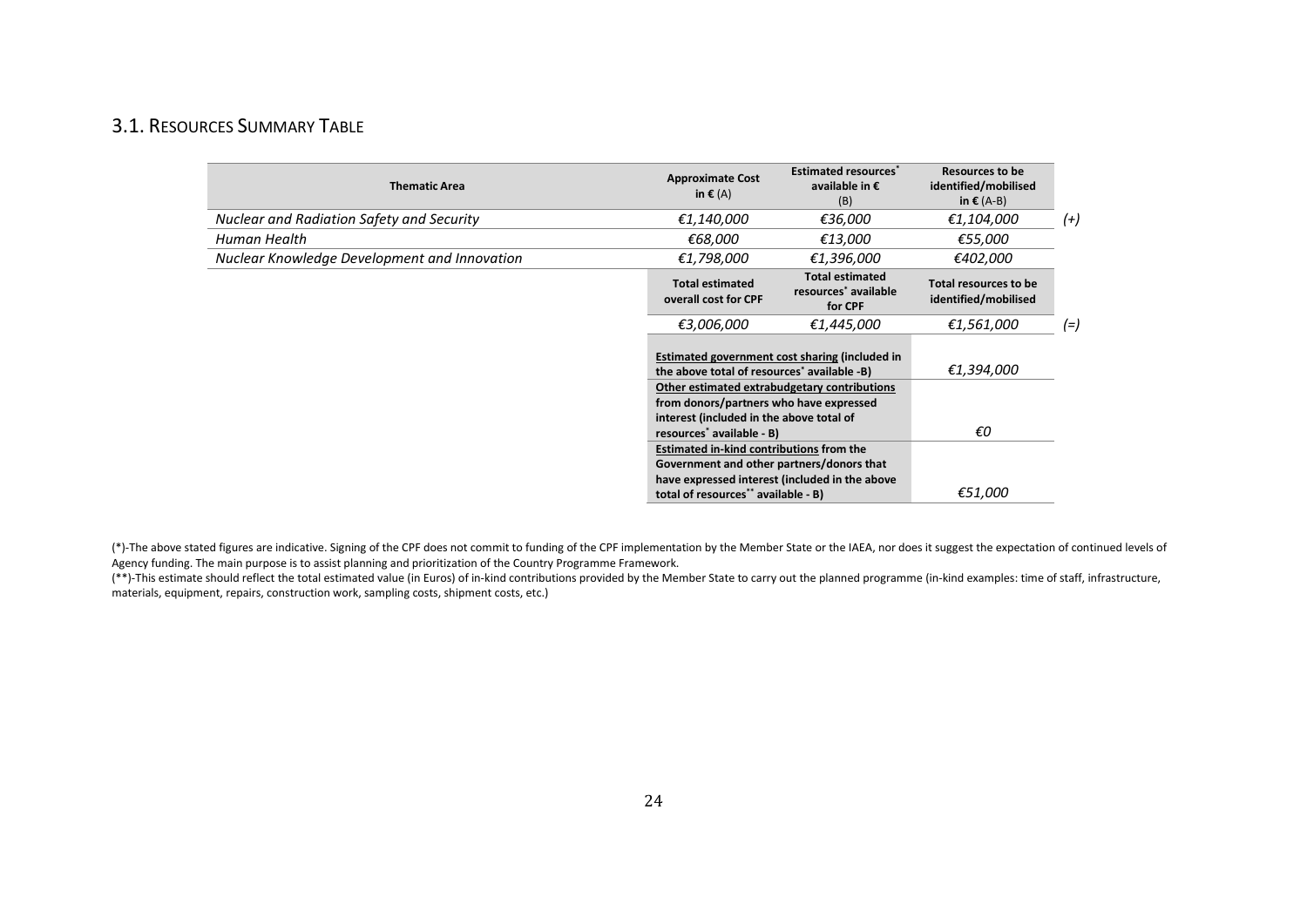# <span id="page-27-0"></span>4. PROGRAMME IMPLEMENTATION AND SUPPORT

# <span id="page-27-1"></span>4.1 CPF COORDINATION

The preparation of this CPF was coordinated and monitored by the Nuclear Regulatory Authority of the Slovak Republic as the institution hosting the NLO office, and the Programme Management Officer (PMO) at the Division of Europe of the IAEA Department of Technical Cooperation. The PMO coordinated the relevant inputs from the IAEA Technical Departments, as well as the IAEA's Programme of Action for Cancer Therapy (PACT) and the Division for Programme Support and Planning at the IAEA's Department of Technical Cooperation. The CPF is the result of close engagement of relevant stakeholders such as line ministries and potential counterpart institutes that will be implementing the proposed programme. The National CPF Coordinator identified and coordinated the activities with the Ministry of Economy, Ministry of Health, Ministry of Education, Science, Research and Sport, and National institutes and Authorities listed in the Results Matrix to participate in the preparation process. In addition, the National CPF Coordinator provided consultations to Ministry of Health of the Slovak Republic and several research institutes, such as Slovak Academy of Science and Universities, in order to identify their needs based on thematic areas, that can be implemented as future TC projects. The mutual cooperation helped to prepare the document effectively and according to national priorities. All stakeholders involved in the development of the CPF were kept informed to ensure ownership. The key stakeholders involved in the development of this CPF include:

| Stakeholder(s)                                                                                                                                                                                                                                                                                                                                | Role in CPF development                                                                                                                                                                                                 |
|-----------------------------------------------------------------------------------------------------------------------------------------------------------------------------------------------------------------------------------------------------------------------------------------------------------------------------------------------|-------------------------------------------------------------------------------------------------------------------------------------------------------------------------------------------------------------------------|
| The Nuclear Regulatory Authority of the Slovak<br>Republic                                                                                                                                                                                                                                                                                    | Coordinator of the development of the CPF at<br>national level                                                                                                                                                          |
| Public Health Authority of the Slovak Republic<br>Ministry of Economy of the Slovak Republic<br>Ministry of Health of the Slovak Republic<br>Ministry of Education, Science, Research and<br>Sport of the Slovak Republic<br>Slovak Academy of Sciences<br><b>Comenius University</b><br>JAVYS<br><b>JESS</b><br>Slovenske Elektrarne<br>VUJE | Key stakeholders/Potential counterparts of TCP<br>proposed under the framework of this CPF;<br>Provide information on assistance required in<br>different thematic areas to address national<br>development priorities. |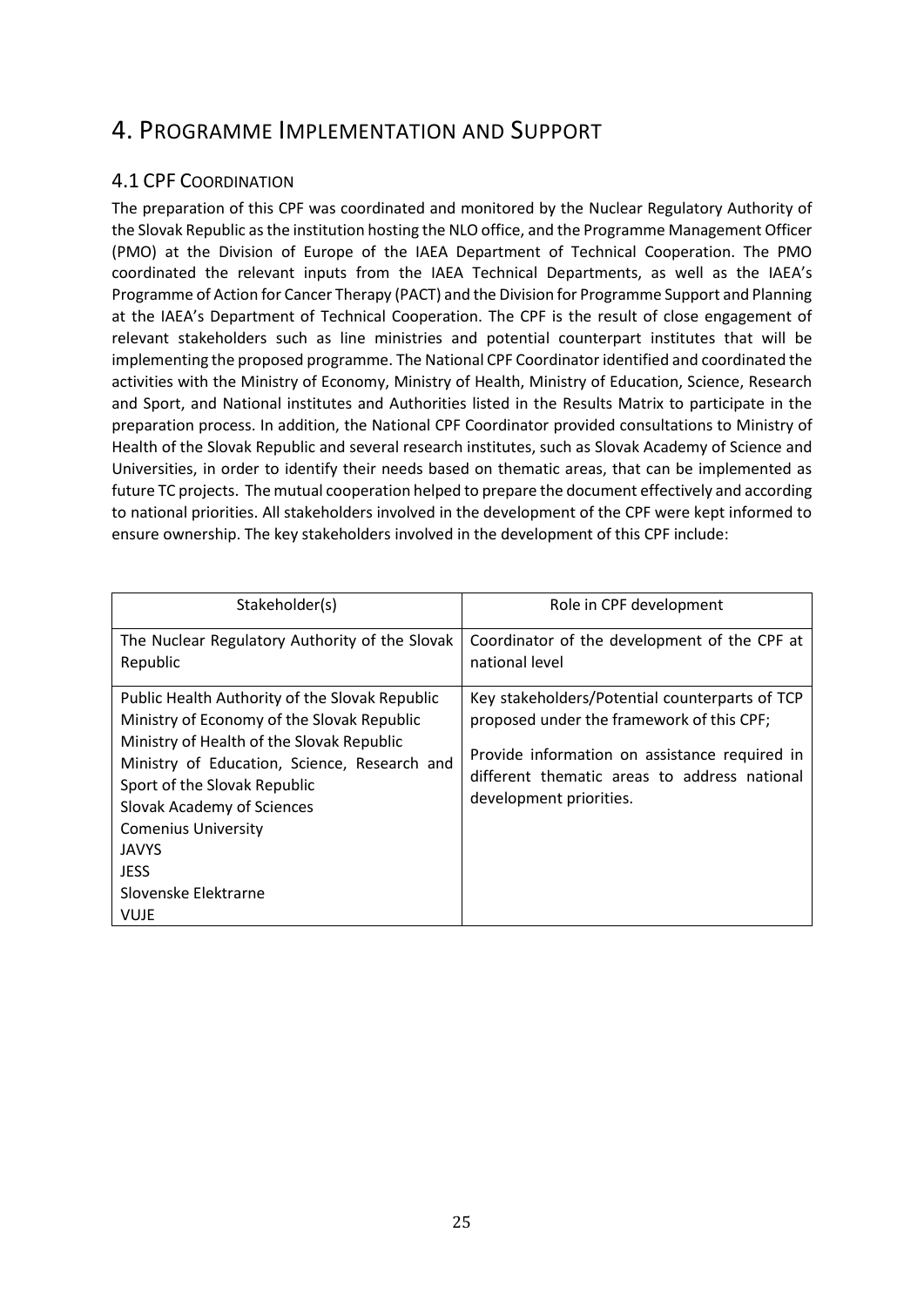# <span id="page-28-0"></span>4.2 FUTURE REVIEW OF CPF

Future reviews of progress under this CPF will be ongoing throughout the lifetime of this CPF and will be carried out before the end of each TC programme cycle. The knowledge gained from the review of the CPF will serve to better prepare new project proposals for the following TC programme cycle. The results of closed projects will be evaluated based on national priorities and discussed in future CPF as part of review process. The review will consider achieved progress in national priorities and level of their fulfilment, including the consideration of any significant changes (positive or negative) that have affected realization of TC programme and implementation of TC projects. The future review of CPF will be carried out based on valid strategic national documents and laws and will incorporate all national priorities, especially in the field of Nuclear and Radiation Safety and Security. The review will be led by the PMO at the Division of Europe of the IAEA's Department of Technical Cooperation and the NLO at the Nuclear Regulatory Authority of the Slovak Republic. The mid-term review will be carried out in 2024 and the final review and update towards the following CPF will be made latest in 2026, one year prior to the expiration of this CPF.

# <span id="page-28-1"></span>4.3 PARTNER COORDINATION

Slovakia became member of the United Nations on 19 January 1993 as one of the successor states after the division of the former Czech and Slovak Federal Republic. Slovakia, as part of former Czechoslovakia was one of the founding members of the UN in 1945. As a member of the United Nations, Slovakia adopted the *Agenda 2030* for Sustainable Development Goals at its core. National priorities integrate the 17 SDGs along with country-specific objectives. These priorities focus on strengthening nuclear and radiation safety and security, ensuring the peaceful use of nuclear techniques and technology, reducing radioactive waste to protect people and the environment from the adverse effects of ionizing radiation, enhancing human health care services with reduced exposure to radiation for patients, and establishing research capacity and international cooperation for nuclear research for industrial, health, and environmental applications.

Slovakia has been a member of the European Union since 1 May 2004. The membership has opened up new economic opportunities for the country whilst bringing free movement of goods, services, capital and people. In 2007 Slovakia joined the Schengen Area. Thanks to EU membership, Slovakia participates in the Common Foreign and Security Policy, which strengthens the country's position on the international political landscape. Being an EU member also brings the right to be fully engaged in the Union's decision-making, particularly via the Council of the EU. In return, Slovakia has transferred some of its powers to the EU institutions. For instance, it has ceded some powers in trade and agricultural policies, as well as in environmental and technical standards. Slovakia adopted all EU directives, recommendations, regulations and other strategic documents, such as the *Europe's Beating Cancer Plan, which is* considered during the formulation of national priorities.

The national coordinator of the development of this CPF and the implementation of future TCP is the Nuclear Regulatory Authority of the Slovak Republic. For the implementation of the proposed programme under this CPF, the following have been identified as key partners: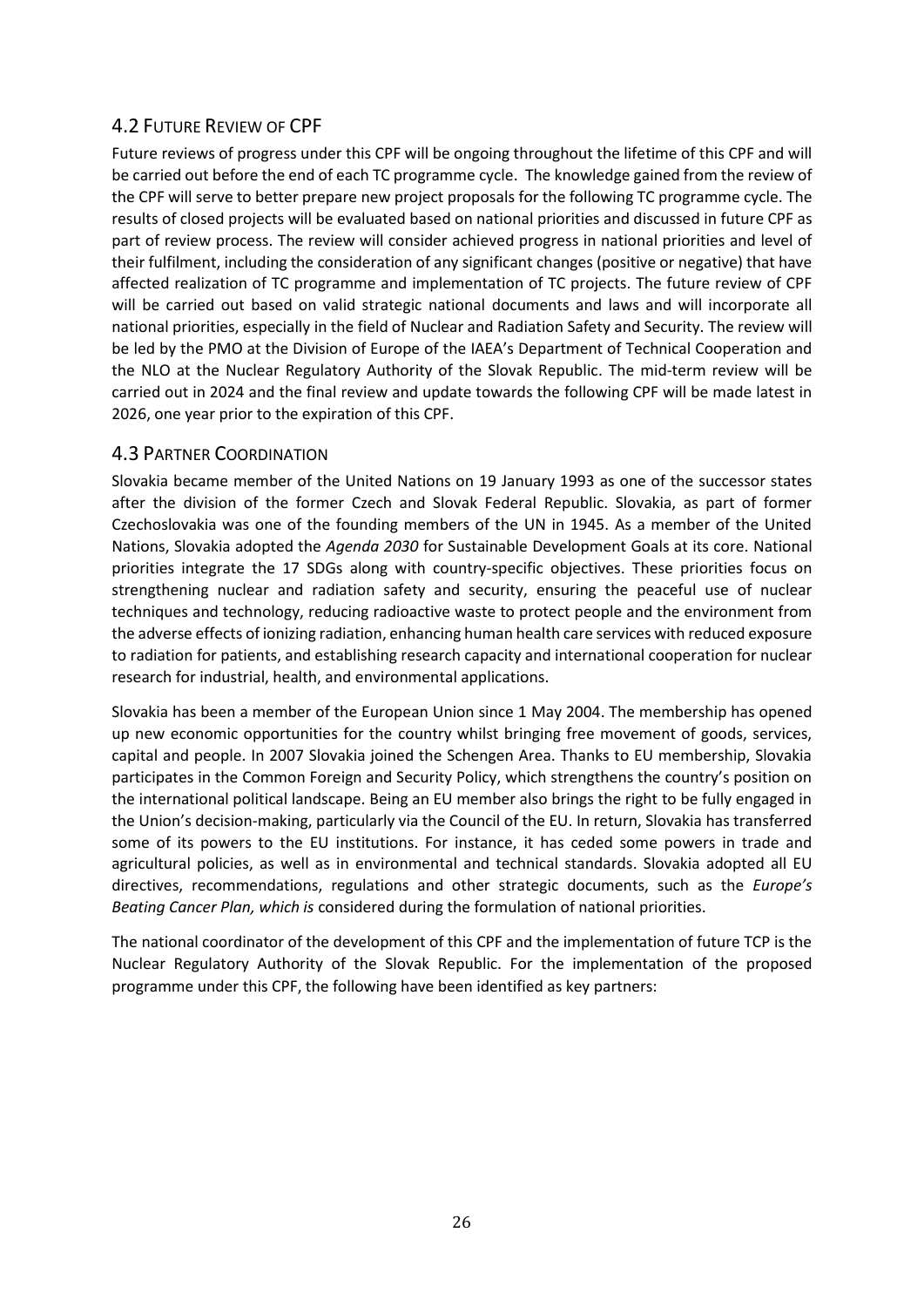#### **National**

The Public Health Authority of the Slovak Republic Ministry of Economy of the Slovak Republic Ministry of Health of the Slovak Republic Ministry of Education, Science, Research and Sport of the Slovak Republic Slovak Academy of Sciences Comenius University National Cancer Institute St. Elisabeth Cancer Institute Eastern Slovak Cancer Institute Slovak Medical University in Bratislava Slovenske Elektrarne JAVYS VUJE JESS

#### **International**

EU OECD/NEA WHO **CERN** University of Jyväskylä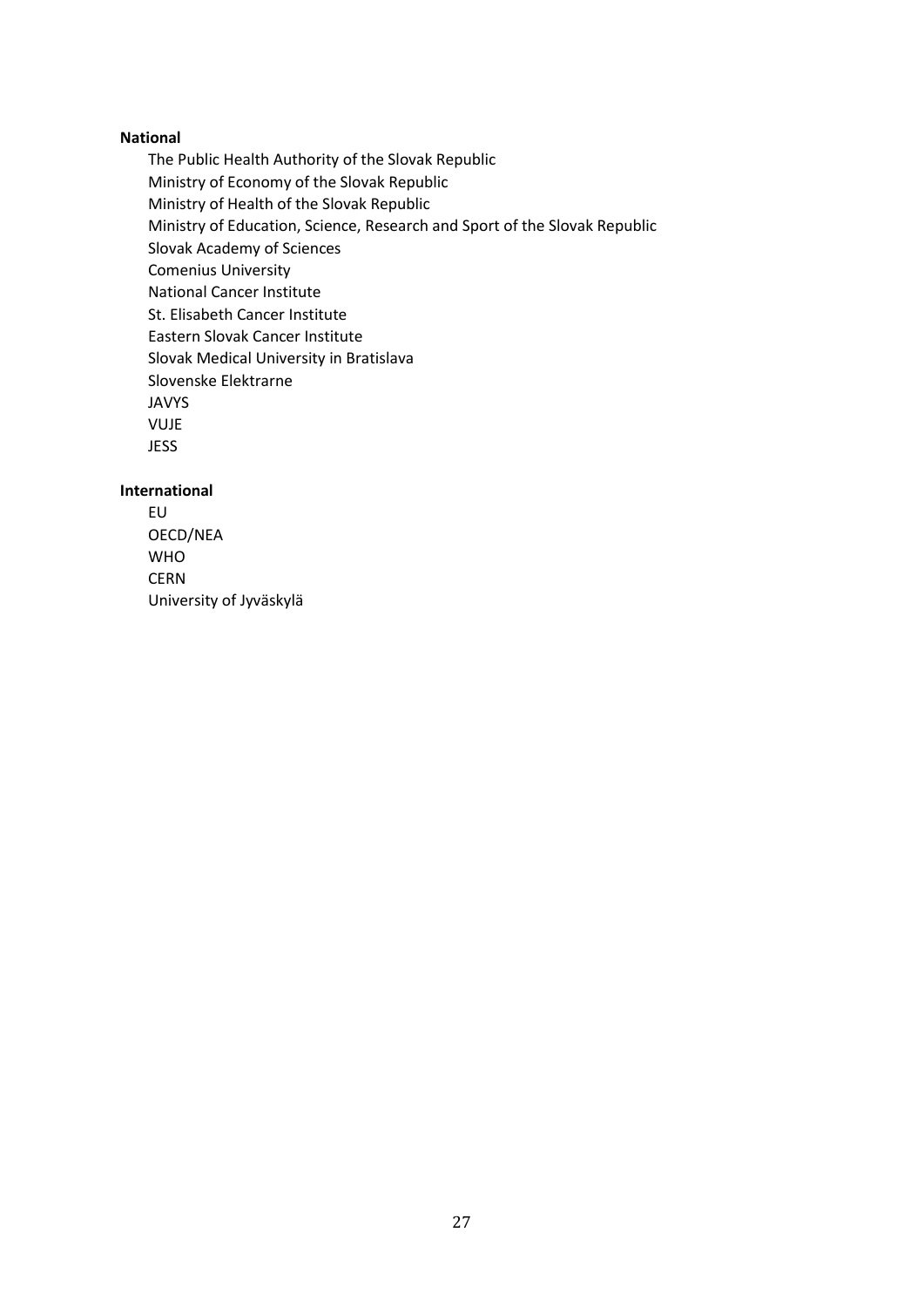# ANNEX 1: PARTNERSHIP MATRIX

<span id="page-30-0"></span>

| <b>Thematic Area</b>                             | <b>Outcome in National Plan or</b><br><b>Sector Strategy</b>                                                                                                                                                                                                                                                                                                                                                                                                                                                                                                                                                                                                                                                                                                                                                                                                                                                                                                                                                                                                                                                                                                                     | <b>CPF Outcomes</b>                                                                                                                                                                    | <b>Links with SDGs</b>                                                                                                           | <b>Relevant Partners</b>                                                                                                                                                                                                   |
|--------------------------------------------------|----------------------------------------------------------------------------------------------------------------------------------------------------------------------------------------------------------------------------------------------------------------------------------------------------------------------------------------------------------------------------------------------------------------------------------------------------------------------------------------------------------------------------------------------------------------------------------------------------------------------------------------------------------------------------------------------------------------------------------------------------------------------------------------------------------------------------------------------------------------------------------------------------------------------------------------------------------------------------------------------------------------------------------------------------------------------------------------------------------------------------------------------------------------------------------|----------------------------------------------------------------------------------------------------------------------------------------------------------------------------------------|----------------------------------------------------------------------------------------------------------------------------------|----------------------------------------------------------------------------------------------------------------------------------------------------------------------------------------------------------------------------|
| <b>Nuclear and Radiation Safety and Security</b> | National Action Plan of the Slovak Republic<br>National Report of the Slovak Republic<br>prepared in terms of the Joint Convention<br>on the Safety of Spent Fuel Management<br>and on the Safety of Radioactive Waste<br>Management<br>The Energy security strategy of the Slovak<br>Republic<br>Policy, Principles and Strategy for Further<br>Development of Nuclear Safety<br>Strategy of a Back-end of Nuclear Energy in<br>the Slovak Republic<br>National Policy and National Programme for<br>the Management of Spent Nuclear Fuel and<br>Radioactive Waste in the Slovak Republic<br>Act no. 541/2004 on the Peaceful use of<br>nuclear energy (Atomic Act) and on<br>amendment and alterations of several acts<br>as amended<br>Decree No. 430/2011 Coll., on details on<br>nuclear safety requirements for nuclear<br>facilities<br>Agenda 2030<br>Goal 1. Continuous Increasing of Nuclear<br>Safety and Security in Slovakia<br>Goal 2. Strengthening of Principles for<br>Protection of the Population and<br><b>Environment Against Ionizing Radiation</b><br>Goal 3. Systematic Improving of<br>Decommissioning Management, SNF<br>Management and RAW Management | Strengthened nuclear and radiation safety<br>and security and reduced radioactive<br>waste to protect people and the<br>environment from the adverse effects of<br>ionizing radiation. | SDG 12 - Responsible<br>Consumption and Production<br>SDG 15 - Life on Land<br>SDG 8 - Decent Work and<br><b>Economic Growth</b> | National:<br><b>VUJE</b><br><b>JAVYS</b><br><b>JESS</b><br>Slovenske Elektrarne<br><b>Nuclear Regulatory Authority</b><br><b>Public Health Authority</b><br>Ministry of Economy<br>International:<br>EIB<br>EU<br>OECD/NEA |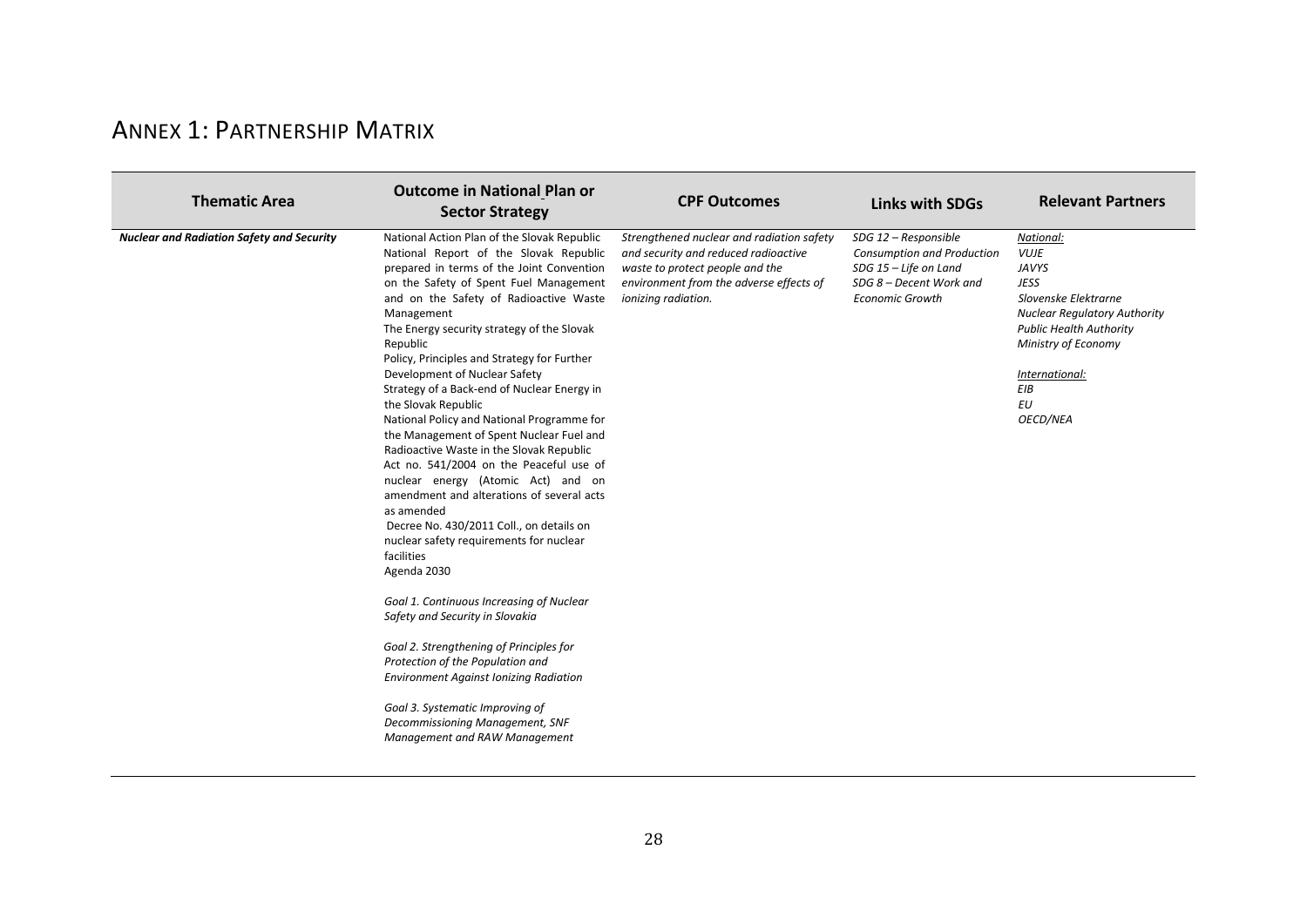| <b>Thematic Area</b>                                   | <b>Outcome in National Plan or</b><br><b>Sector Strategy</b>                                                                                                                                                                                                                                                                                                                                                                                                                                                                                                                                                                                                                                                                                                                                                                                                                           | <b>CPF Outcomes</b>                                                                                                                                                   | <b>Links with SDGs</b>                                                                                                                                                                                                              | <b>Relevant Partners</b>                                                                                                                                                                                                                                                                                                                                                            |
|--------------------------------------------------------|----------------------------------------------------------------------------------------------------------------------------------------------------------------------------------------------------------------------------------------------------------------------------------------------------------------------------------------------------------------------------------------------------------------------------------------------------------------------------------------------------------------------------------------------------------------------------------------------------------------------------------------------------------------------------------------------------------------------------------------------------------------------------------------------------------------------------------------------------------------------------------------|-----------------------------------------------------------------------------------------------------------------------------------------------------------------------|-------------------------------------------------------------------------------------------------------------------------------------------------------------------------------------------------------------------------------------|-------------------------------------------------------------------------------------------------------------------------------------------------------------------------------------------------------------------------------------------------------------------------------------------------------------------------------------------------------------------------------------|
| <b>Human Health</b>                                    | Strategic framework of health care for the<br>vears 2014 - 2030<br>Act No. 87/2018 Coll. on radiation<br>protection<br>Decree No. 101/2018 Coll. laying down<br>details on ensuring radiation protection<br>during medical irradiation<br>Measure No. 102/2018 Coll. establishing<br>diagnostic reference levels of medical<br>irradiation<br>Europe's Beating Cancer Plan<br>Act No. 576/2004 Coll. on the Provision of<br>Health Care and Services Related to the<br>Provision of Health Care<br>Act No. 577/2004 Coll. on the Scope of the<br>Health Care Reimbursed on the Basis of the<br>Public Health Insurance and<br>on<br>Reimbursements for Services Related to the<br>Provision of Health Care<br>Agenda 203é<br>Goal 1. Increasing of Radiation Safety and<br>Security of Human Health in Slovakia<br>Goal 2. Increasing of the Quality of<br><b>Provided Health Care</b> | Increased access to improved<br>mammography services for women and<br>enhanced radiotherapy services.                                                                 | SDG 3 - Good Health and<br>Well-Being                                                                                                                                                                                               | National:<br>Ministry of Health<br>National Cancer Institute<br>St. Elisabeth Cancer Institute<br>Eastern Slovak Cancer Institute<br>Slovak Medical University in<br><b>Bratislava</b><br>International:<br>WHO/Europe<br><b>IARC</b><br><b>Breast Health Global Initiative</b><br>(BHGI)<br>EIB                                                                                    |
| Nuclear Knowledge Development and<br><b>Innovation</b> | Road map of research infrastructures - SK<br>VI Roadmap 2020 - 2030<br>National programmes of Research and<br>Development for years 2019-2023 with a<br>View to 2028<br>Research and innovation strategy for<br>intelligent specialization of the Slovak<br>Republic<br>The European Strategy Forum on Research<br><b>Infrastructures</b><br>Act no. 172/2005 Coll. on the organization<br>of state support for research and<br>development and on the amendment of Act<br>no. 575/2001 Coll. on the organization of                                                                                                                                                                                                                                                                                                                                                                   | Strengthened capacity and established<br>international cooperation for nuclear<br>knowledge development for industrial and<br>environmental applications in Slovakia. | SDG 6 - Clean Water and<br>Sanitation<br>SDG 8 - Decent Work and<br><b>Economic Growth</b><br>SDG 9 - Industry, Innovation<br>and Infrastructure<br>SDG 12 - Responsible<br>Consumption and Production<br>SDG 14 - Life Below Water | National:<br>Ministry of Education, Science,<br>Research and Sport<br><b>Ministry of Health</b><br>The Public Health Authority<br><b>Slovak Academy of Sciences</b><br>Institute of Physics of the Slovak<br>Academy of Sciences<br>Institute of Construction and<br>Architecture of the Slovak<br><b>Academy of Sciences</b><br><b>Comenius University</b><br>SLovenske Elektrarne |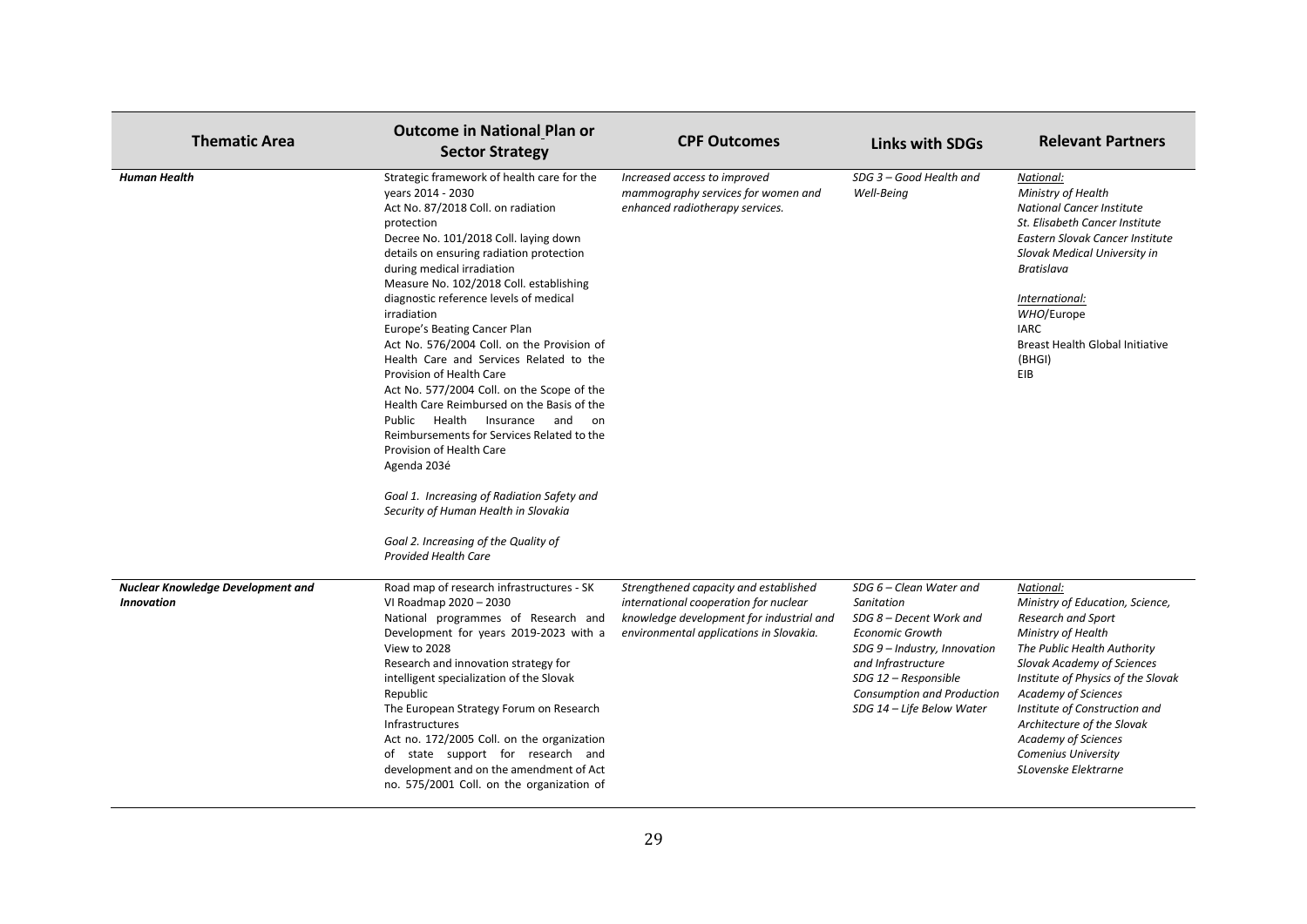| <b>Thematic Area</b> | <b>Outcome in National Plan or</b><br><b>Sector Strategy</b>                                                | <b>CPF Outcomes</b> | <b>Links with SDGs</b> | <b>Relevant Partners</b>             |
|----------------------|-------------------------------------------------------------------------------------------------------------|---------------------|------------------------|--------------------------------------|
|                      | government activities and the organization<br>of the central state administration<br>Agenda 2030            |                     |                        | International:<br>EIB<br><b>CERN</b> |
|                      | Goal 1. Support of Nuclear Research in<br>Slovakia                                                          |                     |                        |                                      |
|                      | Goal 2. Strengthening of the transfer of<br>new nuclear methods and technology from<br>research to industry |                     |                        |                                      |
|                      | Goal 3. Support and speed up the<br>innovation process                                                      |                     |                        |                                      |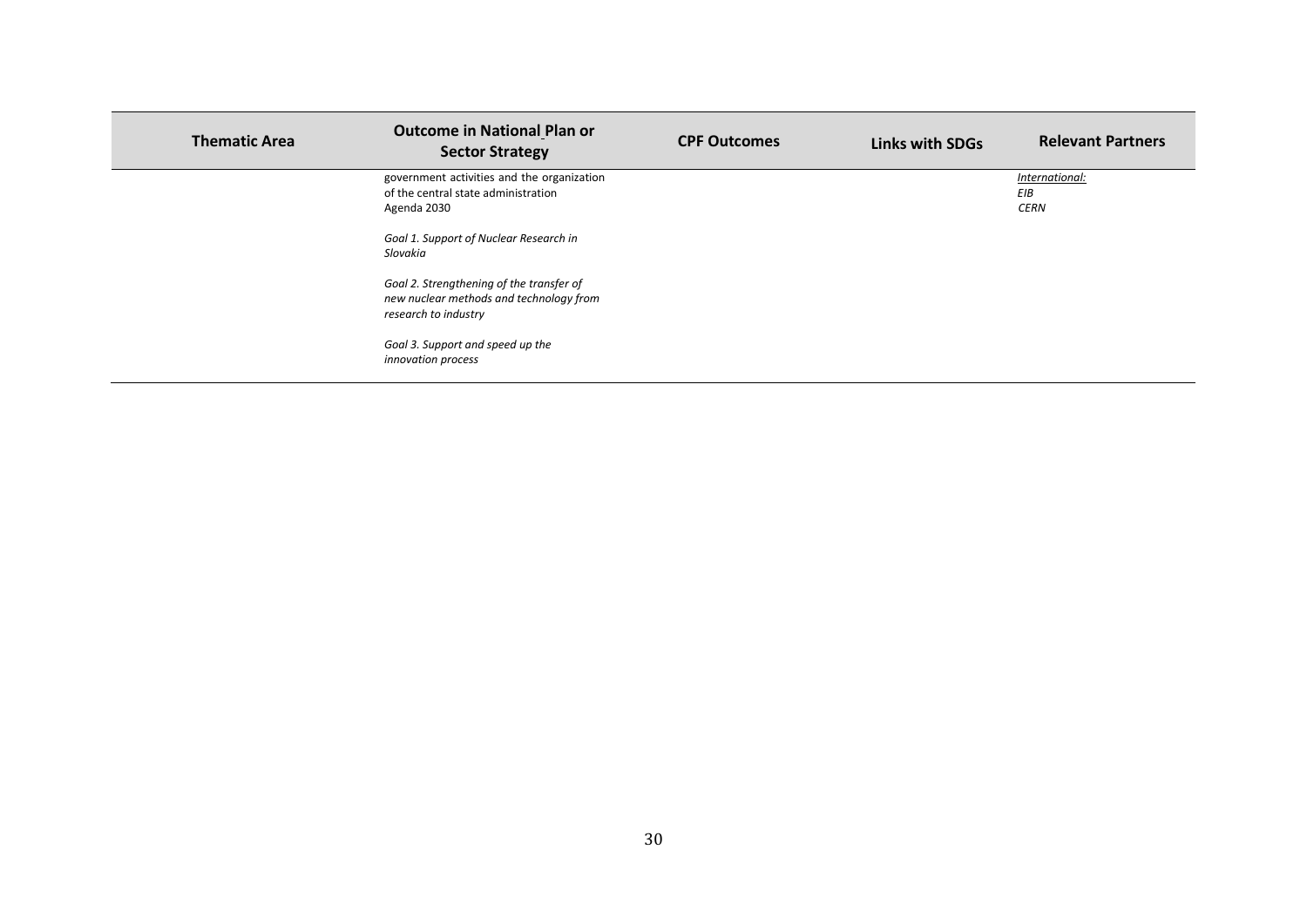# <span id="page-33-0"></span>ANNEX 2: LIST OF PARTICIPATING INSTITUTIONS

# **The Nuclear Regulatory Authority of the Slovak Republic**

Main coordinator of TCP and responsible for state supervision over nuclear safety and security in Slovakia.

## **Public Health Authority of the Slovak Republic**

Counterpart and responsible for the state health policy in the field of public health and of development trends in the sphere of public health in the Slovak Republic.

# **Ministry of Economy of the Slovak Republic**

Counterpart and responsible for power engineering including nuclear fuel management and radioactive waste storage, as well as exploration and mining of radioactive raw materials.

### **Ministry of Health of the Slovak Republic**

Counterpart and coordinator of TC projects in the field of Human Health for Oncology institutes and hospitals, and responsible for health care, health protection, health insurance and control of the ban on biological weapons.

### **Ministry of Education, Science, Research and Sport of the Slovak Republic**

Counterpart and responsible for elementary, secondary and higher education, educational facilities, lifelong learning, science and for the state's support for sports and youth.

### **Slovak Academy of Sciences**

Counterpart and responsible for realization of fundamental and applied research in a wide range of technical, natural, humanistic and social sciences, including nuclear research.

#### **Comenius University**

Counterpart and responsible for the advancement and dissemination of knowledge and its understanding, preparation of study programmes and realization of research in almost all scientific disciplines.

# **JAVYS**

Counterpart and responsible for ensuring operation, maintenance and decommissioning of nuclear facilities, SNF management and SNF transportation as well as RAW management and RAW transportation.

#### **JESS**

Counterpart and responsible for building of a state-of-art nuclear power plant with an objective to generate electricity safely and effectively.

#### **Slovenske Elektrarne**

Counterpart and responsible for supply of the electricity and providing of ancillary services in Slovakia.

#### **VUJE**

Counterpart and responsible for providing services to support and operate the transmission and distribution systems in the field of nuclear power engineering.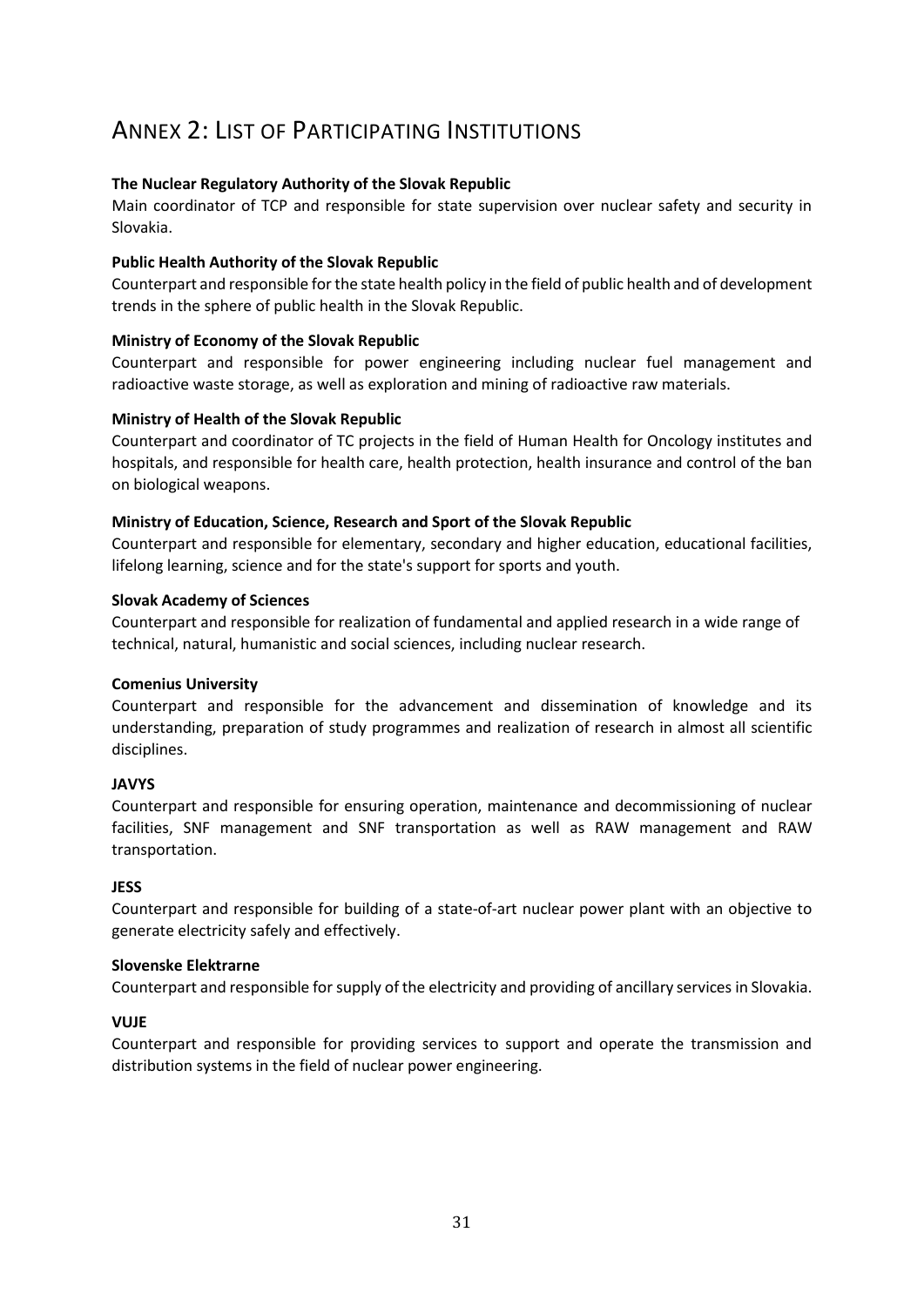# <span id="page-34-0"></span>ANNEX 3: LEGAL FRAMEWORK

# **IAEA-Relevant Treaties (Updated in August 2021)**

### **Agreements**

- Agreement on the Privileges and Immunities of the IAEA
- Vienna Convention on Civil Liability for Nuclear Damage
- Convention on the Physical Protection of Nuclear Material
- Amendment to the Convention on the Physical Protection of Nuclear Material
- Convention on Early Notification of a Nuclear Accident
- Convention on Assistance in the Case of a Nuclear Accident or Radiological Emergency
- Joint Protocol Relating to the Application of the Vienna Convention and the Paris Convention
- Convention on Nuclear Safety
- Joint Convention on the Safety of Spent Fuel Management and on the Safety of Radioactive Waste Management

### **Technical Cooperation Agreement**

Revised Supplementary Agreements Concerning the Provision of Technical Assistance by the IAEA (RSA)

### **Safeguards Agreements**

- Application of safeguards in connection with the Treaty on Non-Proliferation of Nuclear Weapons
- Application of safeguards in implementation of Article III (1) and (4) of the Treaty on the Non-Proliferation of Nuclear Weapons (with Protocol)
- Prot.Add. to Agreement between the Rep. Austria, the Kingdom of Belgium, the Kingdom of Denmark, the Rep. of Finland, the Federal Rep. of Germany, the Hellenic Rep., Ireland, the Italian Rep., the Grand Duchy of Luxembourg, the Kingdom of the Netherlands, the Portuguese Rep., the Kingdom of Spain, the Kingdom of Sweden, the European Atomic Energy Community and the IAEA in Implementation of Article III, (1) and (4) of the Treaty on the Non-Proliferation of Nuclear Weapons

# **CPF-Relevant Acts of Slovakia**

- Act No. 50/1976 Coll. on Spatial Planning and Building Regulation (Building Act) as amended by later acts
- Act no. 541/2004 Coll. on the Peaceful use of nuclear energy (Atomic Act) and on amendment and alterations of several acts as amended
- Act No. 576/2004 Coll. on the Provision of Health Care and Services Related to the Provision of Health Care
- Act No. 577/2004 Coll. on the Scope of the Health Care Reimbursed on the Basis of the Public Health Insurance and on Reimbursements for Services Related to the Provision of Health Care
- Act No. 581/2004 Coll. On Health Insurance Companies, Supervision of Health Care and on Amendment to Certain Acts
- Act no. 172/2005 Coll. on the organization of state support for research and development and on the amendment of Act no. 575/2001 Coll. on the organization of government activities and the organization of the central state administration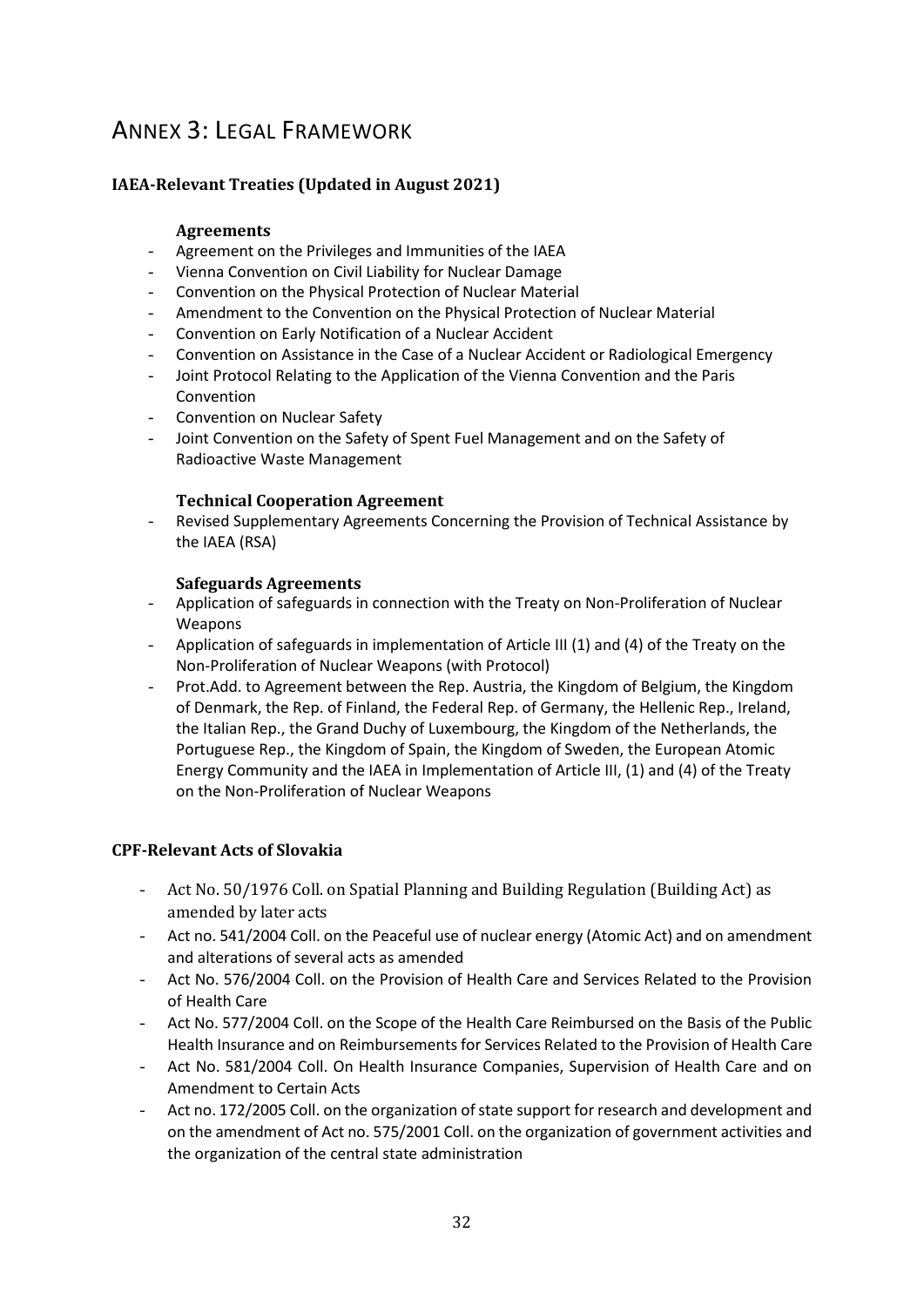- Act No. 24/2006 Coll. on the environmental impact assessment and on the amendments and supplements to some acts as amended by later acts and on the amendments and supplements to some acts
- Act No. 124/2006 Coll. on occupational health and safety
- Act No.125/2006 Coll. on labour inspection
- Act No. 238/2006 Coll. on the National Nuclear Fund for decommissioning of nuclear installations and for management of spent fuel and radioactive waste (the Nuclear Fund Act) and on the amendments and supplements to some acts
- Act No. 21/2007 Coll. on dual-use goods and technologies and amending and supplementing some acts
- Act No. 153/2013 Coll. on the National Health Information System
- Act no. 54/2015 Coll. on civil liability for nuclear damage and its financial coverage and on amendments to some acts
- Act No. 18/2018 Coll. on Personal Data Protection and amending and supplementing certain acts
- Act No. 87/2018 Coll. on Radiation Protection and on the amendments and supplements to some acts

# **CPF-Relevant Decrees of Slovakia**

- Decree No. 54/2006 Coll. on accountancy for and control of nuclear material as well as notification of selected activities
- Decree No. 55/2006 Coll. on details concerning emergency planning in case of nuclear incident or accident
- Decree No. 57/2006 Coll. on details concerning the requirements for shipment of radioactive material
- Decree No. 430/2011 Coll., on details on nuclear safety requirements for nuclear facilities
- Decree No. 30/2012 Coll., laying down details of requirements for the handling of nuclear materials, nuclear waste and spent nuclear fuel
- Decree No. 33/2012 Coll., on the regular, comprehensive and systematic evaluation of the nuclear safety of nuclear equipment
- Decree No. 170/2015 of the Nuclear Regulatory Authority of the Slovak Republic of 6 July 2015 Establishing a List of Radioactive Materials, Their Quantities and Their Physical and Chemical Parameters Justifying the Low Risk of Nuclear Damage
- Decree No. 96/2018 Coll. which Lays down Details on the Activities of the Radiation Monitoring Network
- Decree No. 98/2018 Coll. on the Limitation of Exposure of Workers and the General Public to Sources of Ionizing Radiation
- Decree No. 99/2018 Coll. on Ensuring Radiation Protection
- Decree No. 100/2018 Coll. on the Limitation of the Exposure of the Population from Drinking Water, Natural Mineral Water and Spring Water
- Decree No. 112/2020 laying down the special materials and equipment falling under the supervision of the Nuclear Regulatory Authority of the Slovak Republic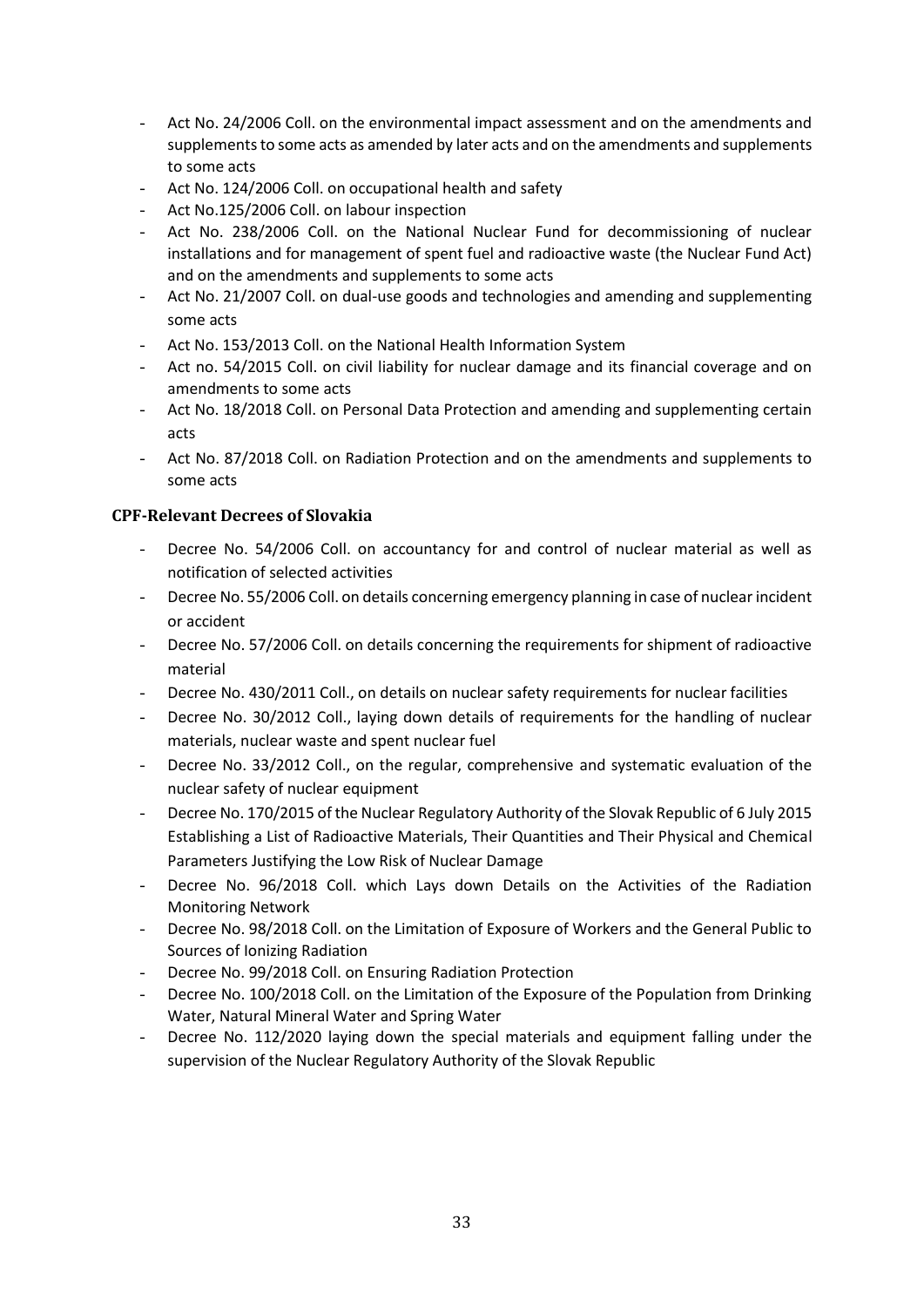# <span id="page-36-0"></span>ANNEX 4: DETAILS OF PAST TC PROGRAMME ACHIEVEMENTS

- Slovak Republic joined the IAEA TC programme in 1993.
- Since 1993, 41 national TC projects have been completed under the auspices of the TC programme by the time of the preparation of this CPF. In addition, Slovakia have participated in 12 interregional and 179 regional technical cooperation projects that have been completed by the time of the preparation of this CPF.
- Key areas and major impact include:
	- Nuclear and Radiation Safety and Security
	- Human Health
	- Nuclear Knowledge Development and Innovation

|                                                 | <b>Results of past technical</b>                                                                                                                                                                                                                                                                                                                                                      | Key counterpart institutes and                                                                                                                                                                |
|-------------------------------------------------|---------------------------------------------------------------------------------------------------------------------------------------------------------------------------------------------------------------------------------------------------------------------------------------------------------------------------------------------------------------------------------------|-----------------------------------------------------------------------------------------------------------------------------------------------------------------------------------------------|
| <b>Thematic area</b>                            | cooperation                                                                                                                                                                                                                                                                                                                                                                           | partners                                                                                                                                                                                      |
| Nuclear and Radiation Safety and<br>Security    | Improved management of decommissioning<br>activities, treatment of RAW, and subsequent<br>free release of non-contaminated material                                                                                                                                                                                                                                                   | <b>Nuclear Regulatory Authority</b><br><b>Public Health Authority</b><br>Ministry of Environment of the Slovak<br>Ministry of Health of the Slovak<br>Republic<br><b>JAVYS</b><br><b>VUJE</b> |
|                                                 | Strengthened human resources of Slovak<br>Regulatory Authorities and enhanced<br>regulatory activities in the fields of nuclear<br>and radiation safety and security, radioactive<br>waste management, emergency<br>preparedness, control systems and<br>components, media and public<br>communication, nuclear energy, nuclear<br>materials, and licensing of new nuclear<br>sources |                                                                                                                                                                                               |
| Human Health                                    | Trained medical staff in the application of<br>advanced treatment techniques (3D-CRT,<br>IMRT, SBRT, SRS)                                                                                                                                                                                                                                                                             | St. Elisabeth Cancer Institute<br><b>National Cancer Institute</b><br>Eastern Slovak Cancer Institute<br>Ministry of Health of the Slovak                                                     |
|                                                 | Developed<br>harmonized<br>treatment<br>new<br>protocols and QA/QC protocols                                                                                                                                                                                                                                                                                                          | Republic<br>Slovak Medical University in Bratislava<br>Hospitals                                                                                                                              |
|                                                 | Conducted Quality Assurance Team for<br>Radiation Oncology (QUATRO) peer review<br>mission                                                                                                                                                                                                                                                                                            |                                                                                                                                                                                               |
|                                                 | Performed quality evaluation of radiation<br>therapy practices at the National Cancer<br>Institute's Department of Radiotherapy                                                                                                                                                                                                                                                       |                                                                                                                                                                                               |
|                                                 | Increased capabilities (skills and<br>standardization) of 3D radiotherapy planning                                                                                                                                                                                                                                                                                                    |                                                                                                                                                                                               |
| Nuclear Knowledge Development<br>and Innovation | Improved sampling and analytical capabilities<br>for monitoring of radionuclides in the<br>environment                                                                                                                                                                                                                                                                                | Comenius University<br>Slovak Academy of Sciences<br>Slovak University of Technology<br><b>Research Institutes</b>                                                                            |
|                                                 | Developed and implemented new sampling<br>and radioanalytical protocols and sampling<br>strategies                                                                                                                                                                                                                                                                                    |                                                                                                                                                                                               |
|                                                 | Validation and harmonization of sampling<br>protocols were developed and applied in the<br>laboratory work                                                                                                                                                                                                                                                                            |                                                                                                                                                                                               |